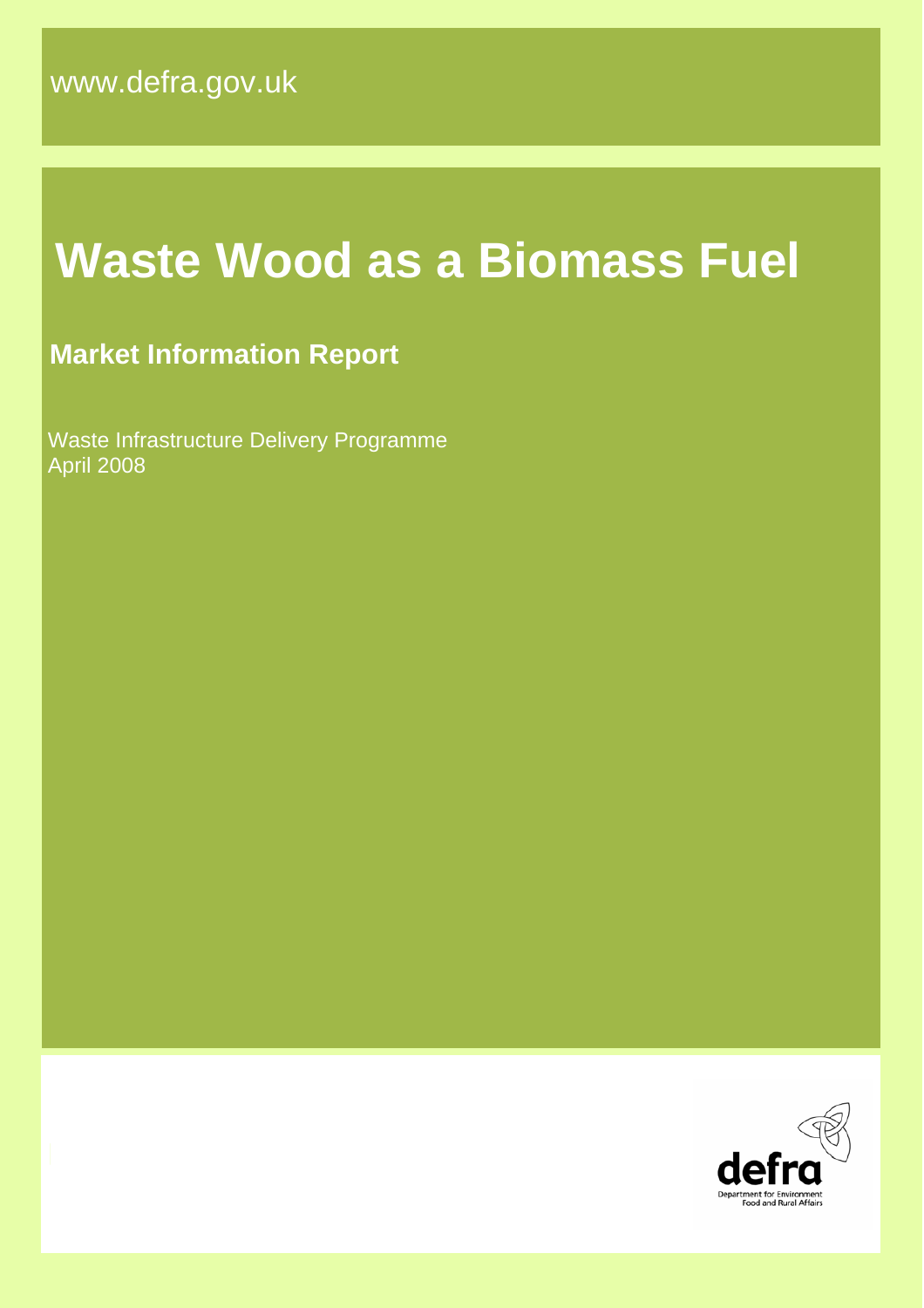Department for Environment, Food and Rural Affairs Nobel House 17 Smith Square London SW1P 3JR

Tel: 020 7238 6000 Website: [www.defra.gov.uk](http://www.defra.gov.uk/)

© Crown copyright 2008 Copyright in the typographical arrangement and design rests with the Crown.

This publication (excluding the Royal Arms and departmental logos) may be re-used free of charge in any format or medium for research for noncommercial purposes, private study or for internal circulation within an organisation. This is subject to it being re-used accurately and not used in a misleading context. The material must be acknowledged as Crown copyright and the title of the publication specified.

For any other use of this material please apply for a Click-Use Licence for Public Sector Information (PSI) or core material at:

<http://www.opsi.gov.uk/click-use/psi-licence-information/index.htm>

or by writing to:

Office of Public Sector Information Information Policy Team St Clements House 2-16 Colegate Norwich NR3 1BQ

Fax: 01603 723000 Email: [licensing@cabinet-office.x.gsi.gov.uk](mailto:licensing@cabinet-office.x.gsi.gov.uk)

Information about this publication and copies are available from:

Waste Infrastructure Delivery Programme Defra Area 6E, Ergon House, London SW1P 2AL

Tel: 0207 238 4290 Email: [WIP@defra.gsi.gov.uk](mailto:WIP@defra.gsi.gov.uk)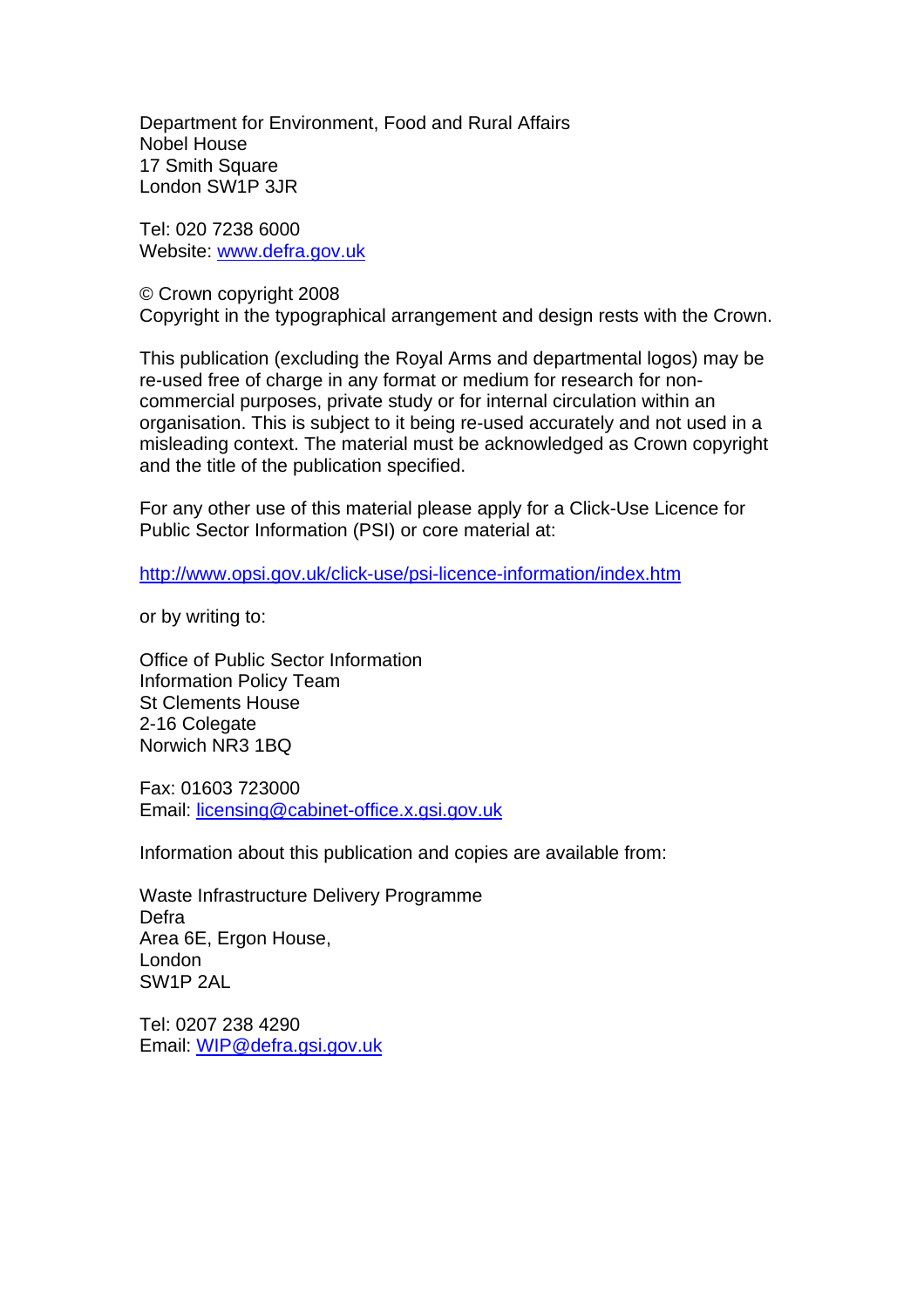## **Contents**

| <b>Executive summary</b>                                             | 4  |
|----------------------------------------------------------------------|----|
| <b>Introduction</b>                                                  | 6  |
| <b>Producers</b>                                                     | 8  |
| <b>Aggregators</b>                                                   | 16 |
| <b>Users</b>                                                         | 19 |
| <b>Analysis of barriers</b>                                          | 31 |
| <b>Remedies</b>                                                      | 34 |
| <b>Conclusions</b>                                                   | 38 |
| <b>Appendix 1</b><br><b>Contributing organisations</b>               | 39 |
| <b>Appendix 2</b><br>Third party reports used                        | 40 |
| <b>Appendix 3</b><br>List of permitted waste incineration facilities | 41 |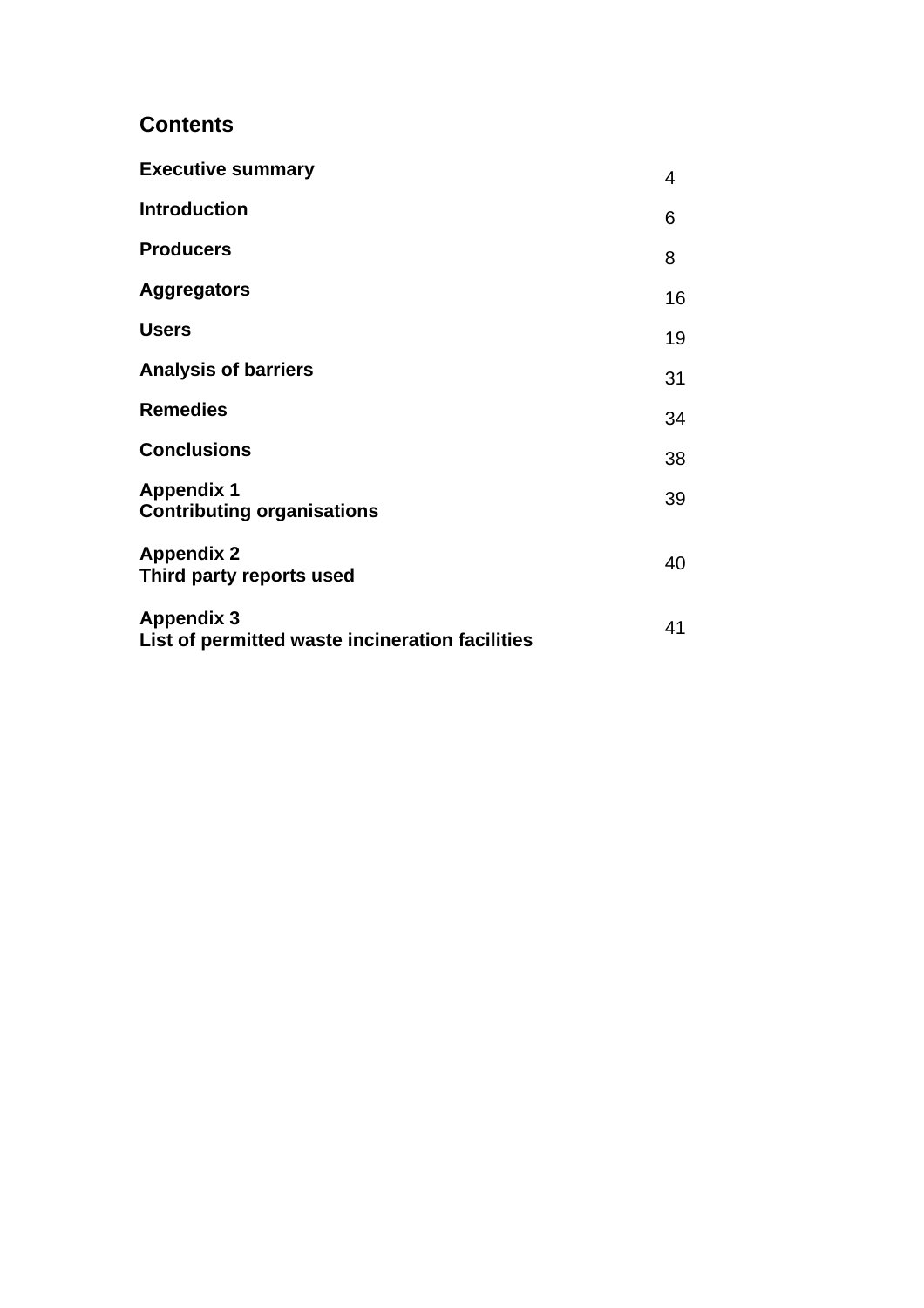# **Glossary**

| <b>ABPR</b> | <b>Animal By-products Regulations</b>                 |
|-------------|-------------------------------------------------------|
| <b>BERR</b> | Department for Business, Enterprise and Regulatory    |
|             | Reform (previously DTI)                               |
| <b>BMW</b>  | <b>Biodegradable Municipal Waste</b>                  |
| <b>BVPI</b> | <b>Best Value Performance Indicators</b>              |
| CA          | <b>Civic Amenity</b>                                  |
| <b>CHP</b>  | <b>Combined Heat and Power</b>                        |
| C&I         | <b>Commercial and Industrial</b>                      |
| C&D         | <b>Construction and Demolition</b>                    |
| Defra       | Department of the Environment, Food and Rural Affairs |
| DTI         | Department of Trade and Industry                      |
| EA          | <b>Environment Agency</b>                             |
| <b>ECA</b>  | <b>Enhanced Capital Allowance</b>                     |
| <b>EPC</b>  | <b>Engineering, Procurement and Construction</b>      |
| <b>EPRL</b> | <b>Energy Power Resources Limited</b>                 |
| EU          | <b>European Union</b>                                 |
| Ktpa        | <b>Thousand Tonnes Per Annum</b>                      |
| LA          | <b>Local Authority</b>                                |
| <b>LATS</b> | <b>Landfill Allowance Trading Scheme</b>              |
| <b>MSW</b>  | <b>Municipal Solid Waste</b>                          |
| <b>Mtpa</b> | Million tonnes per annum                              |
| <b>NISP</b> | National Industrial Symbiosis Programme               |
| PFI         | <b>Private Finance Initiative</b>                     |
| <b>PPA</b>  | <b>Power Purchase Agreement</b>                       |
| <b>SRF</b>  | <b>Solid Recovered Fuel</b>                           |
| RO          | <b>Renewables Obligation</b>                          |
| <b>ROC</b>  | <b>Renewables Obligation Certificate</b>              |
| Tpa         | Tonnes per annum                                      |
| <b>WID</b>  | <b>Waste Incineration Directive</b>                   |
| <b>WIDP</b> | Waste Infrastructure Delivery Programme               |
| <b>WRAP</b> | Waste and Resources Action Programme                  |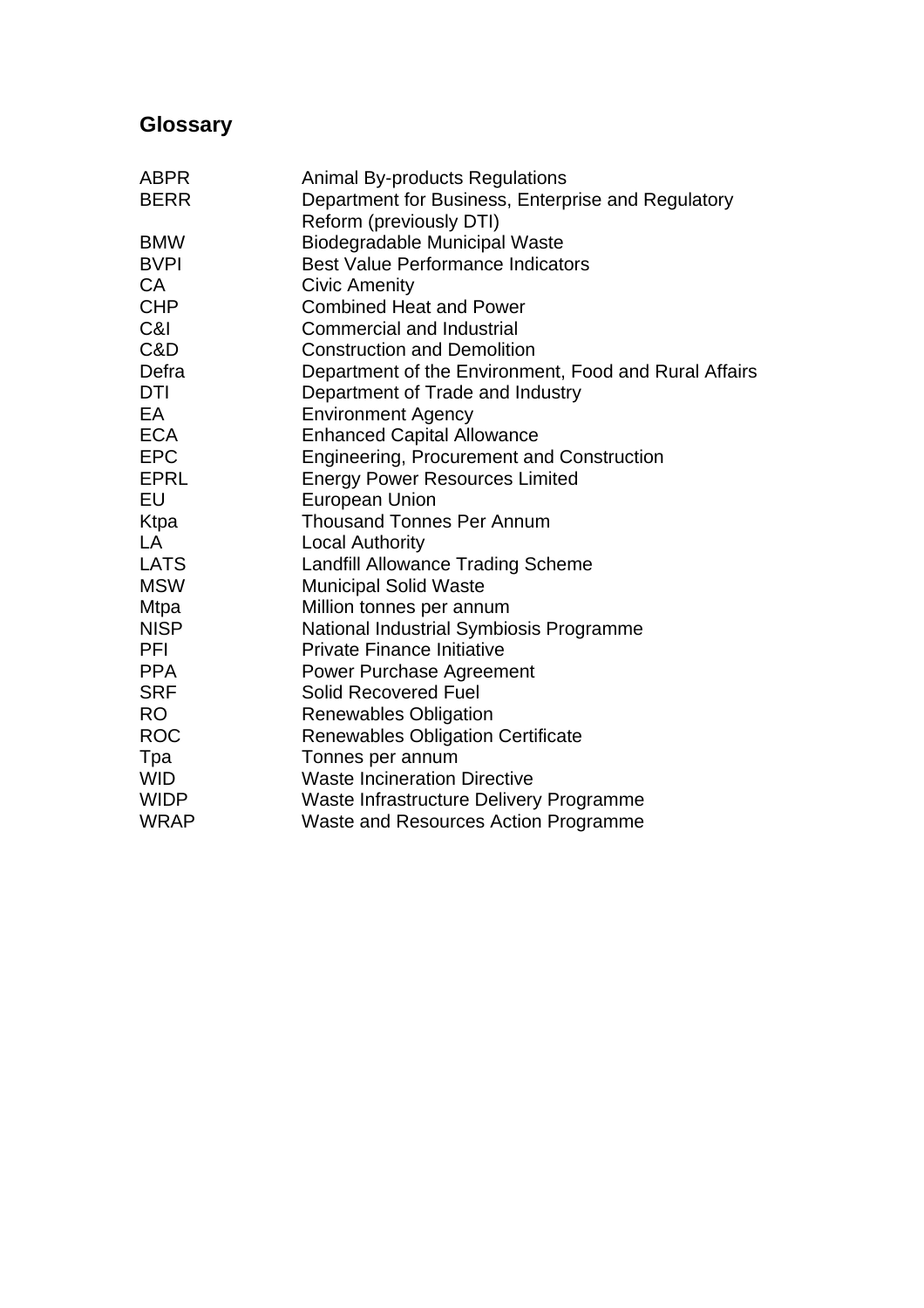## <span id="page-4-0"></span>**Executive summary**

Wood is one of the oldest fuel sources known to man. Its use is undergoing something of a renaissance, with ever greater awareness of the need to reduce our reliance on fossil fuels in favour of renewable alternatives, as an important element of tackling climate change.

While recycling and energy markets for clean, virgin wood have been growing in recent years, waste wood has been a largely overlooked resource. This is in part due to it often arising as part of a mixed waste stream, with limited availability of facilities for its segregation, and also a result of its predominantly contaminated nature, which often makes recycling impractical. With around 10 million tonnes of waste wood being produced in the UK each year, most of which goes to landfill, this is a great missed opportunity.

The significant carbon and energy benefits of recovering energy from waste wood have been highlighted in a number of recent publications, including the Waste Strategy for England 2007, in which waste wood was identified as one of a number of priority materials for action, the UK Biomass Strategy and the Energy White Paper. Biomass energy generation will have an important role to play in meeting the UK share of the 20% European Union (EU) renewable energy target. It has been estimated that recovering energy from 2 million tonnes of waste wood could generate 2600GWh electricity and save 1.15 million tonnes of carbon dioxide equivalent emissions, with greater benefits available by recovering heat as well as power<sup>[1](#page-4-1)</sup>.

With the majority of waste wood arisings being contaminated, the key to realising this potential is greater Waste Incineration Directive (WID) compliant combustion facilities. A number of economic measures exist, and are being strengthened, to divert waste from landfill and, in the case of waste wood, into renewable energy markets. While aggregation points and supply chains for waste wood are in their infancy, these are expected to grow (as they are already doing) with better market knowledge, greater WID compliant combustion capacity with better geographical distribution, and stronger incentives for renewable energy.

The Government announced its plans to band the Renewables Obligation (RO) in May 2007, which will significantly increase support for electricity generated from biomass such as waste wood. Further measures to boost renewable energy generation will be needed to meet the UK share of the EU renewables target. These will flow from the Heat Call for Evidence, published in January 2008, and the work leading up to a UK Renewable Energy Strategy intended for 2009.

<span id="page-4-1"></span>l <sup>1</sup> Waste Strategy for England 2007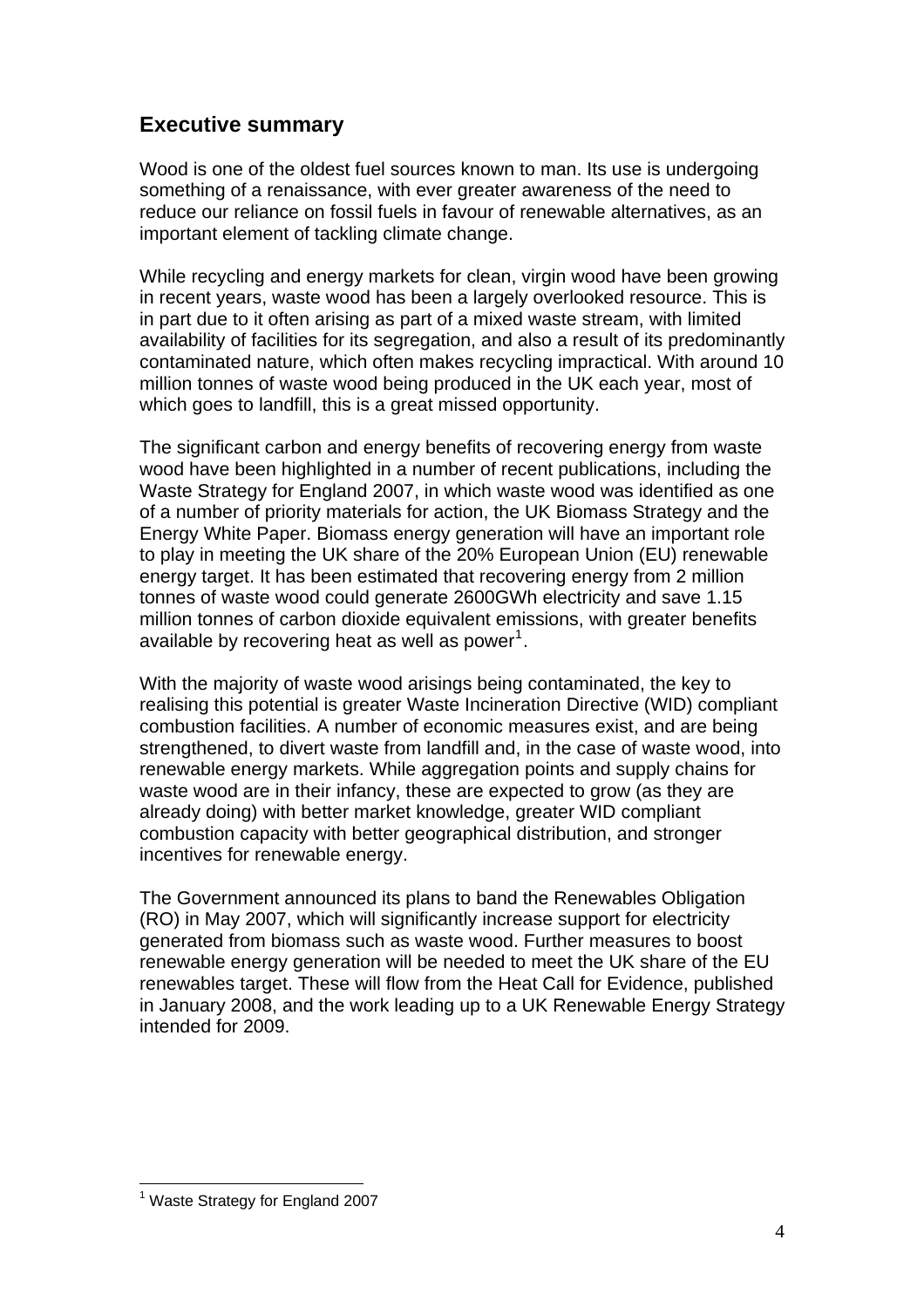This market information report has been drawn together from a range of published material and with the expert input of a number of producers, aggregators and users of waste wood. The intention is to provide an overview of the current shape of the waste wood market and expected direction of travel, to assist those looking to grow the market for this large and underutilised renewable energy resource.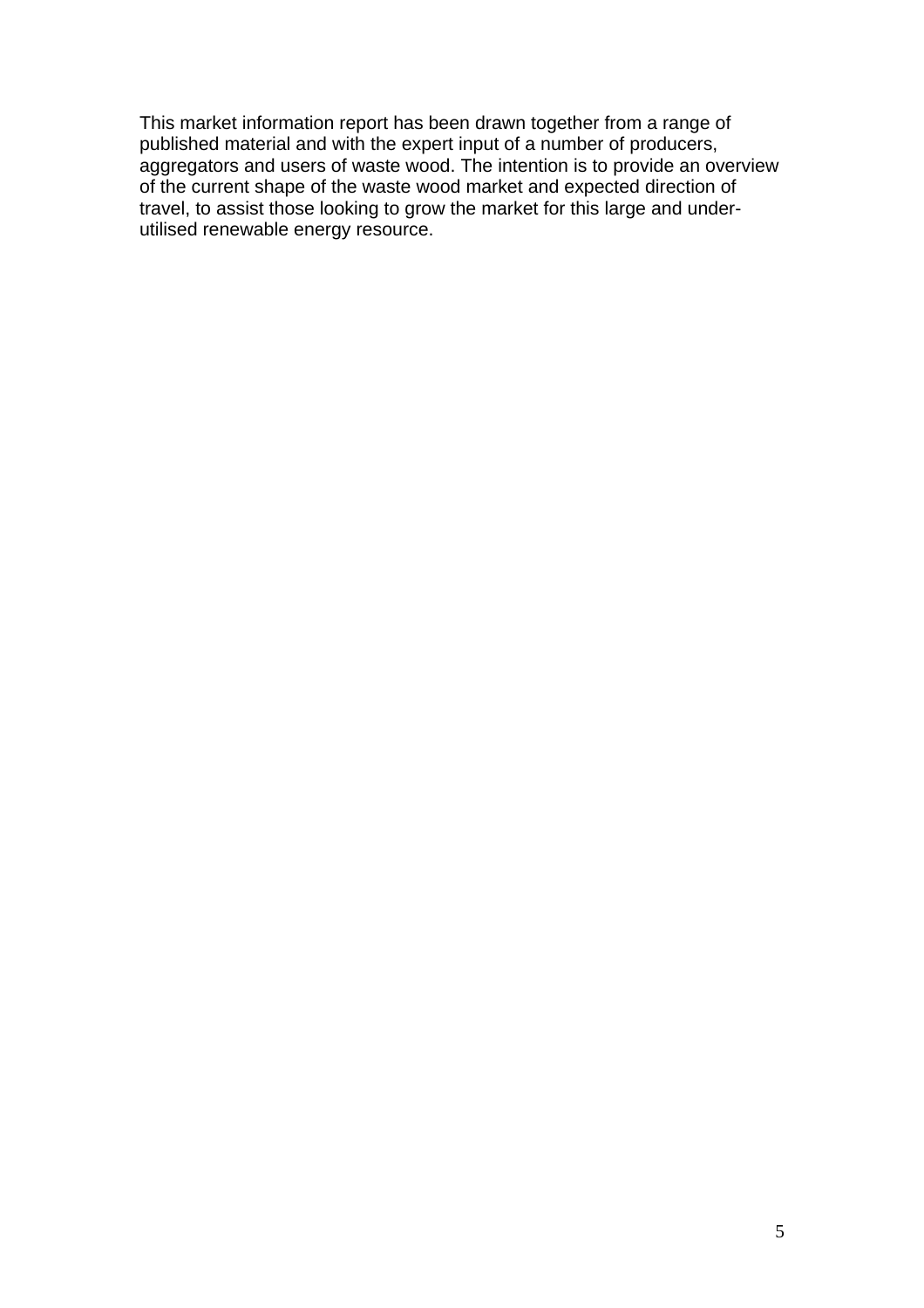## <span id="page-6-0"></span>**1. Introduction**

## **1.1. Background**

This report has its genesis in response to recommendation 4 of the Biomass Task Force Report to Government, published in October 2005, as follows:

"The Government should set up a strategic group within the Waste Implementation Programme to take forward the development of wood waste as an energy source. This group should include representation from the Waste and Resources Action Programme (WRAP), given its knowledge of the recycling industry and expertise in industry development."

More recently, waste wood was identified as a priority material for action in the Waste Strategy for England 2007, which outlined the Government's intention to facilitate greater recovery of energy from waste wood.

The purpose of this report is to provide salient market information to progress the development of wood waste as an energy source.

WRAP has been consulted on the wood recycling industry and WRAP reports have been used in research in relation to waste wood arisings. However, the principal focus of WRAP is on recycling rather than treatment in residual waste management facilities. For this reason the majority of the analysis for this report has been performed by the Waste Infrastructure Delivery Programme (WIDP).

## **1.2. Drivers for change**

The UK has been set targets by the EU to divert biodegradable municipal waste from landfill. At the same time, an objective of the Government's Energy Review<sup>[2](#page-6-1)</sup> is to reduce reliance on electricity generation from fossil fuels, which will be assisted by investment in biomass energy recovery facilities $^3$  $^3$ .

In order to drive behavioural change in waste management, Government has put in place a number of economic measures such as the Landfill Tax escalator and the Landfill Allowance Trading Scheme (LATS). LATS is one of the Government's key measures to reduce the amount of Biodegradable Municipal Waste (BMW) going to landfill and as such will see progressive reductions in the amount of wood that disposal authorities can collectively landfill.

The Landfill Tax escalator applies to all tonnages of active waste sent to landfill and provides a disincentive to dispose of waste to landfill by increasing the cost of landfill relative to alternative disposal methods.

 2 Source: DTI Energy Review (July 2006), Section 5.15

<span id="page-6-2"></span><span id="page-6-1"></span><sup>&</sup>lt;sup>3</sup> Energy recovery includes plants which produce either electricity, heat or a combination of the two.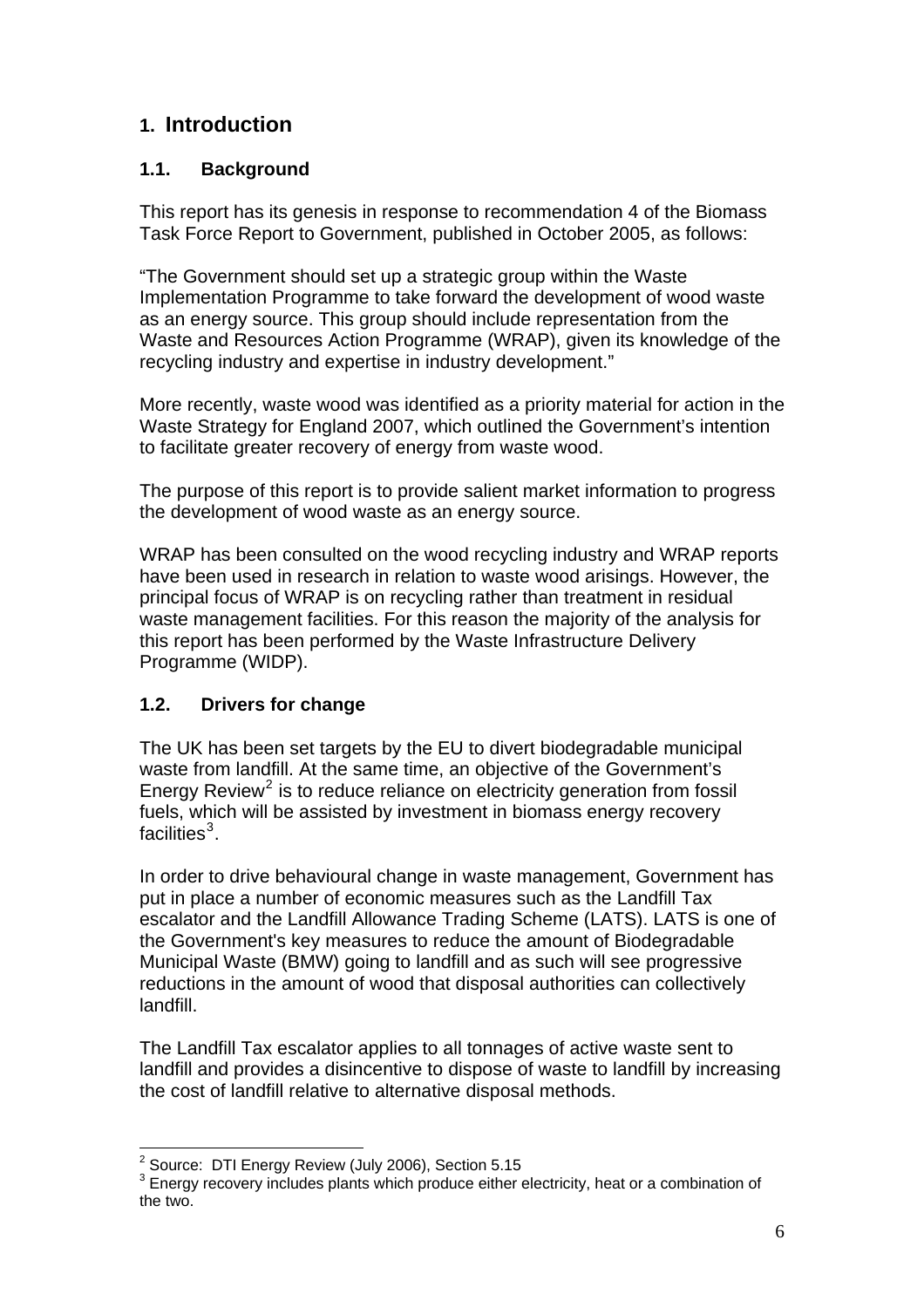In addition to these measures, the Government has made clear its aspirations to deliver greater diversion of waste wood from landfill to reduce carbon impacts of waste management, boost renewable energy generation and contribute to a more diversified fuel chain. These proposals are set out in the Waste Strategy for England 2007<sup>[4](#page-7-0)</sup>, UK Biomass Strategy<sup>[5](#page-7-1)</sup> and in the Reform of the Renewables Obligation  $(RO)^6$  $(RO)^6$ .

## **1.3. Methodology**

l

The principal focus of this report is to identify the practical problems of diverting waste wood from landfill from the industry perspective. The industry falls into three broad categories; Producers, Aggregators and Users. Our research has therefore been informed by discussions with industry in these three areas, with a list of contributing organisations included in Appendix 1. Information about the waste wood industry has also been sought from a number of published reports which are listed in Appendix 2.

The key questions that we have sought to address in this report are:

1. Identify the existing economic incentives and disincentives for producers, aggregators and users that affect the disposal of waste wood to landfill.

2. Are there sufficient incentives in place for industry (in the case of Commercial and Industrial (C&I) waste) and Local Authorities (LA) (with regard to Municipal Solid Waste (MSW)) to develop the necessary infrastructure to divert waste wood from landfill?

3. What are the barriers which are holding back the development of waste wood supply chains?

4. What more (if anything) can be done to stimulate industry and LA to divert waste wood from landfill?

<span id="page-7-2"></span><span id="page-7-1"></span><span id="page-7-0"></span>4 <http://www.defra.gov.uk/environment/waste/strategy/strategy07/pdf/waste07-strategy.pdf> [\(Chapter 4](http://defraweb/environment/waste/strategy/strategy07/pdf/waste07-strategy.pdf;%20Chapter%204), paragraph 19; Chapter [5](http://defraweb/environment/waste/strategy/strategy07/pdf/waste07-strategy.pdf;%20Chapter%204), paragraphs 30-31;and page 116 item 32) [http://www.defra.gov.uk/Environment/climatechange/uk/energy/renewablefuel/pdf/ukbiomass](http://www.defra.gov.uk/Environment/climatechange/uk/energy/renewablefuel/pdf/ukbiomassstrategy-0507.pdf) [strategy-0507.pdf](http://www.defra.gov.uk/Environment/climatechange/uk/energy/renewablefuel/pdf/ukbiomassstrategy-0507.pdf) [\(page 14,](http://defraweb/environment/climatechange/uk/energy/renewablefuel/pdf/ukbiomassstrategy-0507.pdf;%20page%2014) footnote 18; page 15 paragraph 3.6; page 26, paragraphs 4.35 and  $4.39$ ; page  $38$ , Annex "A"; page  $41$ ; Annex "b" and page  $42$ , Annex "C") [http://www.gnn.gov.uk/environment/mediaDetail.asp?MediaDetailsID=203187&NewsAreaID=](http://www.gnn.gov.uk/environment/mediaDetail.asp?MediaDetailsID=203187&NewsAreaID=360&ClientID=201&LocaleID=2) [360&ClientID=201&LocaleID=2](http://www.gnn.gov.uk/environment/mediaDetail.asp?MediaDetailsID=203187&NewsAreaID=360&ClientID=201&LocaleID=2)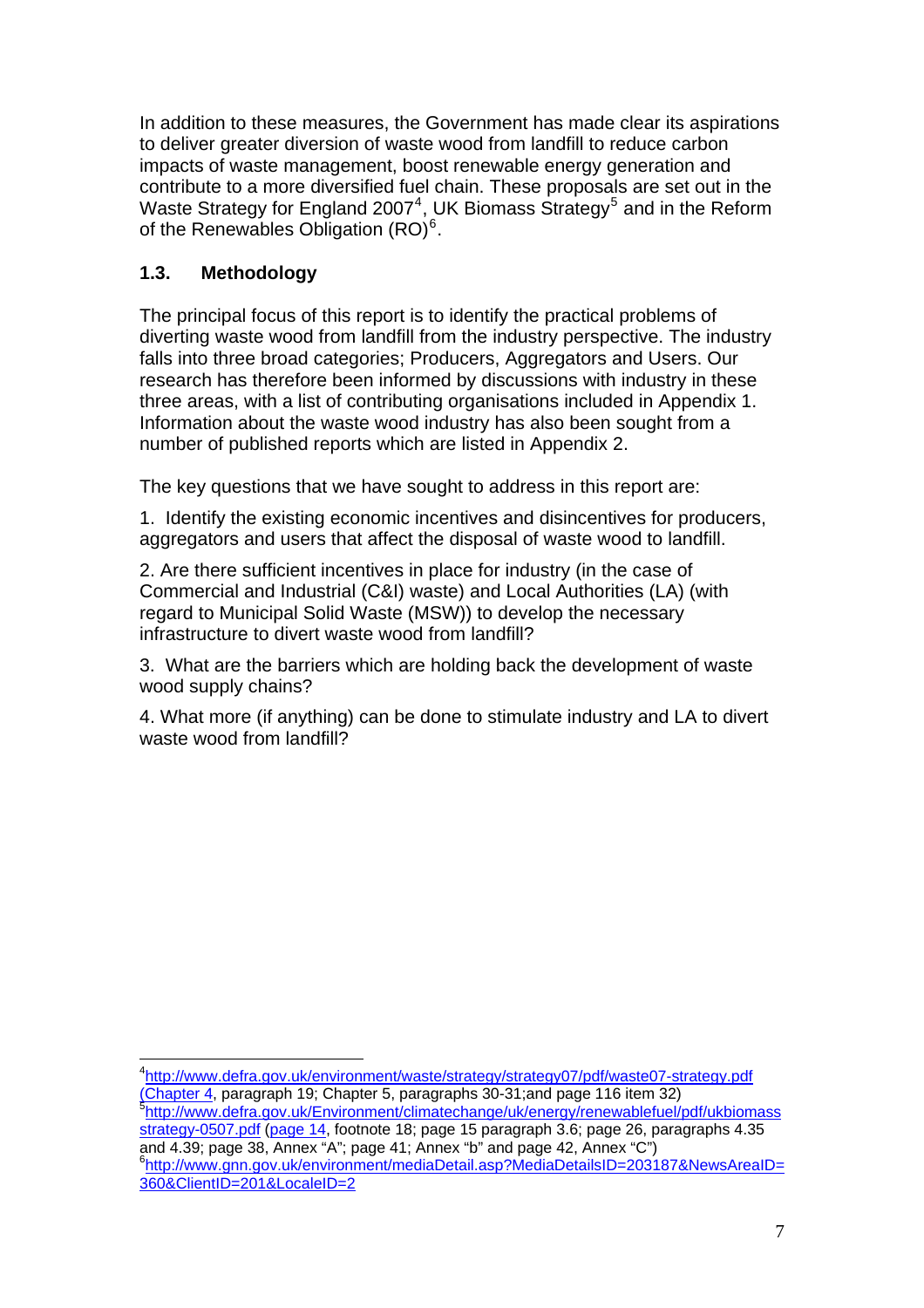## **2. Producers**

## **2.1. Overview**

Waste wood arises from a wide variety of sources, in varying quantities and levels of purity. The main three areas in which waste wood arises are, Construction and Demolition (C&D), MSW and C&I. A feature of waste wood arisings, particularly from C&D and MSW, is that both tonnages and sources are unpredictable and materials are often mixed with other types of waste. As such, there is uncertainty over the exact tonnage of waste wood arising in the UK. WRAP estimates that there are 10.6mtpa<sup>[7](#page-8-1)</sup> of waste wood in arising in the UK, as set out in table 2.1.

| <b>Waste stream</b>  | <b>England</b>      | <b>Rest of UK</b>   | <b>UK</b> |
|----------------------|---------------------|---------------------|-----------|
| $C\&D^8$             | 4.105               | 935                 | 5,040     |
| MSW (excl furniture) | 913                 | 152                 | 1,065     |
| C&I                  | <unknown></unknown> | <unknown></unknown> | 4.481     |
| <b>Total</b>         | <unknown></unknown> | <unknown></unknown> | 10,586    |

Table 2.1: Estimate of total wood waste arisings in the UK ('000tpa)

Source: WRAP 'Review of wood waste arisings and management in the UK' (June 2005)

Further details on each waste stream are detailed below, while a more detailed evaluation of UK biomass resource and its potential for energy generation is set out in Annex A of the UK Biomass Strategy. This lists waste wood as the single largest "Dry" Biomass source constituting 31% of total Dry Biomass<sup>[9](#page-8-3)</sup>. However, in terms of carbon savings, dry waste wood has the potential to contribute 45% of carbon savings from all dry materials arising from the substitution of grid electricity and heating oil.

## **2.2. Municipal waste stream**

The two main areas in which waste wood arises in the MSW waste stream are a) household collections, and b) at Civic Amenity (CA) sites. The estimated tonnages of waste wood arising in MSW are set out in table 2.2.

| Table 2.2. Lournale Of WOOD Waste anonings in MOWY (OOODa) |                |                   |           |  |  |
|------------------------------------------------------------|----------------|-------------------|-----------|--|--|
| <b>Waste stream</b>                                        | <b>England</b> | <b>Rest of UK</b> | <b>UK</b> |  |  |
| Household collection                                       | 356            | 62                | 418       |  |  |
| <b>Bulky collections</b>                                   | 37             | 10                | 47        |  |  |
| CA sites                                                   | 498            | 74                | 572       |  |  |
| Non household                                              | 22             | 5                 | 27        |  |  |
| <b>Total</b>                                               | 913            | 152               | 1,065     |  |  |

Table 2.2: Estimate of wood waste arisings in MSW ('000tpa)

<span id="page-8-0"></span>Source: WRAP 'Review of wood waste arisings and management in the UK' (June 2005)

<span id="page-8-1"></span>l  $7$  Source: WRAP 'Review of wood waste arisings and management in the UK' (June 2005). Note that an estimate by ERM, as quoted in the Waste Strategy for England 2007, is lower at 7.5 million tonnes.

<span id="page-8-2"></span> $8$  Note that this figure is an average of the maximum and minimum estimates which, for the UK, are 7.9mtpa and 2.2mtpa respectively.

<span id="page-8-3"></span><sup>9</sup> [http://www.defra.gov.uk/Environment/climatechange/uk/energy/renewablefuel/pdf/ukbiomass](http://www.defra.gov.uk/Environment/climatechange/uk/energy/renewablefuel/pdf/ukbiomassstrategy-0507.pdf) [strategy-0507.pdf](http://www.defra.gov.uk/Environment/climatechange/uk/energy/renewablefuel/pdf/ukbiomassstrategy-0507.pdf)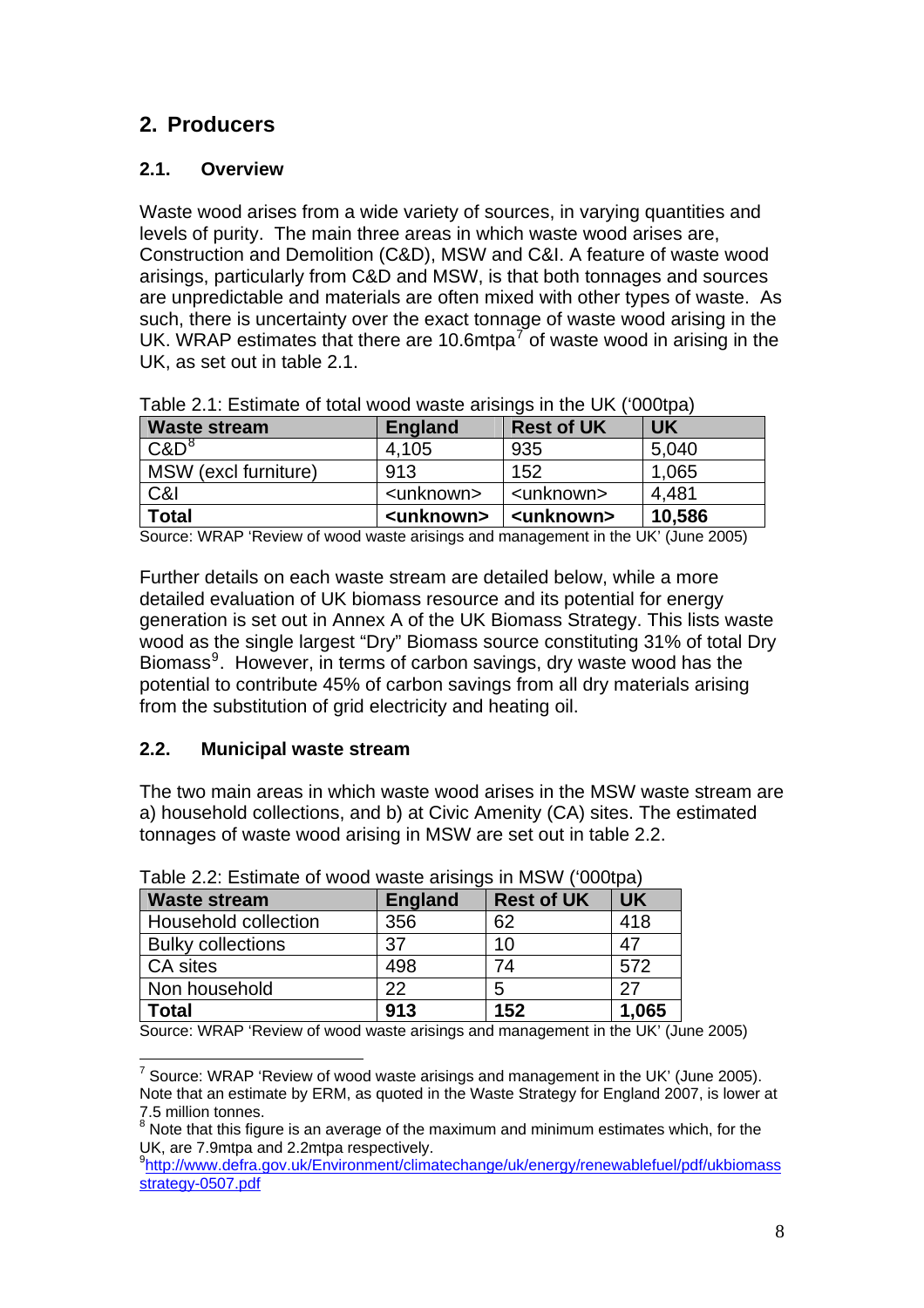It is likely to be relatively difficult to segregate waste wood from household collections due to the relatively erratic and unpredictable nature of waste wood arisings as the majority of household waste is food, packaging and paper.

Conversely, waste wood arising at CA sites is likely to be relatively easy to segregate and aggregate. CA sites in close proximity to end markets for waste wood are in some cases already collecting waste wood for energy recovery at existing biomass plants where these are geographically proximate.

#### **2.3. Construction and demolition waste**

It is estimated that more than 4mtpa of waste wood arises in the construction and demolition sector in England. Typically construction waste consists of shuttering used in the manufacture of concrete, which is often plywood, containing nails/screws and treated (with chemicals and preservatives) to prolong life. Demolition waste wood is often mixed with other types of demolition waste, such as rubble, reinforcing bars, tiling etc.

Construction and demolition waste is typically disposed of using skips at a cost of between £40 to £150 per tonne. There can be a small financial incentive for building contractors to separate wood waste from other wastes but this tends to be in the region of no more than £20 per tonne, which, given any potential space restrictions at sites, labour costs, skip hire costs is unlikely to be a sufficient incentive to operate separate skips (see section 2.7).

The UK construction industry consists of 250,000 firms<sup>[10](#page-9-0)</sup> ranging from large players with annual turnovers of several £billion to sole traders. The large construction companies have resources, space and internal pressures to ensure that waste wood is minimised. However, due to the difficult nature of segregating waste, smaller companies are less likely to adopt such a robust approach. It is estimated that the large construction companies account for a small proportion of wood waste because they have stricter recycling and reuse policies. It has been suggested, for example, that only 20ktpa of waste wood was from the larger contractors, with the remaining 4,000ktpa from a very large number of relatively small players.

Defra has consulted on the introduction of a requirement for Site Waste Management Plans on construction sites with the view to commencing regulations in April 2008. The Waste Strategy for England 2007 stated that non-statutory guidance to accompany these regulations will highlight beneficial alternatives to landfill for key waste materials, such as wood, and encourage separate collection of such materials at construction and demolition sites.

<span id="page-9-0"></span>l  $10$  Source: Department for Business, Enterprise and Regulatory Reform (BERR)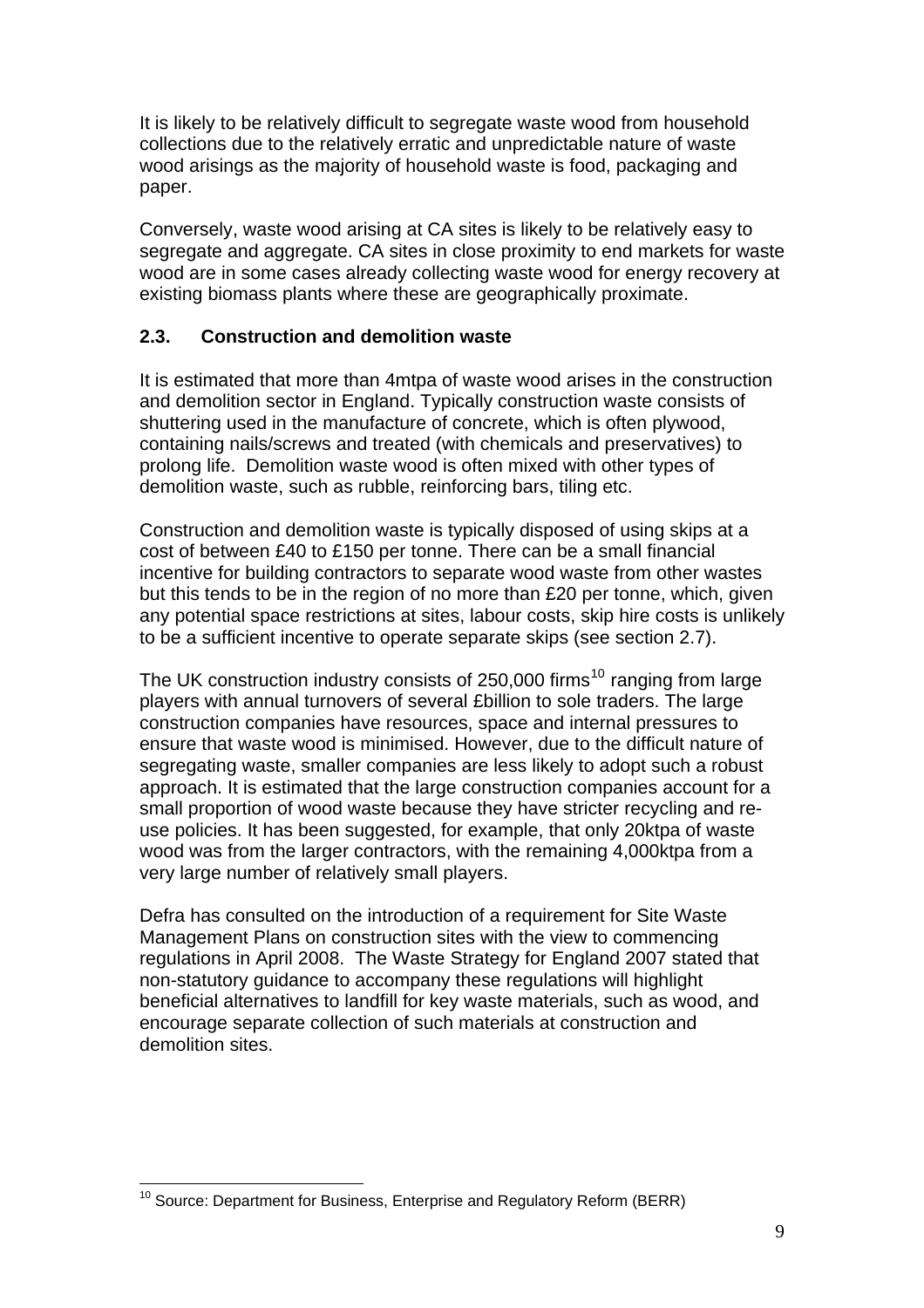## **2.4. Commercial and Industrial waste**

The main contributors to C&I waste wood are set out in Table 2.3. The C&I sector covers a wide range of activities which means that there is no readily available data for the many sources of waste wood.

Table 2.3: Estimate of waste arising in the commercial and industrial waste streams ('000tpa)

| <b>Waste type</b>              | <b>Tonnage</b> | Area covered    |
|--------------------------------|----------------|-----------------|
| Furniture manufacture          | 531            | UK              |
| Panelboard manufacture         | 1,107          | <b>UK</b>       |
| Wood products for construction | 201            | England & Wales |
| Wood packaging                 | 40             | UK              |
| Other industrial wood wastes   | 2,552          | England & Wales |
| Railway sleepers               | 26             | UK              |
| Utility poles                  | 24             | <b>UK</b>       |
| Total                          | 4,481          |                 |

Source: WRAP 'Review of wood waste arisings and management in the UK' (June 2005)

Large producers of waste wood, such as the panelboard and furniture industry typically have a degree of self sufficiency through established processes for the recovery or reuse of waste materials. For example, a number of companies in the furniture sector operate biomass boilers. These can use in the region of 70ktpa of waste wood to generate heat for the furniture manufacturing process.

The WRAP report did not identify the source of 'other industrial wastes' but stated that 'a large proportion of this is likely to be packaging'. C&I wood waste is likely to be from a range of sectors, including furniture manufacture, panel-board, supermarkets.

#### **2.5. Recovery and disposal routes**

The key routes for recovery or disposal of waste wood**,** in their order of priority in the waste hierarchy, are:

- Recycling:
- Energy recovery / incineration; and
- Landfill:

The route taken will be strongly influenced by the grade of the waste wood. There is no industry wide accepted definition of different grades of waste wood but it broadly falls into the following categories:

- **Grade A** clean wood, relatively homogeneous (hardwood / softwood), very few contaminants (such as fixings, paint, coverings)
- **Mixed grade** hard wood and softwood mix, including some contaminants such as paint and screws but as a relatively low proportion.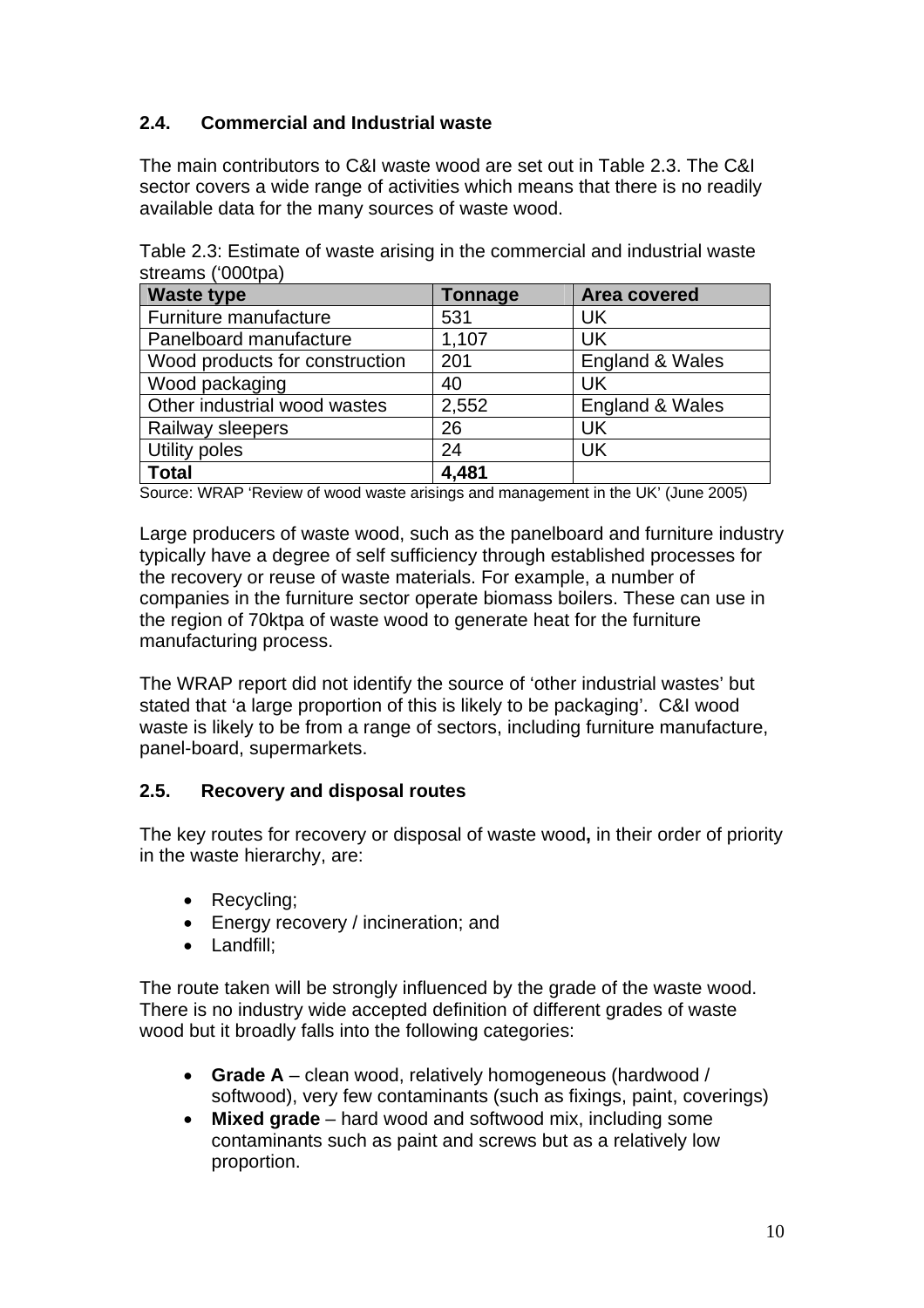• **Low grade** – processed wood containing contaminants such as panel board, melamine.

The suitability of methods of disposal of unprocessed grades of wood is set out in the table below:

| Grade              |      | Landfill   Energy recovery   Recycling |        |
|--------------------|------|----------------------------------------|--------|
| <b>Grade A</b>     | High | High                                   | High   |
| Mixed grade   High |      | Medium                                 | Medium |
| Low grade          | High | Medium                                 | Low    |

Table 2.4: Suitability of methods of disposal for grades of waste wood

Note that while landfill is highly 'suitable' for disposal of all grades, it is the least desirable option. Energy recovery is classed as medium suitability for lower grades of wood due to the need for cleaning and Waste Incineration Directive (WID) compliance.

Historically landfill was relatively cheap and benefited from low processing costs as all grades of waste wood (excluding hazardous) could go to landfill. However, landfill tax has increased significantly in recent years (£24 per tonne in 2007**/**08), and will increase at £8 per tonne from 2008/9 to 2010/11. Furthermore there is a scarcity of landfill in some parts of the UK which means that landfill gate fees are also increasing.

The economics of energy recovery plants is complex and is discussed in more detail in section 4. Energy recovery plants generally require a relatively homogeneous fuel supply, which either has to be high grade or undergo 'cleaning' processes to remove contaminants which may damage the plant or the external environment.

The principal recycling outlets for wood are within the panel board industry, animal bedding, equine surfacing and garden mulches. All recycling outlets require high grades of waste wood, which, as with energy recovery, can be achieved either through front end sorting of wood, or back end cleaning processes (although it is not believed to be cost-effective, if even possible, to remove all contaminants from low grade waste wood).

Unlike energy recovery, the main recycling outlets are unable to use waste wood which has high levels of contaminants, such as plastic coatings and resins. The panel board industry is restricted in the use of processed woods (such as those containing melamine) for the manufacture of panel board, and animal bedding users demand a product free from contaminants.

The Environment Agency (EA) published a technical report and regulatory position statement on waste wood in October 2007, as part of its Waste Protocols Project<sup>[11](#page-11-0)</sup>. The guidance confirms the de-regulation of virgin timber and details how the Agency will continue to regulate clean non-virgin timber and treated timber. It also highlights the wide variety of standards and quality

l

<span id="page-11-0"></span><sup>&</sup>lt;sup>11</sup> [http://www.environment-](http://www.environment-agency.gov.uk/subjects/waste/1019330/1334884/1721340/?lang=_e)

[agency.gov.uk/subjects/waste/1019330/1334884/1721340/?lang=\\_e](http://www.environment-agency.gov.uk/subjects/waste/1019330/1334884/1721340/?lang=_e)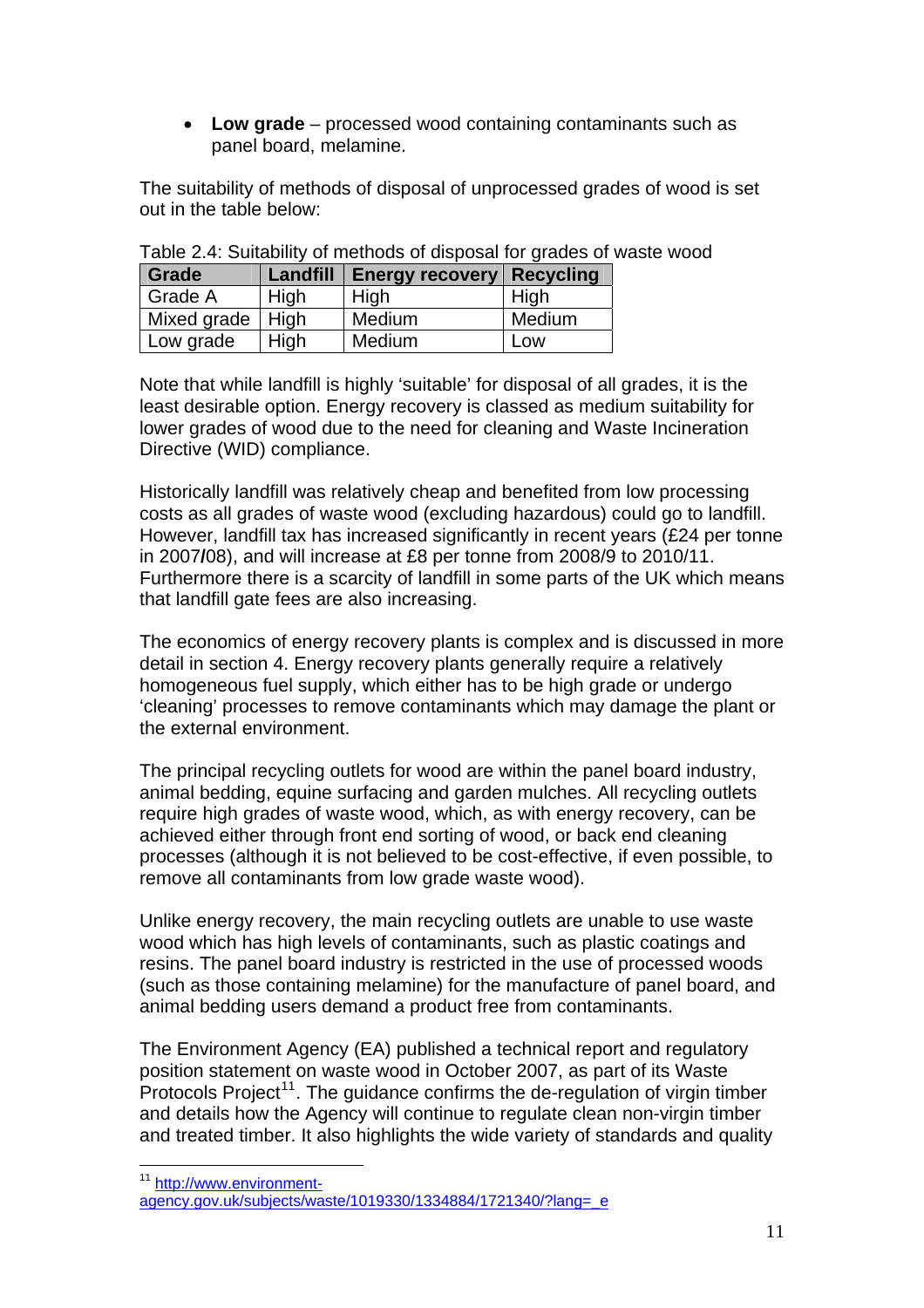controls in place within the waste wood industry. However, there is a recognition that it is unrealistic to attempt to decontaminate waste wood that is impregnated with chemical contaminants.

#### **2.6. Economic drivers**

Landfill costs are currently around £35 to £45 per tonne and likely to increase in line with landfill tax increases (£8 per tonne from 2008/09 to 2010/11). By 2010/11 landfill gate fees are estimated to be £20 per tonne and landfill tax at £48 per tonne, giving a total estimated landfill cost of ~£70 per tonne. Furthermore, landfill gate fees are likely to increase as landfill becomes more scarce.

Recovery and disposal routes other than landfill are likely to become more attractive where the costs are lower than landfill. High grades of waste wood are currently sought after because there is high demand for clean wood from the panel board industry, as animal bedding, equine uses and garden mulches. The current recovery and disposal costs are set out in table 2.5.

| <b>Grade</b> | <b>Example methods of</b><br>recovery and disposal                         | <b>Recovery/Disposal</b><br><b>Cost/Income (per tonne)</b>                                  |
|--------------|----------------------------------------------------------------------------|---------------------------------------------------------------------------------------------|
| Grade A      | Animal bedding, equestrian<br>use, panel board industry,<br>garden mulches | Potentially income of up to<br>£150                                                         |
| Mixed grade  | Processed / sorted for use in<br>panel board industry                      | Cost of £5 to $£30^{12}$                                                                    |
| Low grade    | Landfill                                                                   | Equivalent landfill cost<br>(currently £35 to £45), plus<br>LATS cost if from MSW<br>source |

Table 2.5: Current cost of disposal of wood

Grade A materials are highly sought after due to the wide range of alternative uses. Lower grades of waste wood can be converted from a disposal cost to an income through processing (cleaning and sorting) – via an Aggregator (see Section 3) - to provide cleaner grades of waste wood. As markets develop for lower grades of waste wood and demand increases the current disposal cost may reduce and potentially could attract income.

LATS is an economic instrument designed to help waste disposal authorities implement the most cost-effective way to make their contribution to the achievement of England's share of UK obligations under the European Landfill Directive (99/31/EC). The directive sets mandatory targets for the reduction of BMW sent to landfill. LATS provides a further incentive for LAs to recycle or re-use waste wood

l

<span id="page-12-0"></span><sup>&</sup>lt;sup>12</sup> Source: [Letsrecycle.com](http://www.letsrecycle.com/) – Prices at April 2007.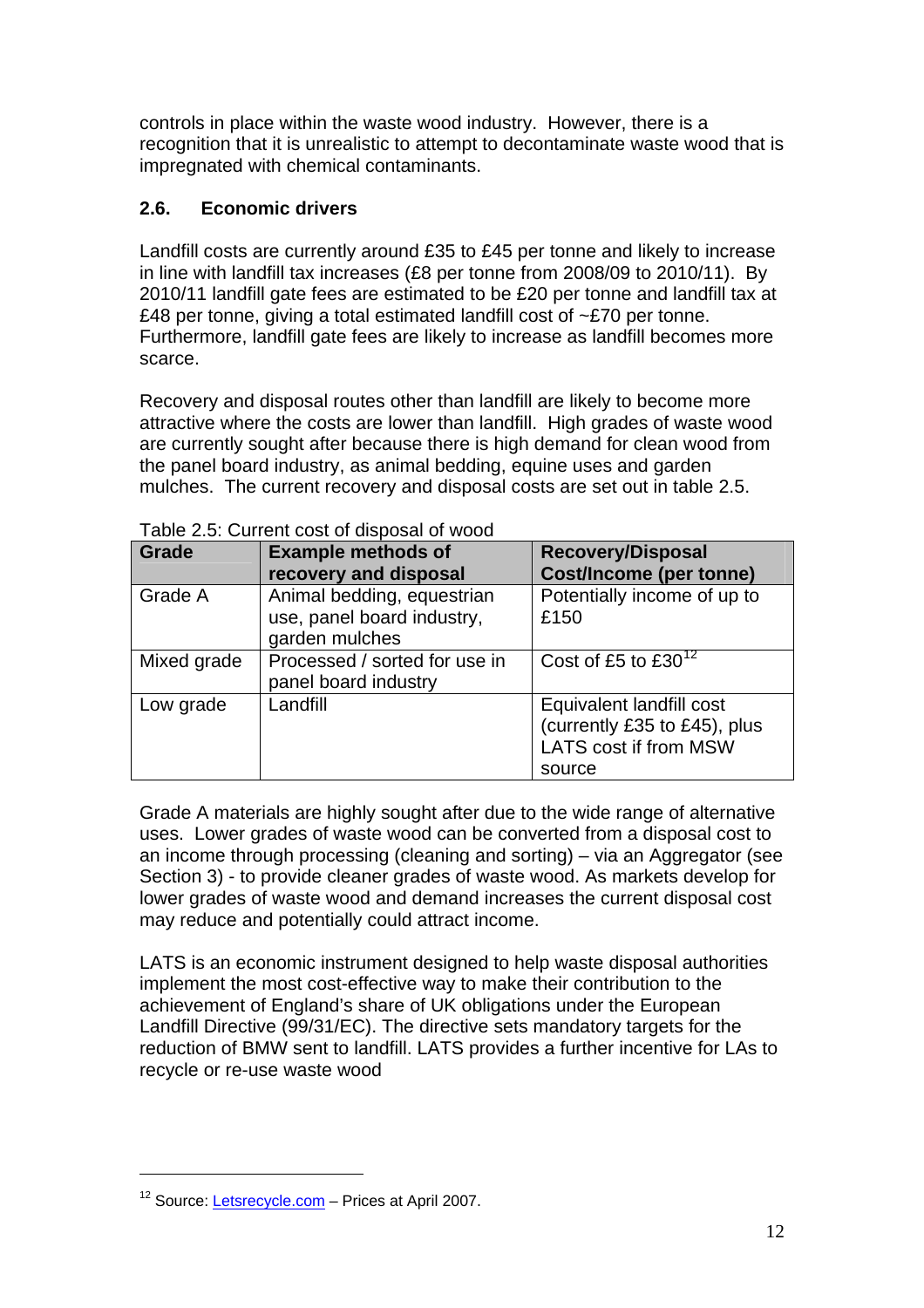## **2.7. Typical contractual arrangements**

Typically producers enter into relatively short term disposal contracts or one off arrangements for skip hire. The contractual arrangements offer slightly lower disposal prices for segregated waste wood, which will depend on the quality of the wood and level of contamination. Incentives to segregate waste wood can attract a discount of ~£20 per skip (total disposal cost is ~£160, reducing to £140 for segregated wood waste).

#### **2.8. Regulatory drivers**

There are relatively few regulatory drivers attached to the recovery and disposal of waste wood.

The Producer Responsibility Obligations set targets to drive greater recycling and recovery of packaging for businesses with a turnover of more than £2m and who handle more than 50 tonnes of packaging per annum. A key element of this is waste wood in the form of pallets.

Implementation of the EU Landfill Directive means that since 30 October 2007 all non-hazardous waste must be pre-treated where it is destined for disposal in landfill. This prior treatment includes any process including sorting (e.g. by extracting recyclables) which alters the characteristics of the waste such as by reducing its volume. It is hoped this requirement in conjunction with others measures adopted under the Waste Strategy for England 2007 will help facilitate greater separation of wood from the residual waste stream.

The competent authorities (the EA or LAs) regulate some aspects of the disposal of waste wood. The EA regulates the disposal of hazardous waste to landfill or incineration. Where the regulations dictate when lower grade waste wood is incinerated it must be done so in a WID compliant facility which may be regulated by the EA or the LAs.

The EA regulates the recovery and disposal of waste including wood so as to prevent harm to human health and the environment. Regulation is generally undertaken through the permitting of the places where waste is recovered or disposed of or through the registration of exemptions from the need for a permit. Where waste wood is incinerated, this must be done so in a permitted incinerator and subject to the additional requirements of the Waste Incineration Directive. Landfill sites are subject to permits and the additional requirements of the Landfill Directive which includes categorising all landfills as inert, non-hazardous or hazardous. Once classified sites may generally only receive waste within their designated category. An exemption is provided for the burning in the open of small quantities of wood arising from demolition at the place where it is produced .

Currently, Government assesses LA waste performance through the suite of Best Value Performance Indicators (BVPIs). Bi-annual compulsory recycling and composting targets for household waste were set for each LA in England. Performance against the targets is measured by adding together their recycling and composting rates under BVPI 82a (household waste the LA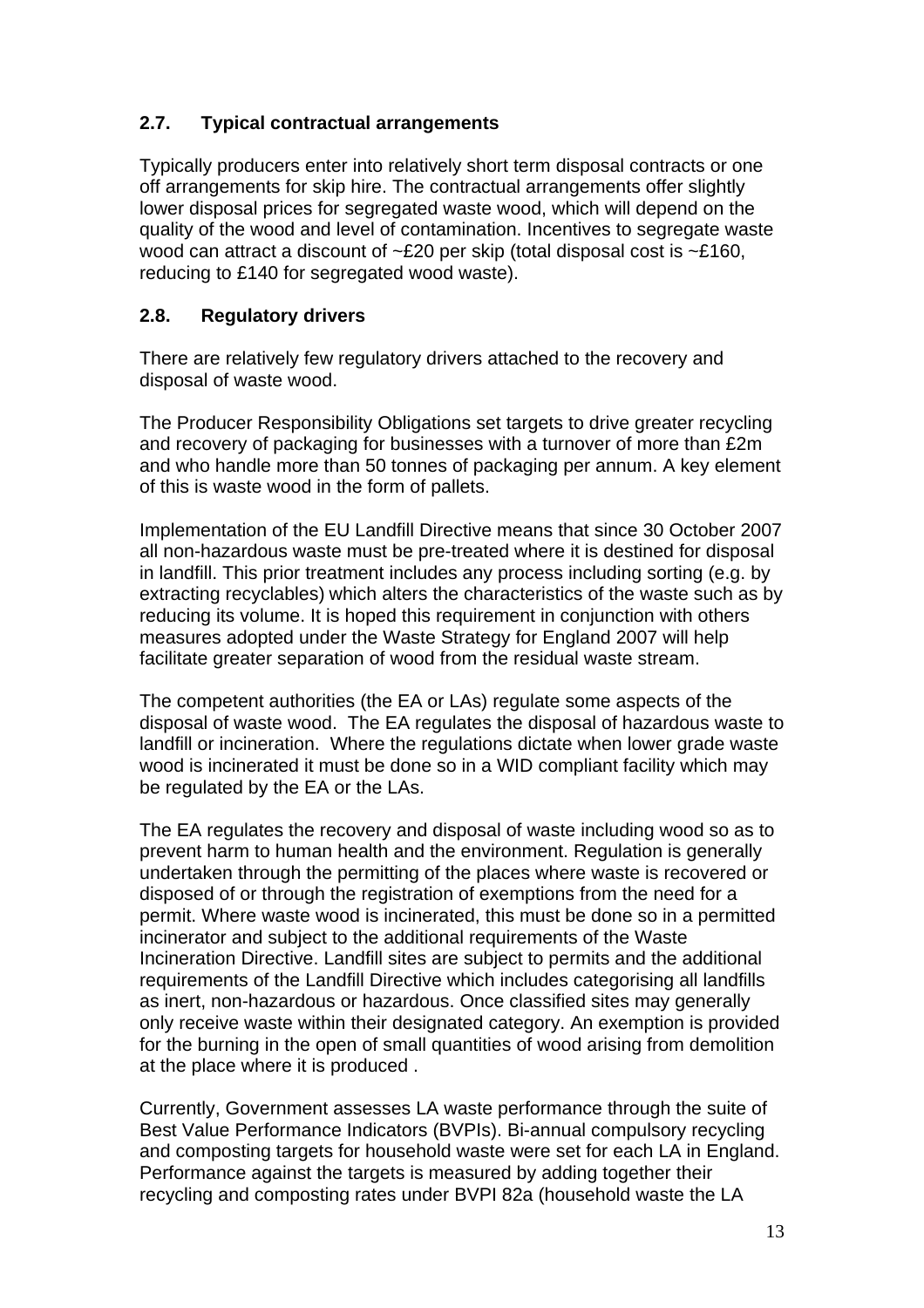sends for recycling) and 82b (Waste sent by the authority to composting or anaerobic digestion), both of which will include any wood waste processed. There are no targets for energy recovery, which is measured by BVPI 82c, with LAs only able to achieve a score in locations close to installed WID compliant combustion capacity.

From 2008/09, the new national indicator set for LAs and LA partnerships is the only means of measuring national priorities agreed by Government and the only measures on which central government will performance manage outcomes delivered by local government working alone or in partnerships. There are three annual waste indicators:

- Household waste not reused, recycled or composted (kilograms residual waste)
- Household waste recycled and composted (per cent)
- Municipal waste landfilled (per cent)

There will be no mandated targets. Instead, Government Offices will negotiate up to 35 area targets for each Local Area Agreement. Government strongly encourages waste targets where areas are under-performing.

#### **2.9. Future capacity of disposal routes**

Capacity for processing of waste wood by recycling is dependent on other industries, such as the panel board industry, and demand for animal bedding, equine uses and garden mulches. The quality of raw material is also critical, with the majority of waste wood being too contaminated for recycling applications. While there may be scope for limited further development of recycling, it appears that this capacity is unlikely to increase significantly in the near future.

Demand for energy recovery from non fossil fuels is likely to increase in the future, as set out in the Government Energy Review. Biomass fuels are expected to play an important role in this regard, as we seek to significantly expand renewable energy generation in the context of the EU 20% renewable energy target.

#### **2.10. Summary and conclusions**

The results of this section (Producers) of this report are key to the focus of the following sections of this report. Therefore the summary and conclusions are set out below, which form the basis for the next sections.

- Energy recovery and recycling are the main alternatives to sending waste wood to landfill;
- Recycling outlets currently require higher grades of waste wood than energy recovery;
- Recycling outlets are well developed and there is limited scope for a significant increase in recycling due to dependence on output from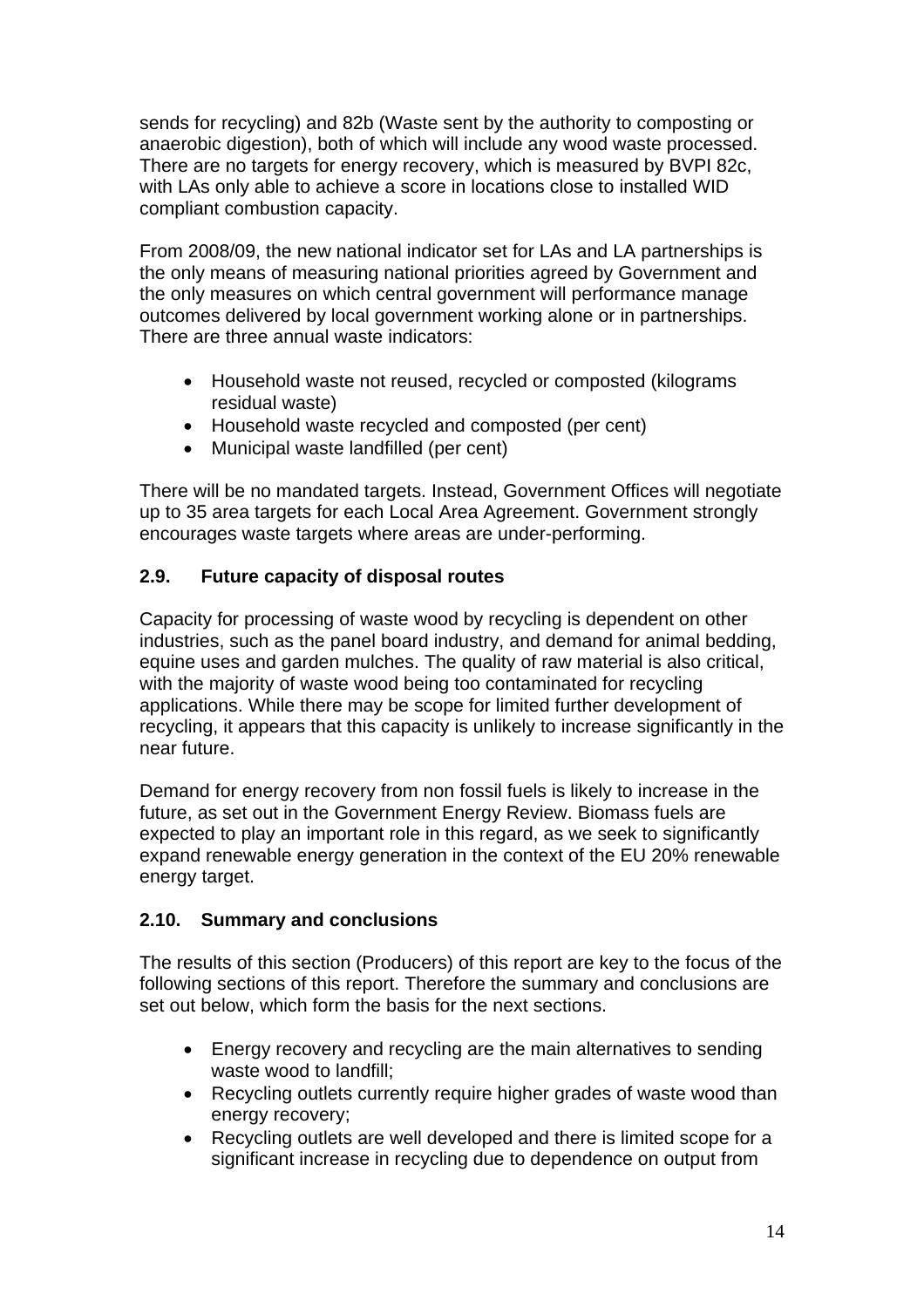other industries and the contaminated nature of most waste wood; and

• Energy recovery is the most likely method of diverting additional waste wood from landfill.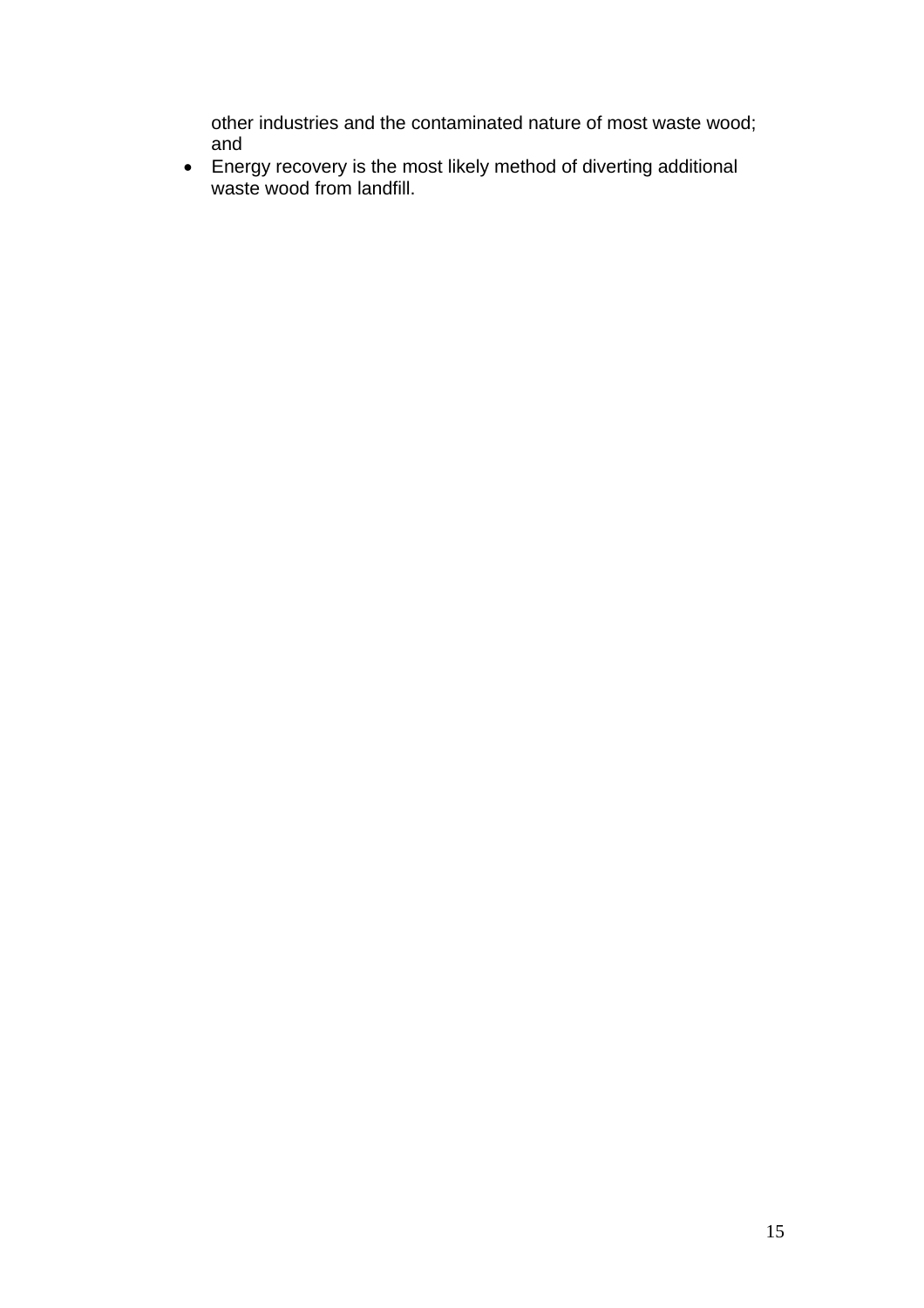# **3. Aggregators**

## **3.1. Overview**

The main sites for aggregating waste wood are LA CA sites or at private sector sites such as transfer stations. Aggregators offer varying degrees of processing (sorting inputs at the front end or removal of contaminants during processing) and certification of waste wood.

There are a relatively large number of small private sector waste wood aggregators (many of whom are members of the Wood Recyclers Association<sup>[13](#page-16-0)</sup>) who are predominantly focused on aggregating high grades of waste wood. Typically the focus of aggregators is on recovery of pallets or packaging, provision of materials for chipboard manufacture, chipping for animal bedding, equestrian use or garden mulches. Demand from recyclers is for high grade materials, so there are a relatively low number of aggregators focused on low grade waste wood.

LAs are responsible for the operation of CA sites, where waste is delivered by either individuals (without a charge), or as trade waste (with a charge to cover disposal costs). Skips are usually provided for mixed waste wood. High grades can be recycled and, where the markets exist low grades can be sent (for a cost) to energy recovery or other industrial users where these are geographically proximate.

## **3.2. Typical contractual arrangements**

For aggregators, waste wood input contractual arrangements are as per producers' output arrangements which are described in section 2.7.

Aggregators' output contractual arrangements vary according to the nature of the outlet. Typically the supply of materials to recyclers tend to be on a 'spot basis', with no penalties for failure to supply. Residues to landfill will also be on a spot basis, but it is unlikely that materials are accepted by aggregators without a clear secondary use.

Larger aggregators have developed arrangements to supply waste wood as a biomass fuel which include typical 'take or pay' contract provisions, including:

- A fuel cost is paid by users for high quality, quaranteed supply of clean or contaminated wood;
- Long term contract with users (~10years);
- Certificate of compliance with output specification (provided by a third party);
- Price sharing arrangements linked to the moisture content;
- Penalties paid by aggregator for non-supply:
- Penalties paid by user for non-acceptance; and

<span id="page-16-0"></span>l <sup>13</sup> http://www.woodrecyclers.org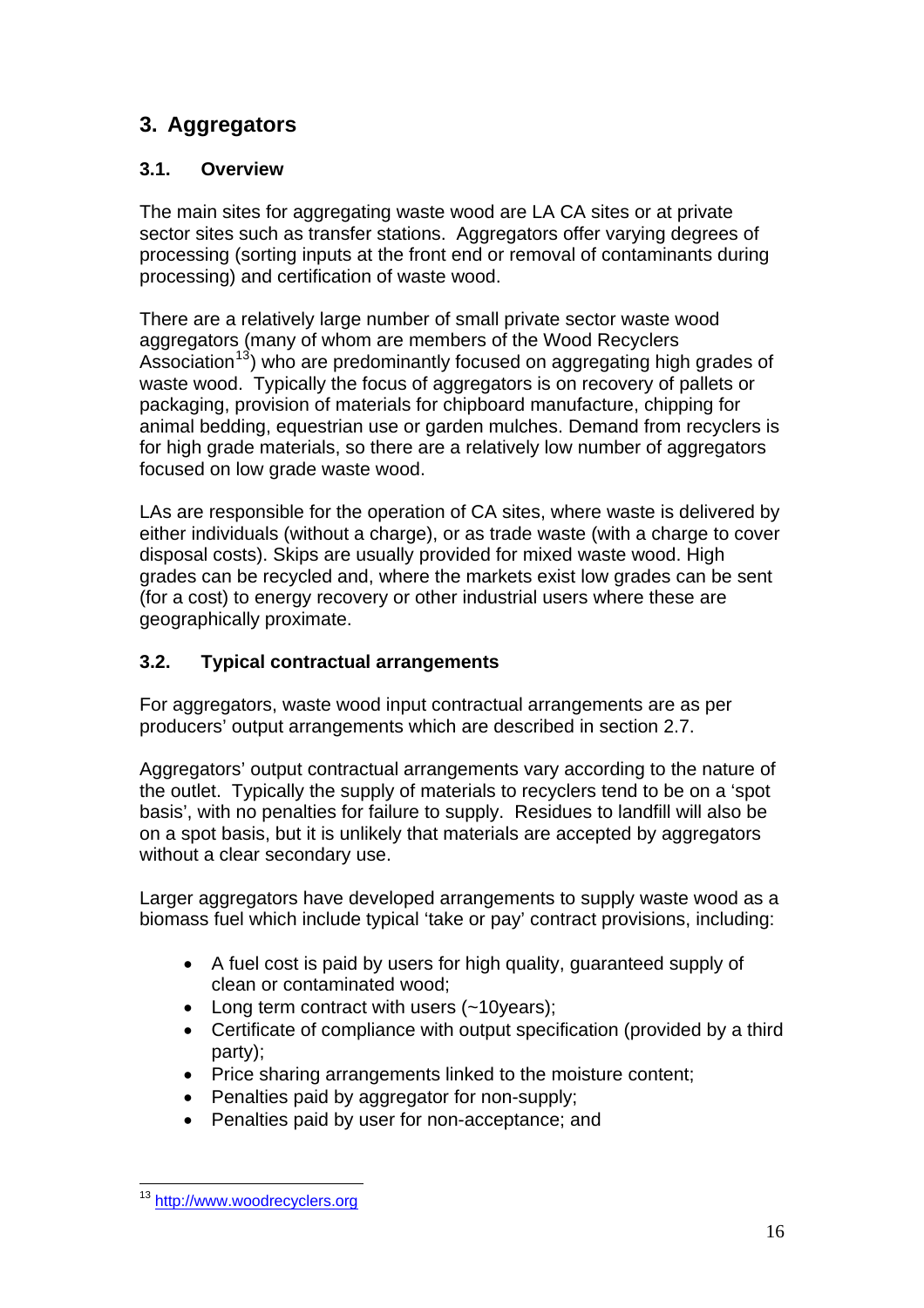• Prices index linked to the Retail Prices Index / landfill tax and fuel cost.

A typical supply chain diagram is set out below:





## **3.3. Economic incentives**

#### **Input tonnages**

Aggregators are able to generate revenues on input tonnages where alternative disposal routes have a cost, such as landfill. These revenues vary according to the grade of material and are set out in table 4.5.

#### **Output tonnages**

Aggregators are able to generate revenues on output tonnages for high grades of wood and processed low grades of wood. Low grades of waste wood which cannot be processed are not aggregated as they go to landfill, which attracts a disposal cost.

There are relatively strong financial incentives for aggregators to collect and process the high grades of waste wood, due to the relatively high demand for such materials from recyclers and increasingly from biomass energy generators.

There is very low demand for low grades of waste wood from recyclers so aggregators are only incentivised to collect low grades of waste where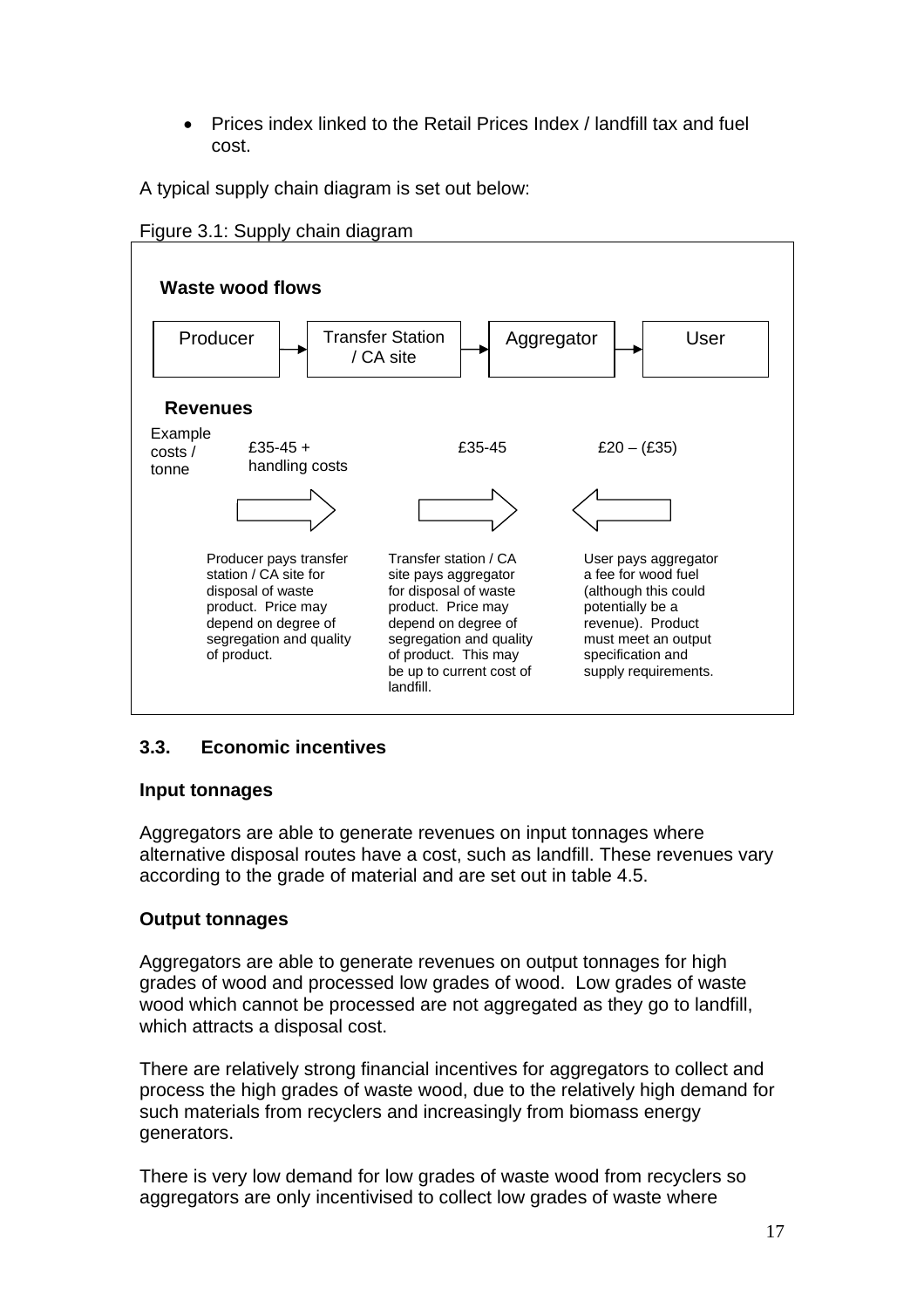alternative disposal routes exist, for example close to WID compliant bioma ss plants.

Aggrega tors are able to derive revenues from the supply of low grades of waste wood to biomass plants where they meet certain contractual requirements (as set out in section 3.2). In order to meet the requirements, a relatively high level of processing tends to be required by the aggregator.

Contract rates for the supply of waste wood to biomass plants are determined on a plant specific basis due to the low number of biomass plants in the UK to pay a fuel cost for processed waste wood. This is discussed in more detail which accept waste wood. It is understood that biomass plants are prepared in section 4.6.

## **3.4.** Aggregator profiles

Typically aggregators tend to be relatively small, handling between 50ktpa to 100ktpa of waste wood per year. The main outlets for such companies are recovered pallets, animal bedding, equestrian surfaces, garden mulches as well as providing high grades of wood to the panel board industry.

There are some waste wood aggregators who supply wood (not necessarily waste wood) to the biomass industry, some examples of which are set out in table 3.1.

| <b>Supplied to</b>            | <b>Fuel</b>        | <b>Annual tonnage</b> |
|-------------------------------|--------------------|-----------------------|
| Slough Heat & Power and       | Waste wood         | 130,000               |
| Steven's Croft                |                    |                       |
| <b>Steven's Croft</b>         | Coppice / willow   | 40,000                |
| Wilton 10                     | Waste wood         | 80,000                |
| <b>Slough Heat &amp;Power</b> | Coppice / woodland | unknown               |
| Wilton 10                     | Willow             | 80,000                |
| Wilton 10                     | Forestry           | 50,000                |
| EDF - West Burton and Cottam  | Forestry           | 60,000                |

Table 3.1: Wood supplied to the biomass industry

#### **3 .5. Regulatory factors**

Aggregators are carrying out waste recovery (or disposal) activities. They will therefore need the benefit of the appropriate permit to handle and store handling waste are subject to the Duty of Care and may also be required to waste wood unless they can benefit from one of the exemptions<sup>[14](#page-18-0)</sup>. All those register as waste carriers.

<span id="page-18-0"></span>l <sup>14</sup> [http://www.environment-agency.gov.uk/subjects/waste/1416460/?version=1&lang=\\_e](http://www.environment-agency.gov.uk/subjects/waste/1416460/?version=1&lang=_e)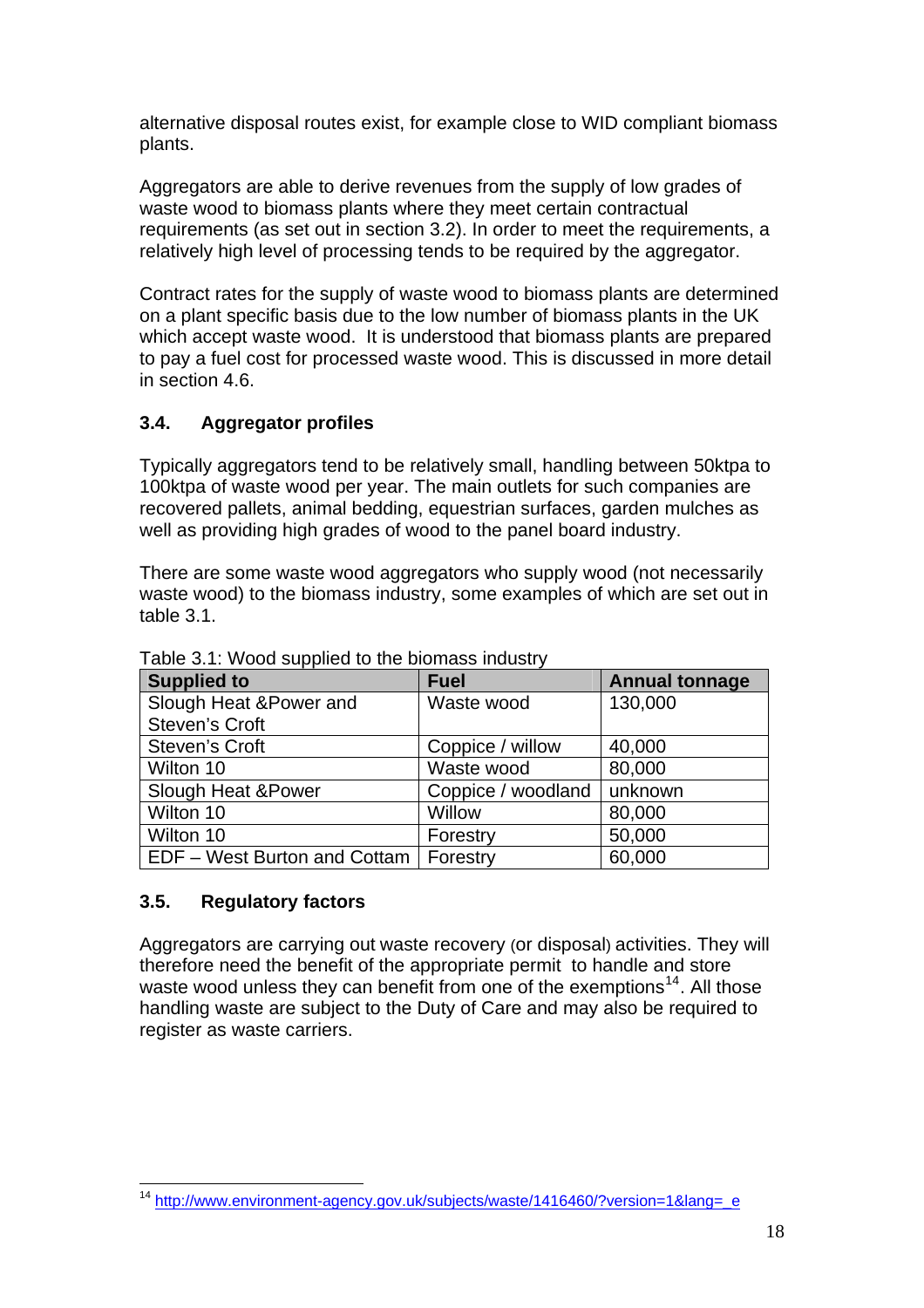## **4. Users**

## **4.1. Overview**

As discussed in section 2.5, good markets exist for the relatively high grades of waste wood and forestry, to the extent that users will pay for such materials. There are very limited markets for low grades of waste wood, due to relatively low demand for such materials, reflecting its unsuitability for recycling, and the shortage of WID compliant combustion capacity. The price for lower grades of waste wood is typically close to the alternative costs of disposal to landfill.

## **4.2. Biomass plants**

Clean wood and waste wood can be used as a biomass fuel as follows:-

- In existing infrastructure which run on fossil fuels (generally co-fired but subject to the implementation of the "neutrality for waste" provisions proposed by the RO Banding Review in the case of waste wood);
- As a replacement for, or co-fired with other types of biomass; and
- In specifically constructed wood fuelled biomass plants.

However, it is important to note that if lower grade waste wood is to be used as a biomass fuel, the plant must be WID compliant. Figure 4.1 outlines how industrial wood burning facilities are regulated  $15$ .

England has 105 WID compliant incineration plants (as at September 2006 see Appendix 3) which range in size from ~1ktpa up to 550ktpa. It is unlikely that existing WID compliant plants could be used to materially divert existing waste wood from landfill because MSW, Animal By-products Regulations (ABPR), paper, sewage and clinical plants are likely to have designated fuel sources so there is unlikely to be spare capacity at the plants. Furthermore, incineration plants are designed to accommodate fuel of a certain calorific value, a change to the fuel would require a change to the firing diagram of the plant.

Of England's operational WID compliant plants only one plant is known to accept waste wood (Slough Heat and Power), with three further plants currently under construction or commissioning in the UK, (Shotton, Stephen's Croft and Wilton 10).

<span id="page-19-0"></span>l <sup>15</sup> Air and Environment Quality Division, Defra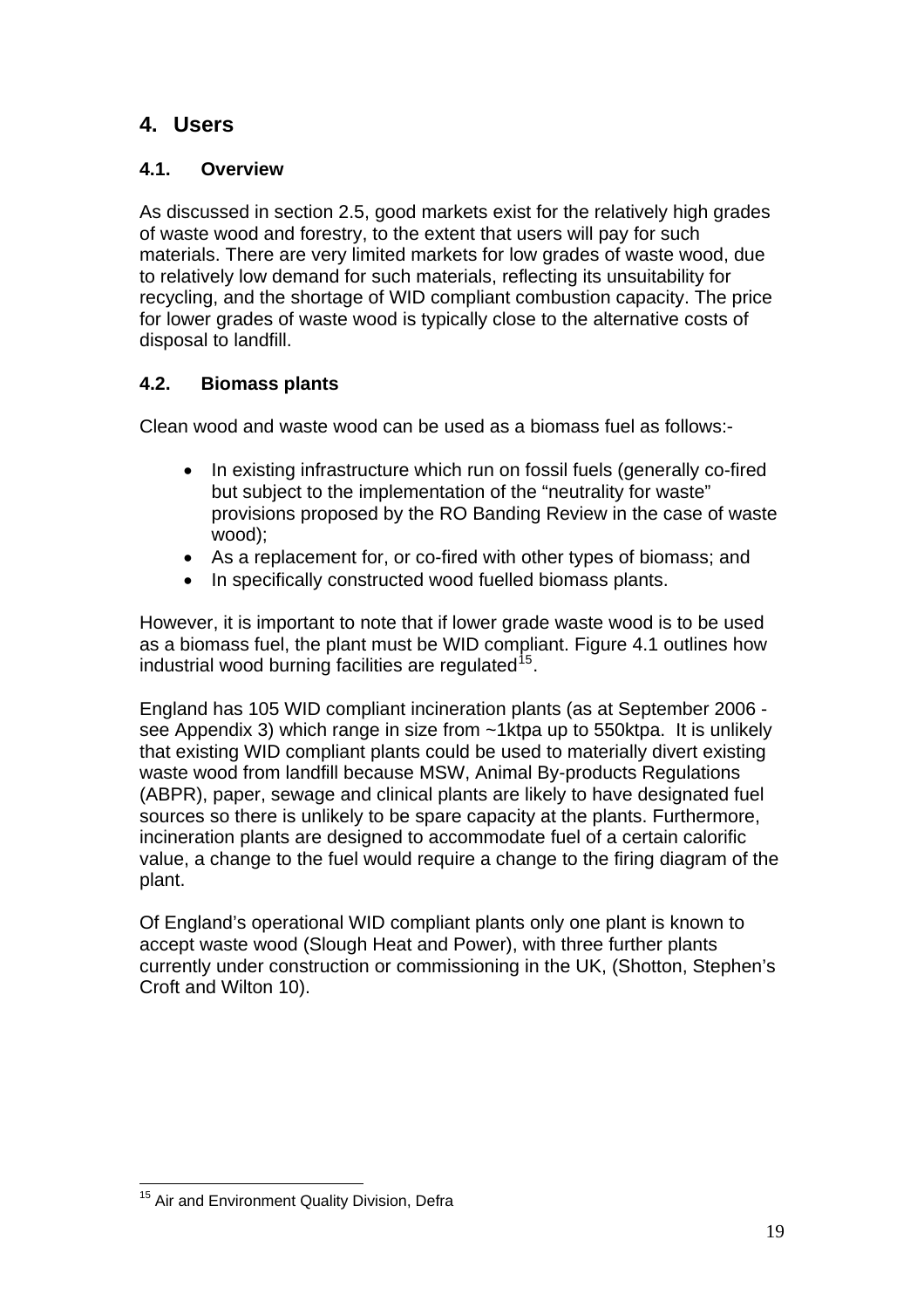

Figure 4.1: Regulation of non-domestic industrial wood burning

CAA - Clean Air Act, EA - Environment Agency, LA - Local Authority, PPC - Pollution Prevention and Control Regulations, WML - Waste Management Licensing Regulations, WFD - Waste Framework Directive, WID - Waste Incineration Directive

- 1. This means: "Wood waste with the exception of wood waste which may contain halogenated organic compounds or heavy metals as a result of treatment with wood-preservatives or coatings which includes in particular construction and demolition waste" ((Article 2(2) iv WID).
- 2. Plants may burn combinations of wastes falling under Article 2(2) e.g., cork waste or vegetable waste from agriculture and remain outside the terms of the WID.
- 3. The incineration of any "hazardous waste" will fall under PPC (5.1) Part A1 be regulated by the EA .<br>4. Plante whose main numeres is the generation of answer at materials may also hum waste and these
- 20 electricity generating plants or cement manufacturers' power plants (Sections 1.1 & 3.1 respectively). 4. Plants whose main purpose is the generation of energy or materials may also burn waste and these will be regulated as co-incinerators and fall within the WID, typically these plants may include: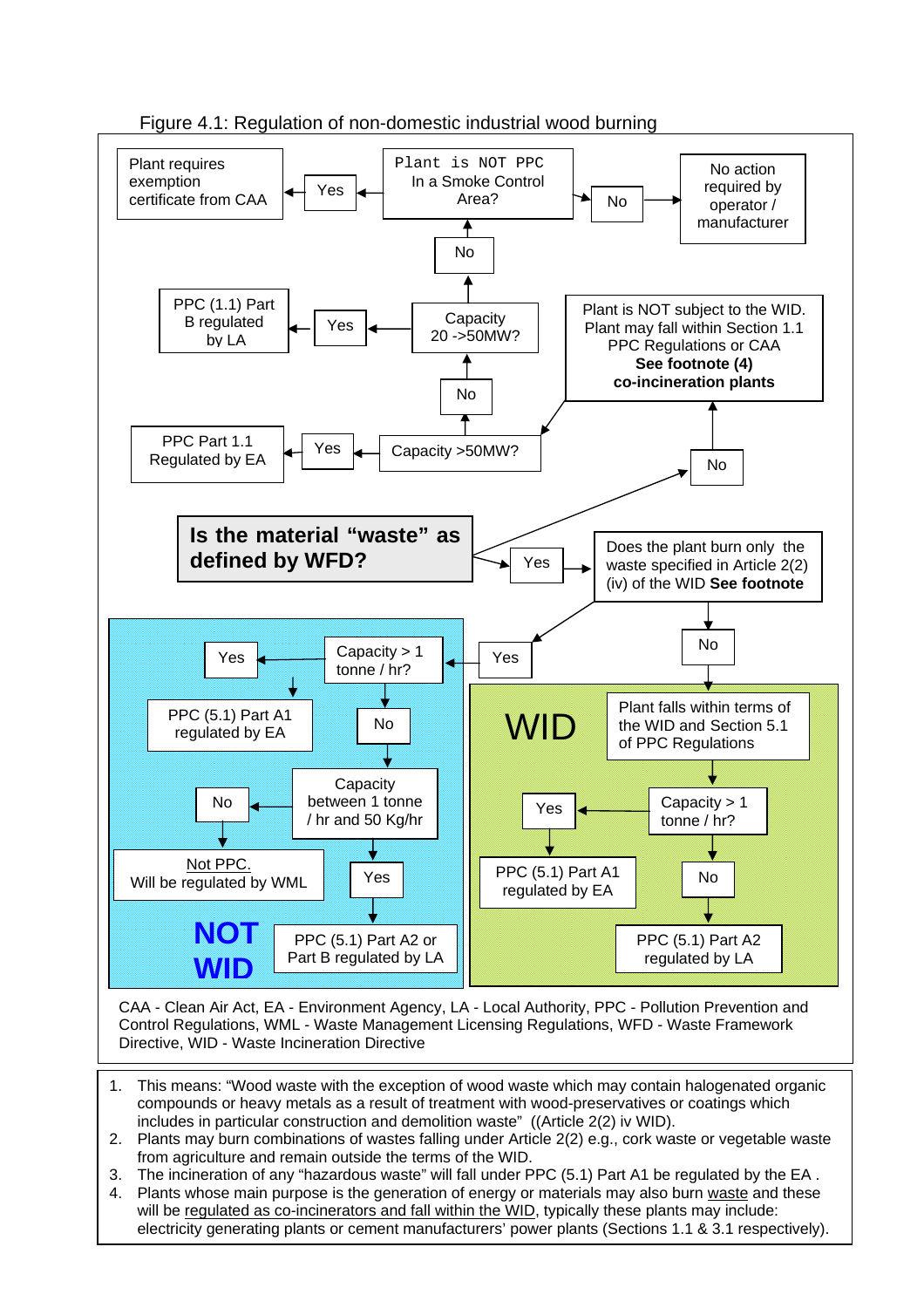## **4.2.2. Co-firing**

There is a large capacity of existing infrastructure in the UK which use fossil fuels (such as coal) as a fuel source. Existing power stations co-fire clean biomass products, including wood with coal to generate energy. Coal currently contributes approximately 30GW of the UK's energy capacity, but the UK now is a net importer of coal which has a cost of approximately £25/tonne. An example of this is Drax, where approximately  $2.5\%$ <sup>[16](#page-21-0)</sup> of the fuel supply is biomass, and Didcot which accepts approximately 20ktpa of bio-energy crops $17$ .

However existing co-fired plants are not WID compliant so they will not be able to accept lower grade waste wood. The EA has indicated that it is permissible to convert one unit of, say, a 2000MW coal fired power station to WID co-firing compliance but the investment required is significant.

Currently there is a disincentive to co-fire waste with either coal (when co-fired with biomass) or pure biomass, as the co-firing of waste results in the loss of Renewables Obligation Certificates (ROC) for all qualifying biomass fuels used at the plant for that month. This does not apply to waste, including waste wood whose biomass energy content is over 90%, which is classed as biomass under the RO. Reform of the  $RO^{18}$  $RO^{18}$  $RO^{18}$  (May 2007) included proposals to make the RO neutral to solid recovered fuel, which would address this disincentive. The RO is discussed further in section 4.6.2.

## **4.2.3. Replacement of other biomass fuels**

The existing biomass plants (from non waste wood fuel sources) in the UK are shown in table 4.1. It may be attractive for existing UK biomass plants to accept waste wood as a biomass fuel, given the risks associated with overdependence on a single fuel source. Single fuel plants are exposed to the risk that fuel sources may disappear, for example, during the avian flu crises in Suffolk in early 2007. However in order to accept lower grade waste wood, existing infrastructure will need to be WID compliant and the economic incentives will need to be preferable to the alternative fuel sources.

l

<span id="page-21-2"></span><span id="page-21-1"></span><span id="page-21-0"></span><sup>&</sup>lt;sup>16</sup> Source: Drax response to the RO review (December 2006)<br><sup>17</sup> Source: UK Energy Research Atlas. Report by Prof Gail Taylor (Sept 06) <sup>18</sup> http://www.berr.gov.uk/files/file39497.pdf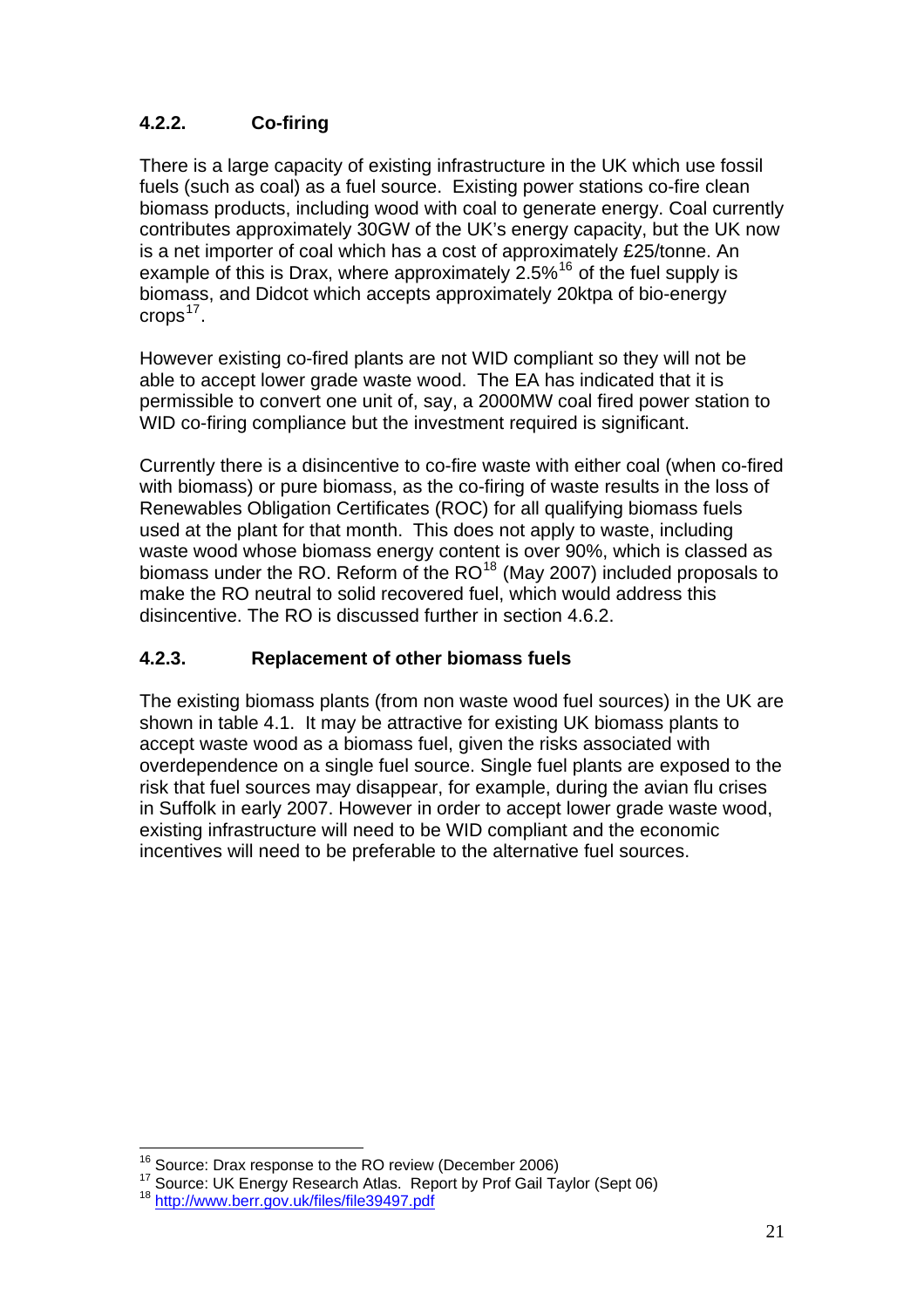| <b>Name</b>     | <b>Parent</b> | <b>Location</b> | <b>Tonnage</b> | <b>Fuel</b>                                           | <b>Electricity</b> | <b>Operational</b> |
|-----------------|---------------|-----------------|----------------|-------------------------------------------------------|--------------------|--------------------|
|                 |               |                 |                |                                                       | output             |                    |
| <b>Thetford</b> | <b>EPRL</b>   | <b>Norfolk</b>  | 420,000        | Poultry<br>litter                                     | 38.5MW             | 1999               |
| Westfield       | <b>EPRL</b>   | Scotland        | 110,000        | Chicken<br>litter /<br>feathers                       | 9.8MW              | 2001               |
| Eye             | <b>EPRL</b>   | <b>Suffolk</b>  | 160,000        | Poultry<br>litter /<br>feathers<br>/ horse<br>bedding | 12.7MW             | 1992               |
| Glandford       | <b>EPRL</b>   | Lincolnshire    | 89,000         | ABPR /<br>other                                       | 13.5MW             | 1993               |
| Ely             | <b>EPRL</b>   | East Anglia     | 200,000        | <b>Straw</b>                                          | 38MW               | 1996               |

 $Table 4.1:$  Installed large UK biomass plants (non wood fuel)

All plants in the table, with the exception of Ely, are WID compliant and may accept a small amount of waste wood. However, the ash output from these plants is currently used as a fertiliser so cannot accept high tonnages of waste wood due to potential contamination of this product.

#### **4.2.4. Wood fuelled biomass infrastructure**

The existing wood fuelled biomass plants in the UK are either large plants, typically 20MW – 40MW producing only electricity or heat or a combination (Combined Heat and Power - CHP), and smaller installations typically up to 3MW, which generally produce heat only.

Key issues in the determination of plant size are as follows:

- Heat offtake is difficult above a certain size. Plants which produce in excess of 3MW may find it difficult to find an offtake for heat as the range for heat is typically 1-2km.
- Development costs and grid connection costs are high, with the latter potentially costing up to £500,000. A plant must be sufficiently large to benefit from the economies of scale.
- Proximity to fuel larger plants will require a larger catchment area for wood fuel, which becomes less economical the further they are located from a plant.
- Fuel security there is a higher risk associated with the availability of larger tonnages of wood fuel.

Existing large wood fuelled biomass plants in UK are set out in table 4.2.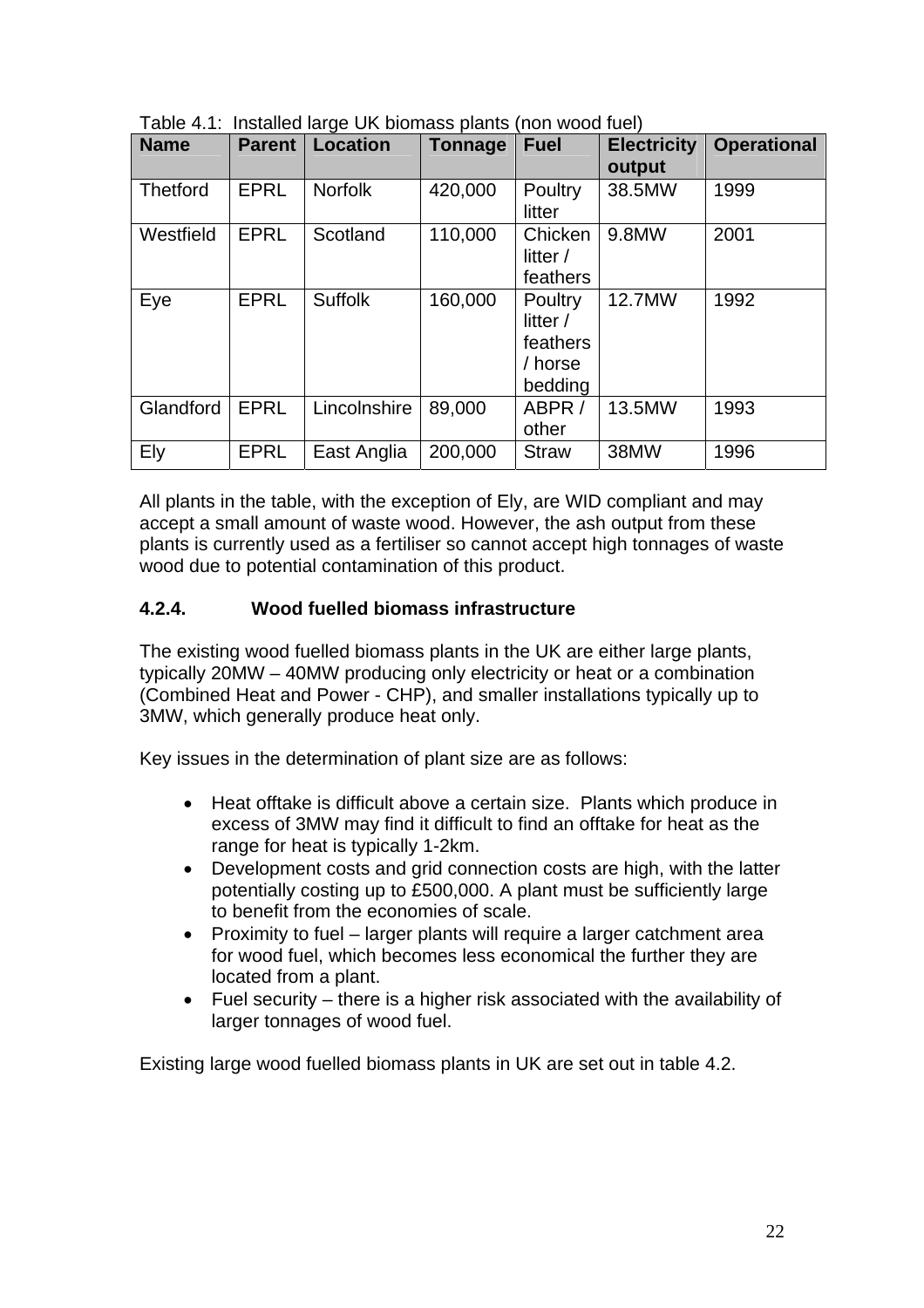Table 4.2: Installed (or under construction / commissioning) large wood fired biomass plants in the UK

| <b>Name</b>                    | <b>Parent</b>                         | <b>Location</b>          | <b>Tonnage</b> | <b>Electricity</b><br>output | <b>Supplier</b>                            | <b>CHP</b> |
|--------------------------------|---------------------------------------|--------------------------|----------------|------------------------------|--------------------------------------------|------------|
| Wilton<br>10                   | Sembcorp                              | Teeside                  | 300,000        | 42MW                         | Greenenergy<br>/ UK Wood<br>Recycling      | Yes        |
| Slough<br>Heat<br>and<br>Power | Slough<br><b>Estates</b>              | Slough                   | 300,000        | 35MW                         | <b>Thames</b><br>Valley<br><b>Biofuels</b> | Yes        |
| Poyry                          | <b>UPM</b><br>(Shotton<br>Paper Mill) | Shotton,<br><b>Wales</b> | 300,000        | 20MW                         | Shotton<br>Paper Mill                      | Yes        |
| Steven's<br>Croft              | E.ON                                  | Lockerbie                | 220,000        | 44MW                         | A W<br>Jenkinson                           | <b>No</b>  |

Additional large scale wood fuelled plants under development are set out in table 4.3.

| <b>Name</b>                                                | <b>Parent</b>       | <b>Location</b>                                  | <b>Tonnage</b> | <b>Electricity</b> | <b>Status</b>                         |
|------------------------------------------------------------|---------------------|--------------------------------------------------|----------------|--------------------|---------------------------------------|
|                                                            |                     |                                                  |                | output             |                                       |
| Western<br>Wood<br>Energy /<br>Western<br><b>Bioenergy</b> | ECO <sub>2</sub>    | Port Talbot                                      | 160,000        | 13.8MW             | Construction<br>commenced<br>Oct 2006 |
| Prenergy<br>Power                                          | Prenergy            | Port Talbot                                      | 3,000,000      | 350MW              | No planning                           |
| Winkleigh<br><b>Biomass</b><br>Electricity<br>Generator    | Peninsula<br>Power  | <b>RAF</b><br>Winkleigh<br><b>North</b><br>Devon | 70,000         | 23MW               | No planning                           |
| Hartshill                                                  | <b>PDM</b><br>group | <b>Midlands</b>                                  | Unknown        | 1.5MW              | Planning<br>obtained                  |

Table 4.3: Potential / Planned large wood fired biomass plants in the UK

There are several relatively small biomass plants in the UK, such as Kielder Village district heating scheme and those operated by the furniture industry. These schemes typically range from 300KW up to 2MW and usually generate heat, but not electricity due to the prohibitively high costs of obtaining a grid connection. Such schemes are common where there is a relatively secure fuel supply, such as forestry or high grade waste from an industrial process. It is unlikely that smaller existing plants are WID compliant due to the high fixed costs of retro-fitting WID compliance.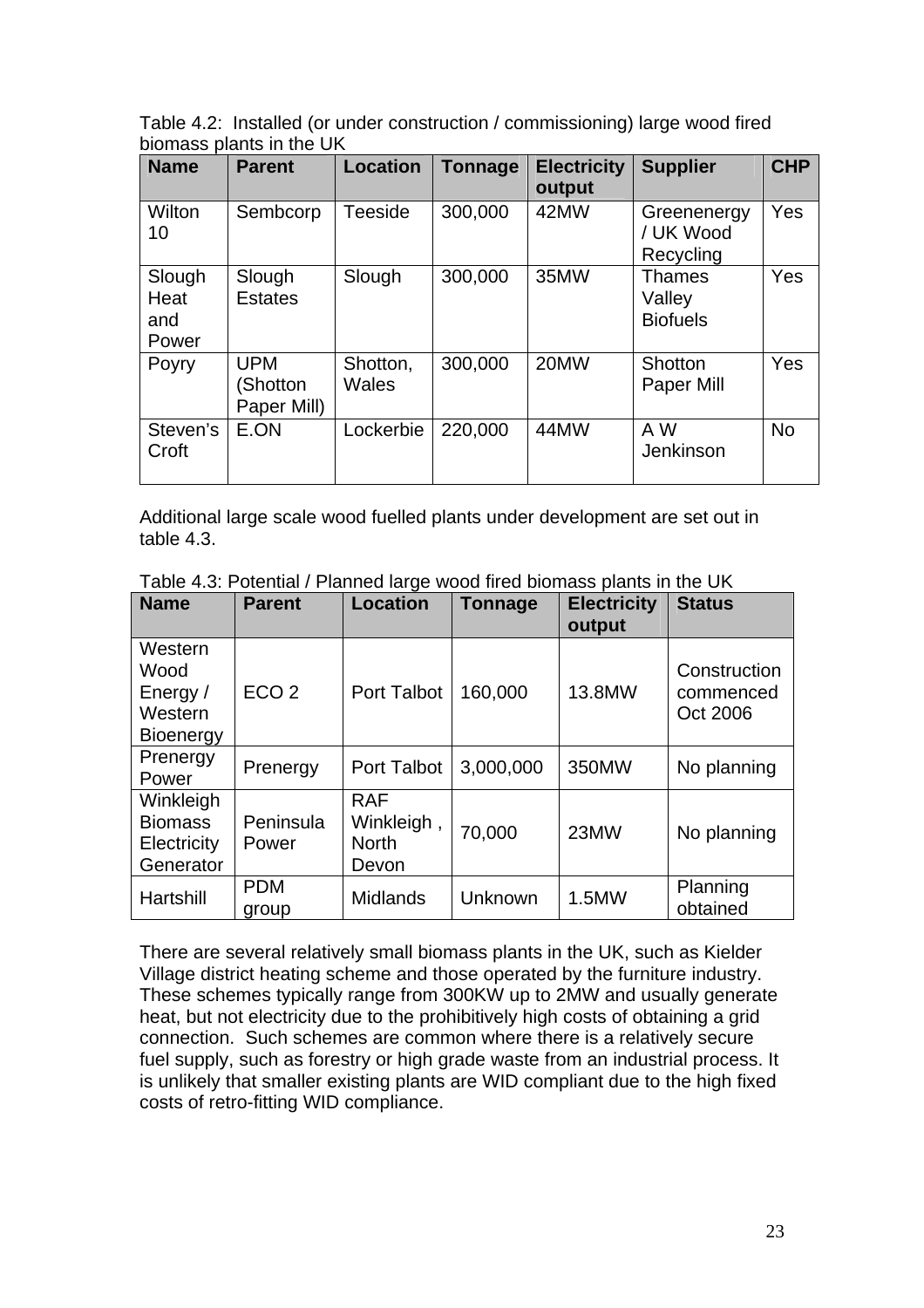#### **4.3. Features of biomass wood fuel**

Typically fuel is from a combination of sources. There are a number of considerations in biomass fuel selection, as follows:

- Fuel cost;
- Calorific Value / Moisture content;
- Security of supply;
- Biomass content; and
- Contaminants;

Fuel cost is key to the economics of an energy facility. This is discussed further in section 4.6.

Fuel cost must be considered in conjunction with the ability to generate energy from the fuel. Different wood fuels result in different energy output. In wood, energy output is closely linked to moisture content. Waste wood generally has a lower moisture content (18-25%), and from this perspective it is generally preferable to forestry and biomass crops (~40%).

Security of supply is a fundamental concern to investors in biomass projects. In this respect forestry and biomass crops may be preferable to waste wood as they are available under long term contracts. Contracted for tonnages and composition of forestry and biomass crops are likely to be more predictable over the long term than the supply of waste wood.

On the other hand, demand for forestry biomass crops is increasing and this will affect the availability and price of these materials in future.

Biomass energy content is critical in obtaining ROCs, which is, in turn, fundamental to the economics of a biomass project. Forestry and biomass crops have a biomass content close to 100%, whereas low grades of waste wood may have a biomass energy content as low as 80%. This is below the biomass threshold in the RO, which would tend to preclude using waste wood as a sole fuel source, although in practice this will depend on the level of contamination of waste wood streams. Some current projects use a blend of forestry, fuel crops and waste wood (in a ratio of 60:40) to achieve the overall 90% biomass energy content required to obtain ROCs. In consequence, Aggregator functions are likely to involve a fuel mixing capability requiring large covered spaces in which wood of varying qualities can be co-mingled.

Non–combustible contaminants such as nails and grit may cause additional wear to biomass facilities and will add to the disposal costs of ash. In this respect forestry is likely to contain lower levels of contaminants than waste wood. Waste wood can be processed to remove contaminants, for example, UK Wood Recycling plant at Wilton includes processes to remove such materials.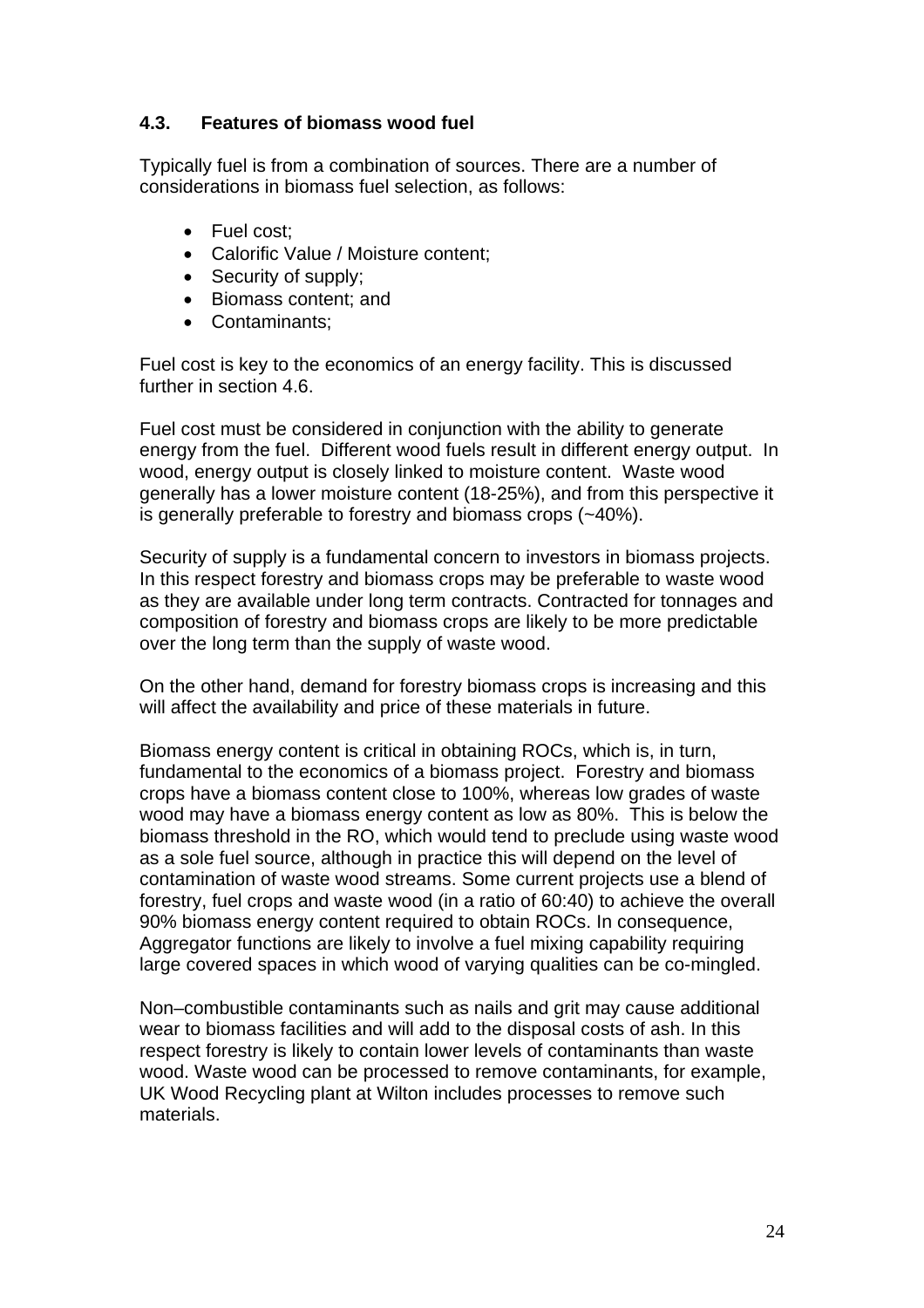|                        | <b>Waste wood</b> | <b>Forestry / biomass</b> |
|------------------------|-------------------|---------------------------|
|                        |                   | <b>crops</b>              |
| Fuel cost              | Low               | High                      |
| Moisture content       | Low               | High                      |
| Security of supply     | Medium            | High                      |
| <b>Biomass content</b> | Medium            | High                      |
| Contaminants           | High              | Low                       |

Table 4.4: Summary of features of waste wood and other wood fuel sources

#### **4.4. Regulatory factors**

Biomass plants and co-fired plants which accept wastes as fuel must comply with the Waste Incineration Directive, except for clean waste wood which is exempt<sup>[19](#page-25-0)</sup>. The aim of WID is to minimise the impact of negative environmental effects on the environment and human health resulting from emissions to air, soil, surface and ground water from the incineration and co-incineration of waste.

The requirements of the WID have been developed to reflect the ability of modern incineration plants to achieve high standards of emission control more effectively.

The additional cost of WID compliance in a new plant is much less than the cost of retro-fitting WID compliance to an existing facility.

Facilities which handle waste are likely to fall within the terms of the Pollution Prevention and Control Regulations under which they will be required to hold an operating permit.

## **4.5. Typical contractual arrangements**

The most efficient financial structure for a biomass waste to energy plant is likely to be a project financing arrangement. As such, the contractual arrangements must ensure that sufficient risk is transferred to third parties in order to attract external finance. Commercial arrangements are likely to be complex, with the key contracts being as follows:

- High quality fuel supply arrangements;
- Long term electricity off-take agreements Power Purchase Agreement (PPA);
- CHP off-take contracts;
- Fixed price turnkey Engineering, Procurement and Construction (EPC) contract; and
- Operating subcontracts.

l

<span id="page-25-0"></span><sup>&</sup>lt;sup>19</sup> Source: WID [http://www.defra.gov.uk/environment/ppc/envagency/pubs/pdf/wid-guidance](http://www.defra.gov.uk/environment/ppc/envagency/pubs/pdf/wid-guidance-edition3.pdf)[edition3.pdf](http://www.defra.gov.uk/environment/ppc/envagency/pubs/pdf/wid-guidance-edition3.pdf)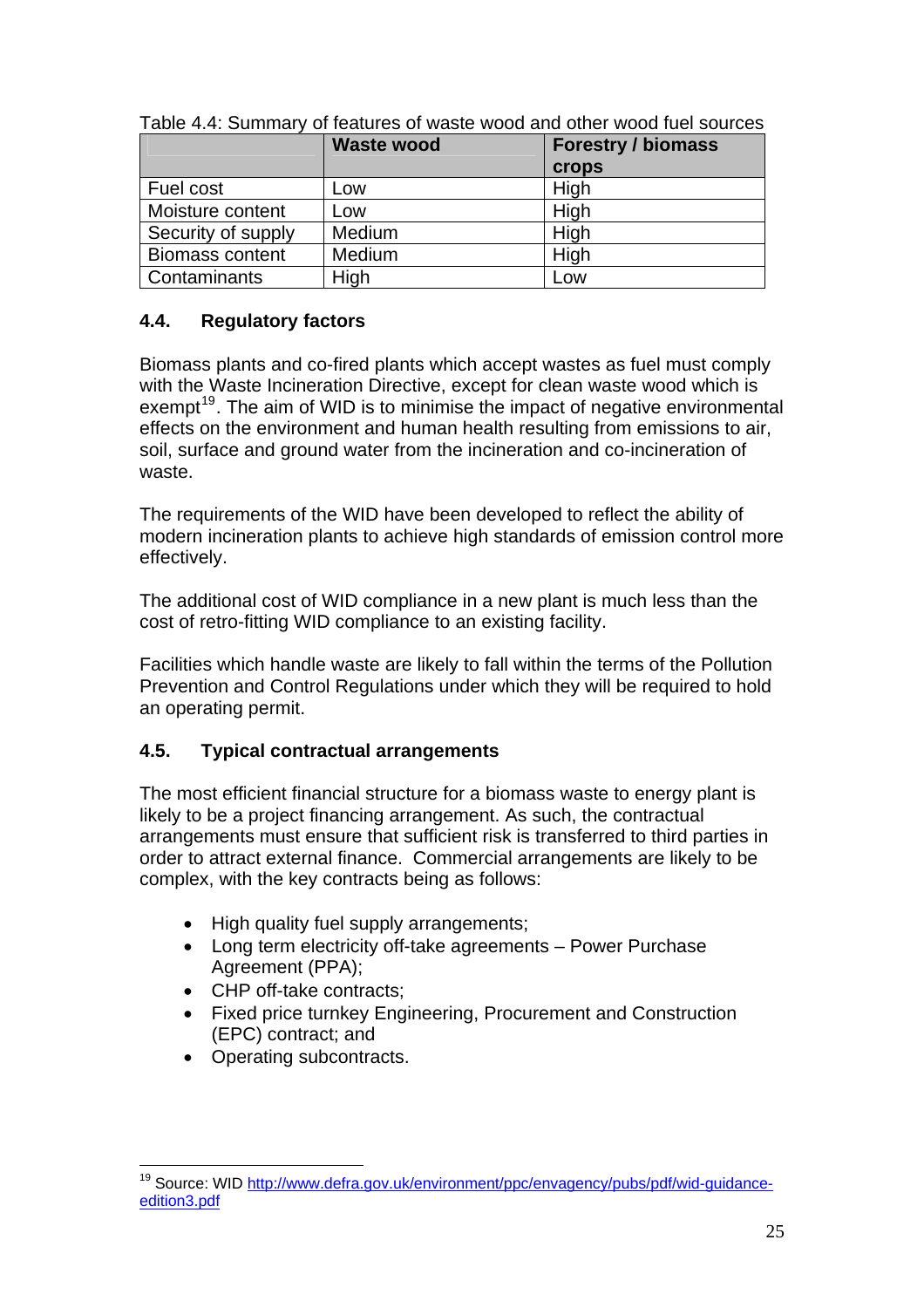#### **Fuel Supply**

Security of fuel supply is a fundamental concern of banks and equity providers to a waste wood biomass facility. Key issues of concern to funders are as follows:

- Fuel supply counterparty of good financial standing
- Certainty of long term fuel supply;
- Price and volume certainty; and
- Ability to hedge contractual arrangements (e.g. electricity offtake).

An optimum fuel supply arrangement is a long term, fixed price, take-or-pay waste supply agreement, for a significant proportion of the plant capacity, with a counterparty of significant financial standing. The waste supply agreement is likely to have terms such that, in the event that the supplier breached its fuel supply obligations, liquidated damages would be payable to compensate the facility for any loss of revenues (i.e. electricity and heat supply and any loss of revenues which may be payable for receiving fuel).

Currently, there are not many such counterparties in the waste wood market who are able to offer a robust waste wood supply agreement. The consequence of this is that biomass plants are funded using a diverse fuel supply which can offer a higher degree of certainty, such as managed forestry and fuel crops (e.g. miscanthus grass). An example of this is ECO2 which has entered into a long term supply agreement. Such 'anchor' contracts can be supplemented by a large number of small fuel supply contracts.

There are a small number of suitable counterparties to a supply agreement who may have access to large quantities of waste wood such as furniture manufacturers, large construction companies and waste management companies. There is evidence that these type of entities are looking into biomass plants: we are aware that a prominent retailer has installed a 2MW biomass unit in a distribution centre in Doncaster which uses packaging waste and a major civils contractor has developed an 18ktpa biomass plant in the Netherlands to dispose of construction waste.

As the market for clean wood tightens, plants with WID compliance will be able to source contaminated waste wood at lower cost – and other materials commanding a gate fee – thereby providing a choice of business models.

#### **Power Purchase Agreements**

PPAs are often used to underpin the funding for energy plants. An electricity company commits to purchase the electricity generated by a plant for a fixed price over a long term period (usually up to 15 years).

It should be noted that fuel shortages will also lead to loss of electricity revenues. This emphasises the importance of having a secure fuel supply.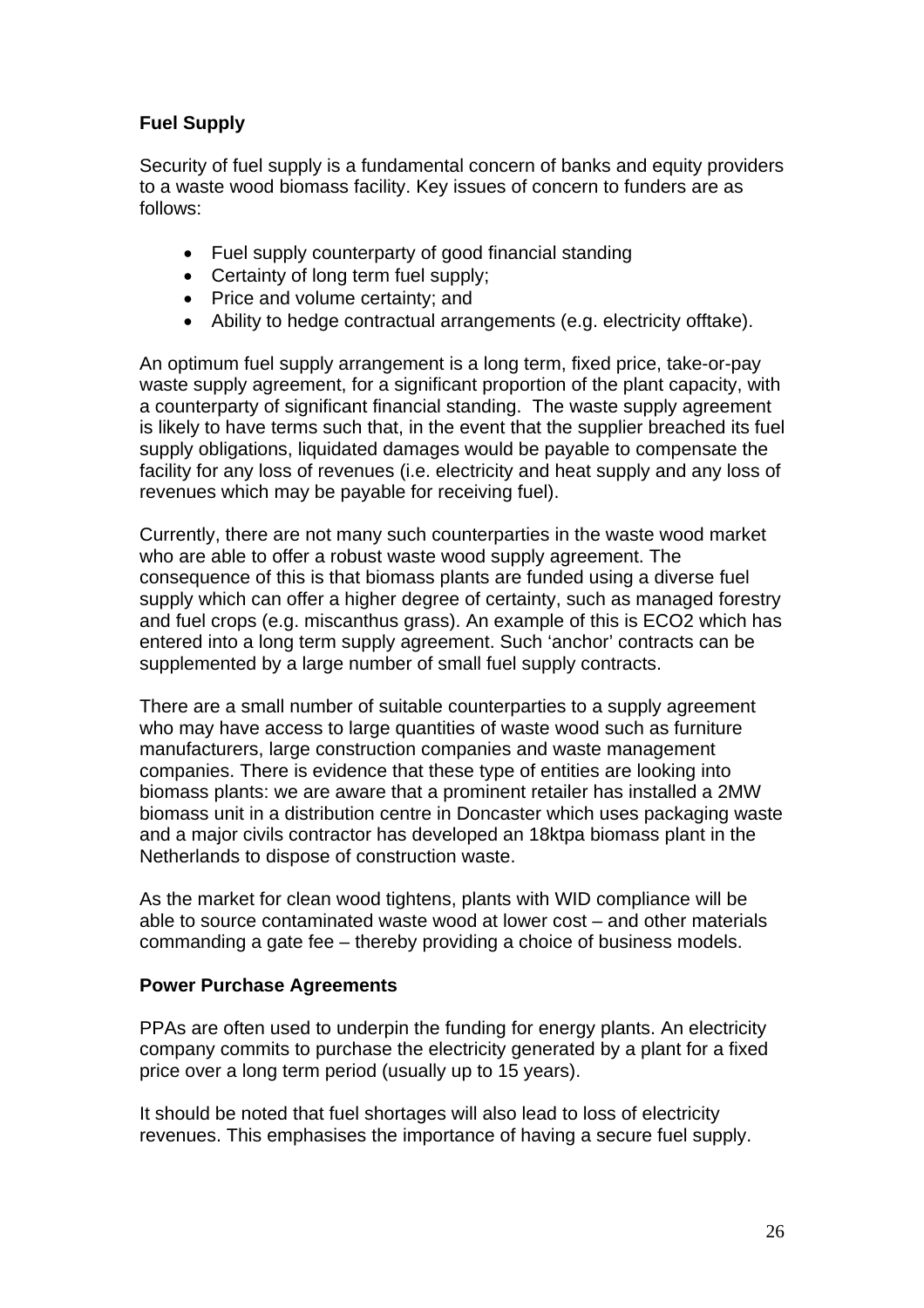#### **CHP off-take contract**

CHP offtake contracts will depend on the local demand for heat. Often demand for heat will play a key role in determination of a suitable site for a CHP plant. Due to the relatively high level of investment in CHP infrastructure long term off-take contracts for both electricity and heat takers will be required, ideally with counterparties with strong credit ratings.

#### **EPC and operations subcontracts**

Typically a biomass plant will be constructed by owner operators or by smaller developers using an EPC contract with an established constructor or a series of co-ordinated contracts for equipment and Civils.

#### **4.6. Economic incentives**

The economics of waste wood biomass plants are extremely complex. Some of the key considerations are as follows:

- Fuel specification and cost;
- ROCS:
- Size of plant;
- Nature of off-take agreements for electricity and heat;
- Enhanced Capital Allowances (ECA) (for good quality CHP)
- Government capital grants for bio-energy<sup>[20](#page-27-0)</sup>

#### **4.6.1. Fuel cost**

l

There are a range of biomass fuels which have different features and costs. These are discussed in section 4.3. Table 4.5 sets out the costs / gate fees, calorific values and ROC eligibility for different types of biomass fuels and fossil fuels.

<span id="page-27-0"></span><sup>&</sup>lt;sup>20</sup> http://www.defra.gov.uk/farm/crops/industrial/energy/capital-grants.htm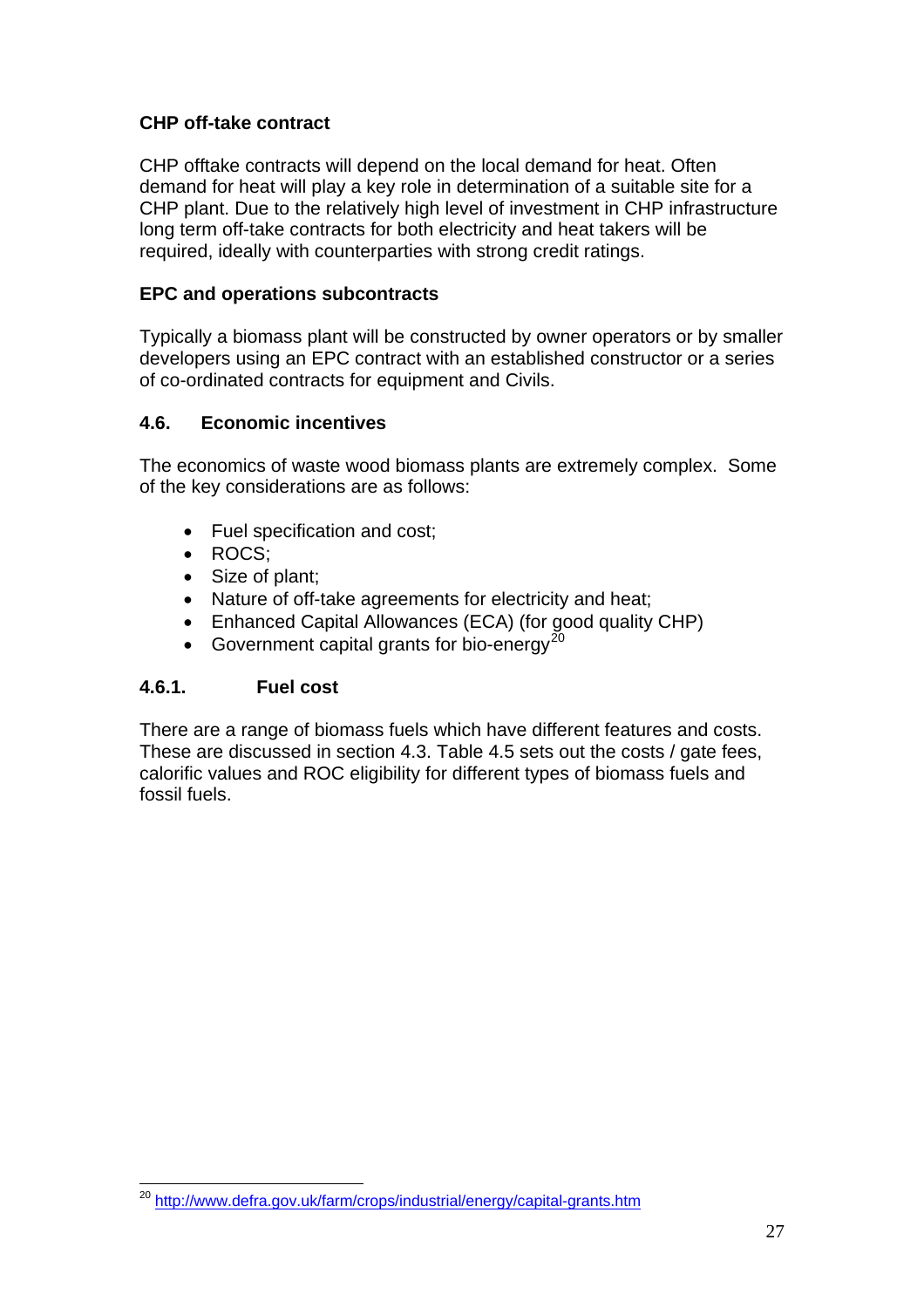| <b>Source</b>                   | Cost / (Gate<br>Fee) per tonne                                           | <b>Calorific</b><br><b>Value</b><br>(MJ/kg) | <b>ROC</b><br>eligible             | <b>WID</b><br>required |
|---------------------------------|--------------------------------------------------------------------------|---------------------------------------------|------------------------------------|------------------------|
| Coal                            | £25 $21$                                                                 | $35^{22}$                                   | <b>No</b>                          | <b>No</b>              |
| Forestry                        | £15 to $\overline{E22^{23}}$                                             | $15 - 19$                                   | Yes                                | <b>No</b>              |
| Willow                          | Not known                                                                |                                             | Yes                                | <b>No</b>              |
| <b>Miscanthus</b><br>grass      | Not known                                                                | $17 - 19^{24}$                              | Yes                                | <b>No</b>              |
| Poultry litter                  | £10 $25$                                                                 | $13.5^{26}$                                 | Yes                                | Yes                    |
| <b>Straw</b>                    | £35 $^{27}$                                                              | $14.8^{28}$                                 | <b>Yes</b>                         | No                     |
| Unprocessed<br>mixed wood       | (£5) to $(E30)^{29}$                                                     |                                             | If biomass<br>content<br>$>90\%$ * | Yes                    |
| Processed low<br>grade wood     | Unknown -<br>anecdotal<br>evidence<br>suggests that is a<br>cost to user | $16^{30}$                                   | If biomass<br>content<br>$>90\%$ * | Yes                    |
| Theoretical max<br>C&I gate fee | $£(44)$ increasing<br>to $E(68)$ in<br>$2010/11^{31}$                    |                                             | If biomass<br>content<br>>90%*     |                        |
| Theoretical max<br>MSW gate fee | $£(194)$ increasing<br>to $E(218)$ in<br>$2010/11^{32}$                  |                                             | If biomass<br>content<br>>90%      |                        |
| Solid Recovered<br>Fuel (SRF)   | $£(40) - (50)$                                                           | $11 - 15$                                   | If biomass<br>content<br>$>90\%$ * | Yes                    |

Table 4.5: Biomass and fossil fuel costs / gate fees, calorific value, ROC eligibility and WID requirement

\* see also Section 4.6.2 below

Using waste wood as a fuel source is likely to result in lower fuel costs (potentially resulting in revenues) compared to other forms of biomass and fossil fuels. The economic incentives to use waste wood as a biomass fuel

<span id="page-28-4"></span><span id="page-28-3"></span><http://www.publications.parliament.uk/pa/ld200304/ldselect/ldsctech/126/12618.htm>

<sup>&</sup>lt;sup>21</sup> Source: Annex B of the Energy Review

<span id="page-28-2"></span>

<span id="page-28-1"></span><span id="page-28-0"></span><sup>22</sup> Source: Kaye and Laby<br>
23 Source: Kaye and Laby<br>
<sup>23</sup> Source: Forestry Commission<br>
<sup>24</sup> Source: DTI Energy from Biomass (Jan 1999) -<http://www.berr.gov.uk/files/file14939.pdf><br>
<sup>25</sup> Source: Parliament Publications and R

<span id="page-28-6"></span><span id="page-28-5"></span> $\frac{26}{26}$  Source: DTI Energy from Biomass (Jan 1999) -<http://www.berr.gov.uk/files/file14939.pdf>  $\frac{27}{27}$  Source: Parliament Publications and Records (Jan 04):

<http://www.publications.parliament.uk/pa/ld200304/ldselect/ldsctech/126/12618.htm>

<span id="page-28-7"></span><sup>&</sup>lt;sup>28</sup> Source: DTI Energy from Biomass (Jan 1999) - <u>http://www.berr.gov.uk/files/file14939.pdf</u><br><sup>29</sup> Source: Letsrecycle.com – Prices at April 2007.<br><sup>30</sup> Source: Scion Research, assumes moisture content of ~15%

<span id="page-28-10"></span><span id="page-28-9"></span><span id="page-28-8"></span><sup>&</sup>lt;sup>30</sup> Source: Scion Research, assumes moisture content of ~15%<br><sup>31</sup> Assuming high demand and prices are set according to the cost of alternative disposal.<br>This assumes a landfill gate fee of £20 and landfill tax of £24, ri

<span id="page-28-11"></span>This assumes a landing gate fee of £20 and landing tax of £24, rising to £48 in 2010. This assumes a landfill gate fee of £20 and landfill tax of £24, rising to £48 in 2010/11 and LATS penalties at £150 per tonne.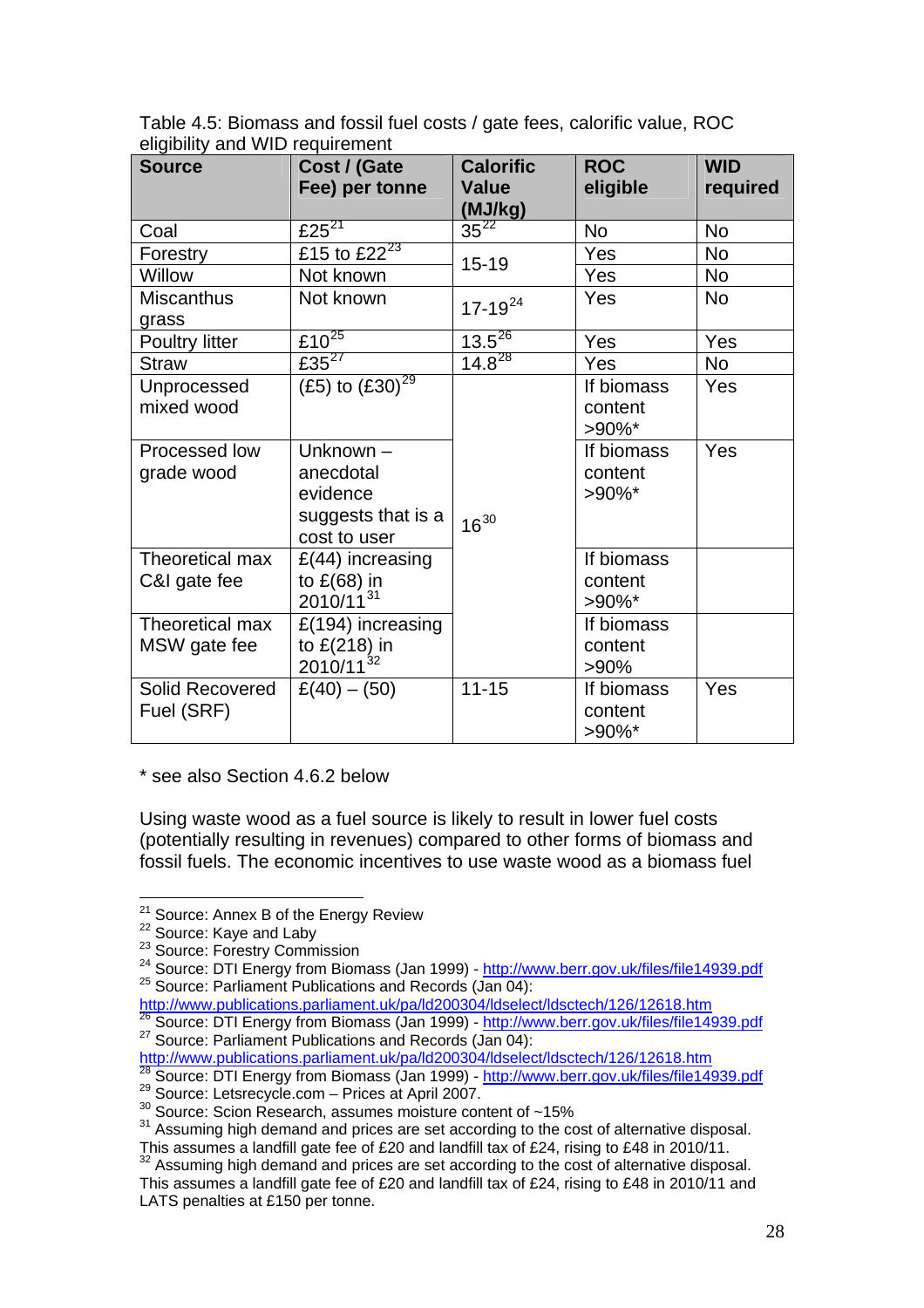source are likely to increase as landfill tax increases and LATS targets become more challenging; and in the event of a tightening of the clean wood supply market.

Waste wood is likely to have a higher calorific value than forestry and willow because of its lower moisture content, but this is lower than that of coal. The calorific value of waste wood is similar to that of miscanthus and straw.

Waste wood will only attract ROCs if the biomass energy content (of the waste wood alone, or when blended with another biomass fuel) is in excess of 90%. This is discussed in more detail in section 4.6.2.

#### **4.6.2. Renewables Obligation**

#### **ROCs for waste as a biomass fuel**

ROCs are available to biomass plants which use fuels from a renewable fuel source where the biomass energy content is greater than 90%, as well as for the electricity generated from the biomass energy content of waste when used in a combustion plant with Good Quality CHP or when manufactured into a fuel by means of plant and equipment using advanced conversion technologies.

Low grade waste wood may have a biomass energy content as low as 80%, but this will be variable. That would be too low on its own to meet the biomass level (90%) in the RO. In order to obtain ROCs, existing biomass plants have used a blend of forestry and energy crops, which have a biodegradable content of ~100%, together with waste wood in the ratio 60:40.

#### **Banding the RO**

The Government's Energy White Paper (May 2007) proposed to introduce a banded RO to target support to those renewable technologies that need it most. Whereas currently all technologies receive 1 ROC per MWh of renewable electricity, under the new proposals dedicated biomass plant (those using fuels over 90% biomass in content) with CHP will receive 2 ROCs per MWh, with plant generating electricity only being awarded 1.5 ROCs per MWh. These changes are not expected until 2009 at the earliest, but will offer a significant further boost to efficient energy recovery from biomass fuels including waste wood.

#### **ROCs for co-fired biomass**

Reform of the  $RO^{33}$  $RO^{33}$  $RO^{33}$  recognises that power stations may use a combination of  $f$ eedstocks<sup>[34](#page-29-1)</sup> and proposes that ROCs would be available for eligible biomass which is co-fired with fossil fuels alongside SRF. This would improve the current situation in which ROCs are not available to any renewable fuels used in a plant in the same month where waste is accepted as a fuel. This acts as a

l

<span id="page-29-0"></span><sup>&</sup>lt;sup>33</sup> <http://www.berr.gov.uk/files/file39497.pdf>(paragraphs 6.29 to 6.31)<br><sup>34</sup> Reform of the RO, paragraph 3.8

<span id="page-29-1"></span>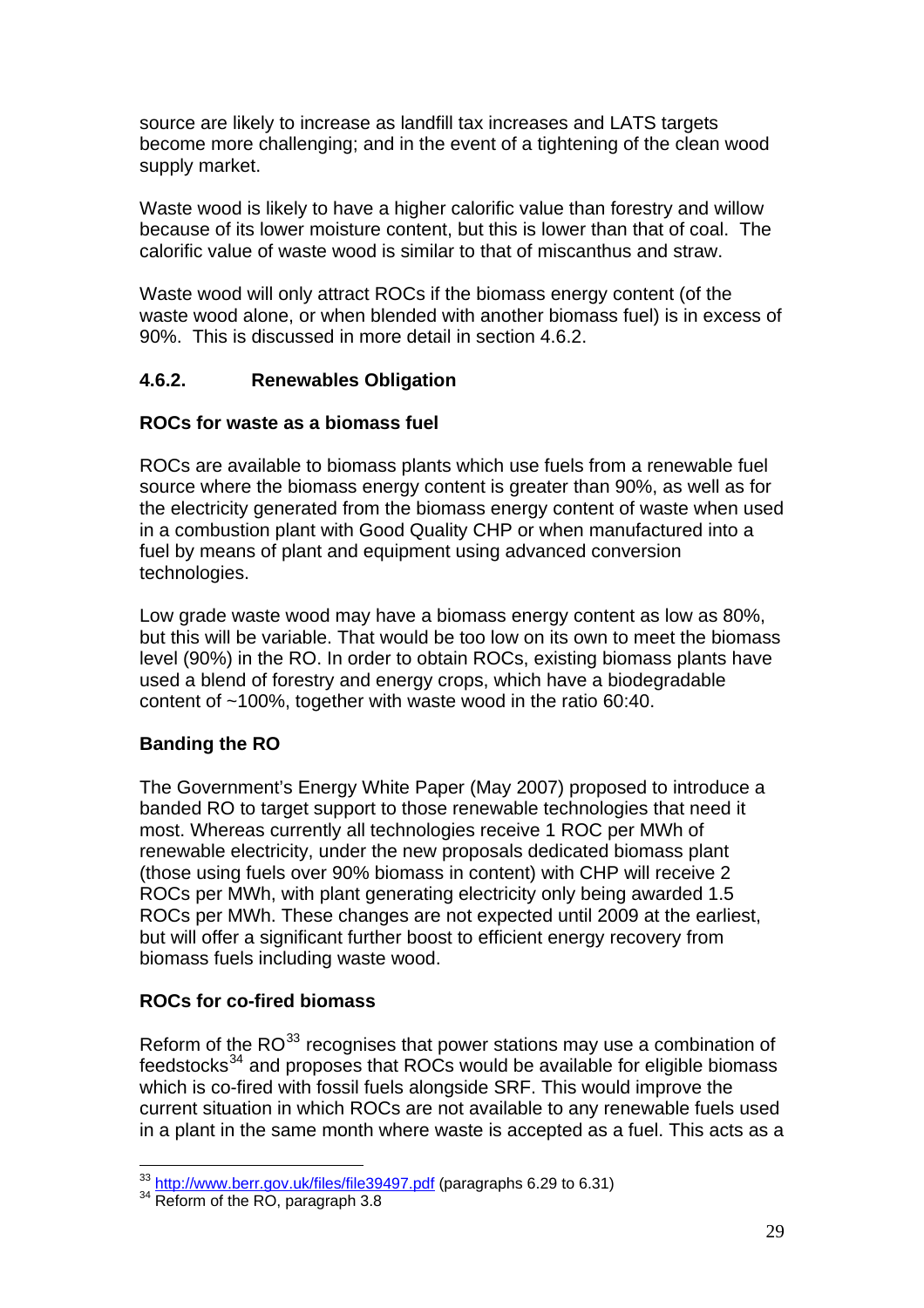disincentive for plants with an eligible biomass ROC business to accept waste fuels on site. This is particularly the case for coal fired generators where the fuel mix is less than 90% biomass. This will not mean that the biomass content of SRF will attract ROCs, except where used in Good Quality CHP or when manufactured into a fuel by means of plant and equipment using advanced conversion technologies.

In order to claim ROCs, users must demonstrate the biomass energy content of the fuel supply in accordance with Ofgem's fuel measurement and sampling procedures. This is a relatively onerous process, which may result in significant additional costs. BERR's response<sup>[35](#page-30-0)</sup> to Reform of the Renewables Obligation recognised the difficulties encountered by generators in this area and set out the Government's intention to facilitate more flexibility in demonstrating biomass energy content.

The above proposals should be viewed in the context of the Themba Technology report<sup>[36](#page-30-1)</sup> on sustainability which illustrated that the carbon balance for co-firing is positive.

## **4.6.3. Size of plant**

The potential to benefit from economies of scale is likely to be significant due to high project development costs and grid connection costs.

## **4.6.4. Nature of off-take agreements for electricity and heat**

Electricity and heat off-take agreements will result in revenues. Grid connections may be expensive, so are only justified for larger plants, but heat offtake agreements are limited by the range of CHP (1-2km) which means that offtake agreements are difficult.

## **4.6.5. Enhanced capital allowances**

ECAs are available for biomass plants which include Good Quality CHP<sup>[37](#page-30-2)</sup>.

## **4.6.6. Capital grants**

Defra's Bio-energy Capital Grants Scheme supports the installation of biomass-fuelled heat and combined heat and power projects in the industrial, commercial and community sectors. The third round of the scheme has made available over £11m to projects over the period 2006-07 to 2008-09. Waste biomass-fuelled plants not subject to WID are eligible under the scheme.

l

<span id="page-30-1"></span><span id="page-30-0"></span><sup>35</sup> <http://www.berr.gov.uk/files/file43545.pdf> <sup>36</sup> <http://www.berr.gov.uk/files/file34448.pdf> <sup>37</sup> <http://www.eca.gov.uk/etl>

<span id="page-30-2"></span>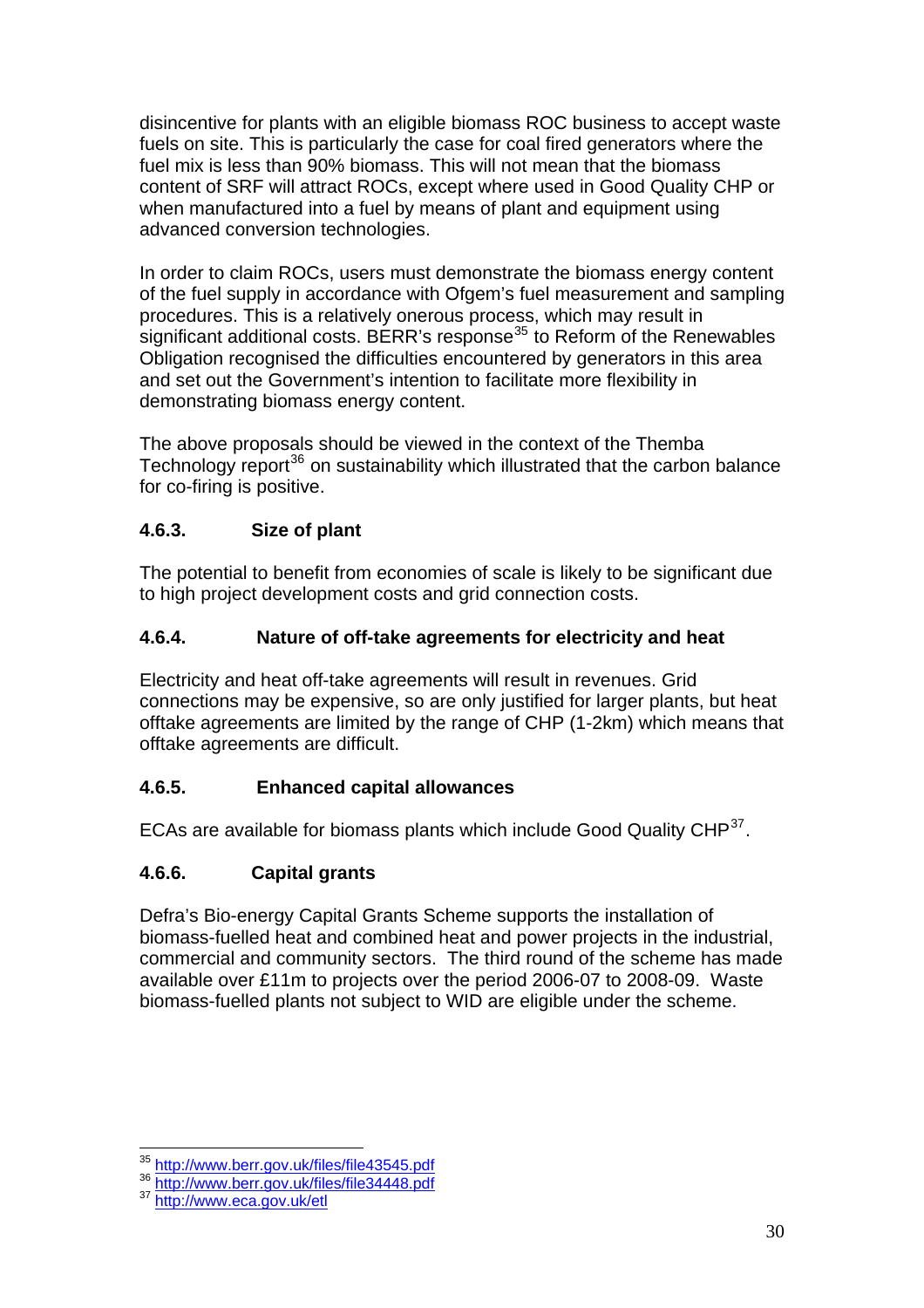## **5. Analysis of barriers**

#### **5.1. Producers**

The current barriers to producers segregating waste wood are:

- Lack of financial or regulatory incentives; and
- Lack of facilities to segregate and/or burn.

There are no statutory obligations for either LAs or the private sector to separate waste wood for recovery, although this activity is encouraged by measures such as landfill tax, LATS and recycling targets.

Figure 5.1 sets out the location of WID compliant wood combustion capacity in the UK.

Figure 5.1: Map of UK Wood Biomass Plants

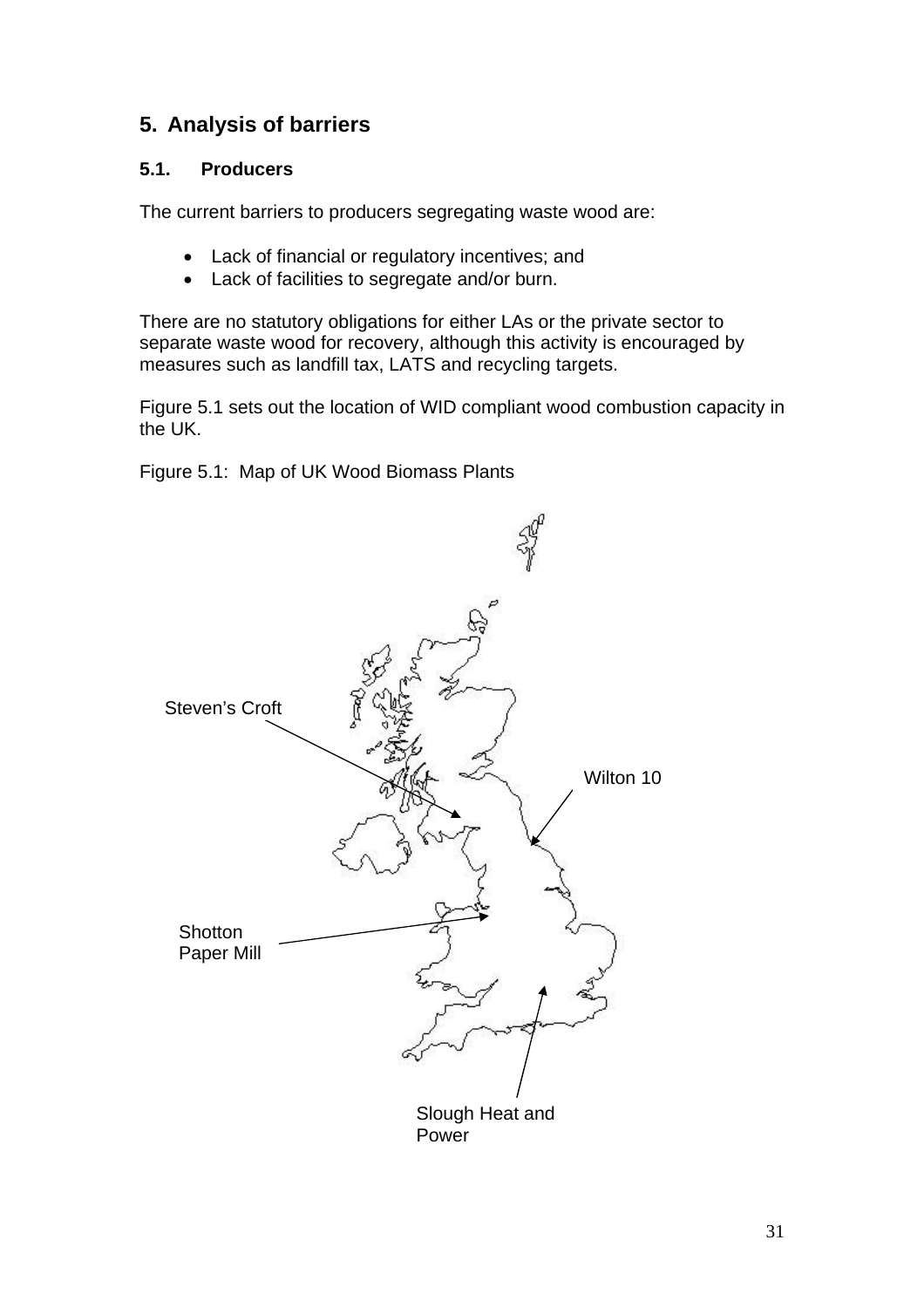There is a lack of infrastructure available (for segregation of waste wood from the residual waste stream) to the commercial sector outside of LA CA sites.

The private sector is not specifically incentivised to provide collection or aggregation facilities for waste wood. The landfill pre-treatment requirements should help, although they are not material specific, and there is low demand for low grades of waste wood to be segregated.

Private sector sites typically have a minimum tonnage charge (of 3 tonnes) for the use of landfill facilities or transfer stations.

## **5.2. Aggregators**

Aggregators are likely to respond to the demand for secondary use products. Currently, there is low demand for low grades of waste wood so very few aggregators are focused on its collection and supply. However, where demand exists, there appears to be relatively strong economic incentives to aggregate waste wood and low barriers to entry for aggregators to develop supply chains.

LA CA sites are regarded as good aggregation points for the collection and segregation of waste, both from individuals and from small businesses. Collecting additional commercial wood waste and diverting it from landfill helps a Waste Disposal Authority's LATS position.

Without access to CA sites there are limited alternatives for small businesses. Businesses are likely to use large scale landfill sites or transfer stations which do not have any provisions for segregation of waste.

#### **5.3. Users**

There is currently a relatively low demand for low grades of waste wood. Demand for low grade waste wood could be increased through the introduction of WID compliant incineration capacity in England. The main barriers to the installation of WID compliant biomass capacity are:

- Economics:
- Sites and planning;
- Fuel supply; and
- Knowledge.

The existence of biomass plant which accept waste wood illustrates that, under certain situations, these plants are economically viable. Key problem areas for biomass plants are a) compliance with the RO (biomass content must be in excess of 90%), b) achieving offtake for heat (important for revenues and obtaining ECAs), c) low cost, fixed price, long term fuel supply contracts and d) the costs of providing evidence of compliance with the RO.

What is the basis for this assertion? How long did the plant which already exist take to get planning consent, and do their promoters feel that it was "problematic"? Better to present factual information if available. Land use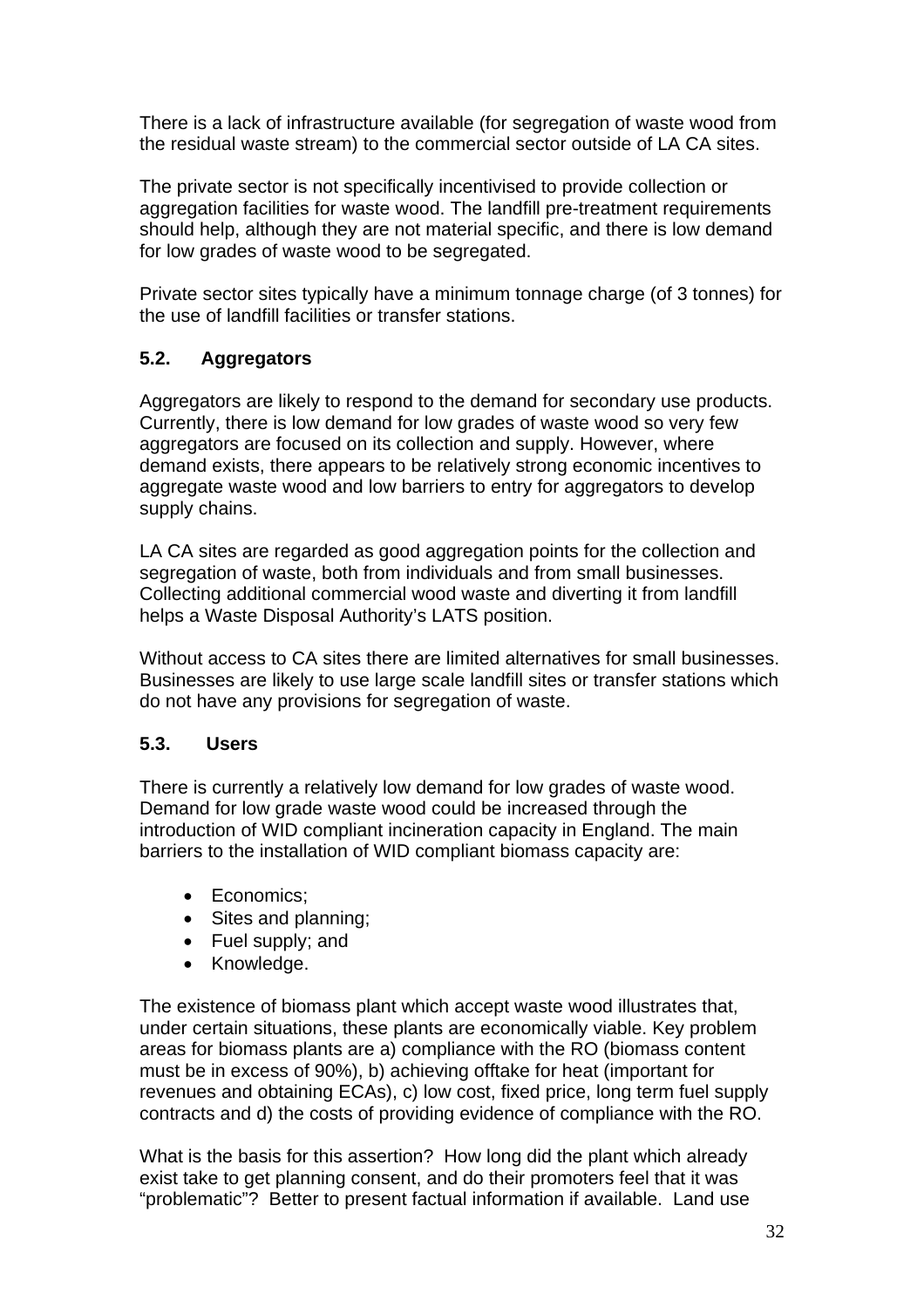planning is often problematic in the construction of biomass infrastructure, particularly given that business planning timeframes are usually shorter than the likely delivery timescale for such infrastructure.

Certainty on availability of fuel of suitable quality and price are key factors in economic viability of a biomass plant. In order to comply with the RO, a plant which uses waste wood as a fuel source may also need to use virgin biomass to increase the average biomass content. Currently there is high demand for such material (e.g. from the furniture and panel board industry) which has recently led to increased wood prices. Whilst demand for low grade waste wood remains low and landfill tax increases, there is likely to be relatively high availability for low grades of waste wood.

Existing UK biomass plants have been initiated by companies with different backgrounds, as follows:

Slough Heat and Power – acquired by Scottish and Southern Energy with effect from 1 January 2008; Wilton 10 – owned by a diversified industrial company; Steven's Croft – owned by and electricity producer; and Shotton – owned by a paper mill.

The current waste wood biomass market is immature and there is a lack of appropriate sponsors. Projects currently under development are generally being led by renewable energy companies. It is unclear which of these developers, if any, will lead on the delivery of future projects. If WID compliant biomass infrastructure is to be installed, it is likely to be most efficiently delivered by those who have experience in developing such projects. Many of the potential users (i.e. intensive energy users) do not see electricity or heat generation as part of their core operations, whereas electricity companies may not be focussed on electricity generation from waste as it falls outside of their core expertise and waste management contractors are principally focussed on the MSW market.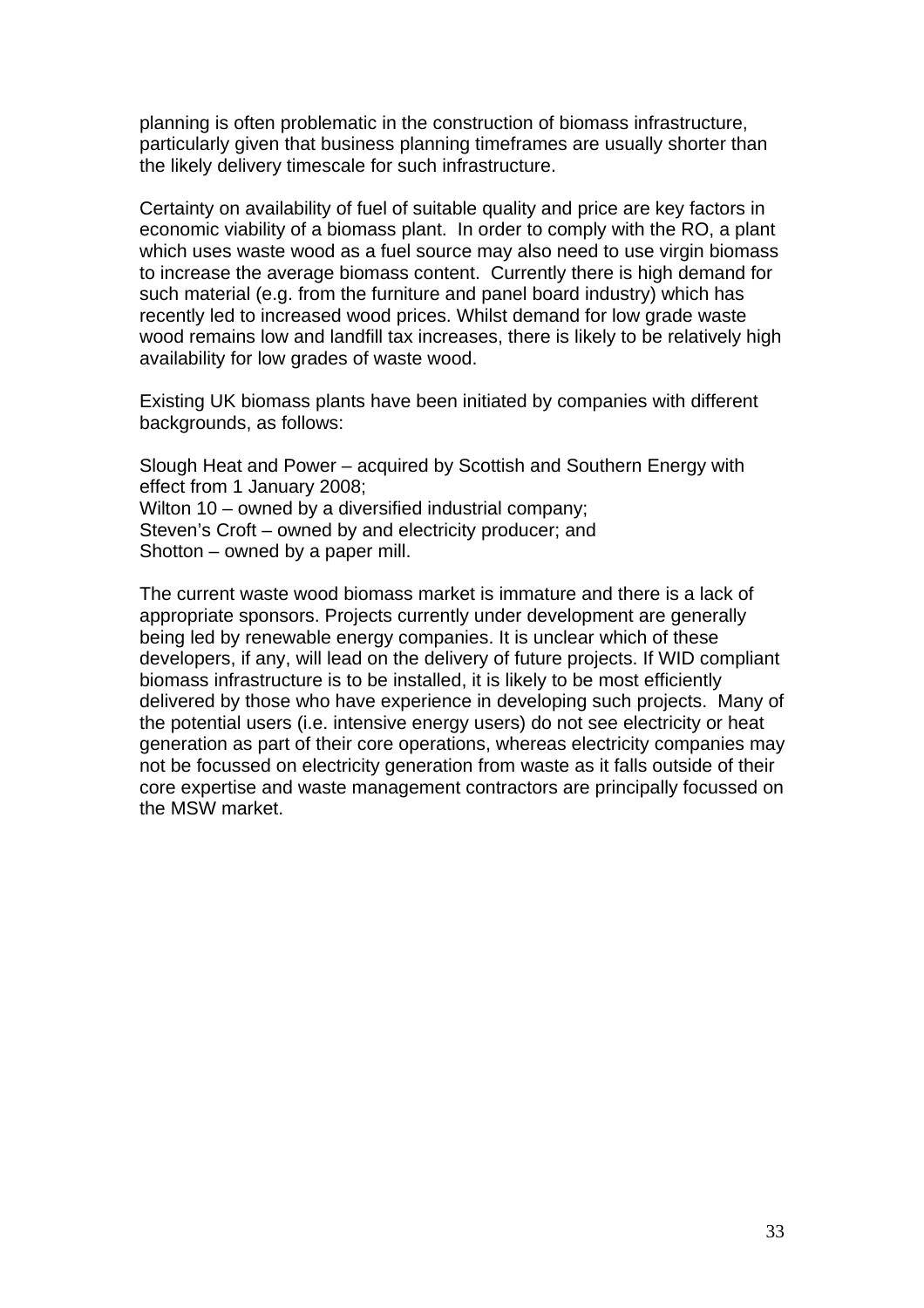## **6. Remedies**

#### **6.1. Producers**

Incentives for producers to segregate waste will increase as landfill tax increases (£24 in 2007/08, increasing to £48 in 2010/11) and as a result of requirements for waste to be treated prior to landfill that were introduced in October 2007.

A further incentive that may be considered is a ban on sending certain types of waste to landfill, as trailed in Waste Strategy for England 2007.

#### **Ban on wood to landfill**

Germany introduced a landfill ban on untreated biodegradable organic waste in 2003. In the UK a ban on waste wood to landfill would provide the market with incentives to construct diversion facilities.

Under the Waste Strategy for England 2007 the Government will consider subject to further analysis, further bans on the landfilling of biodegradable and recyclable wastes. This consideration is linked to the evidence arising from the work on priority waste streams which includes wood. Any proposals to introduce further landfill bans will be subject to further consultation in 2008.

## **6.2. Aggregators**

Private sector aggregators have responded to the demands of the market where markets exist for low grades of waste wood.

## **6.3. Users**

The supply chain for waste wood depends on the existence of viable recycling end-markets, or WID compliant waste wood biomass capacity.

## **6.3.1. Economics**

Biomass plants under certain scenarios can be economically viable. While the economics are complex, the following measures may be expected to reduce the economic barriers:

- RO banding greater support for dedicated biomass
- Reduce fuel measurement and sampling compliance obligations associated with the RO;
- Increase incentives for waste fired CHP; and
- Increase awareness of UK intensive energy users;
- Raise awareness of the increasing demand for virgin forestry and the consequent need to diversify fuel sources to include waste wood; and
- Local Government support for procurement of biomass facilities.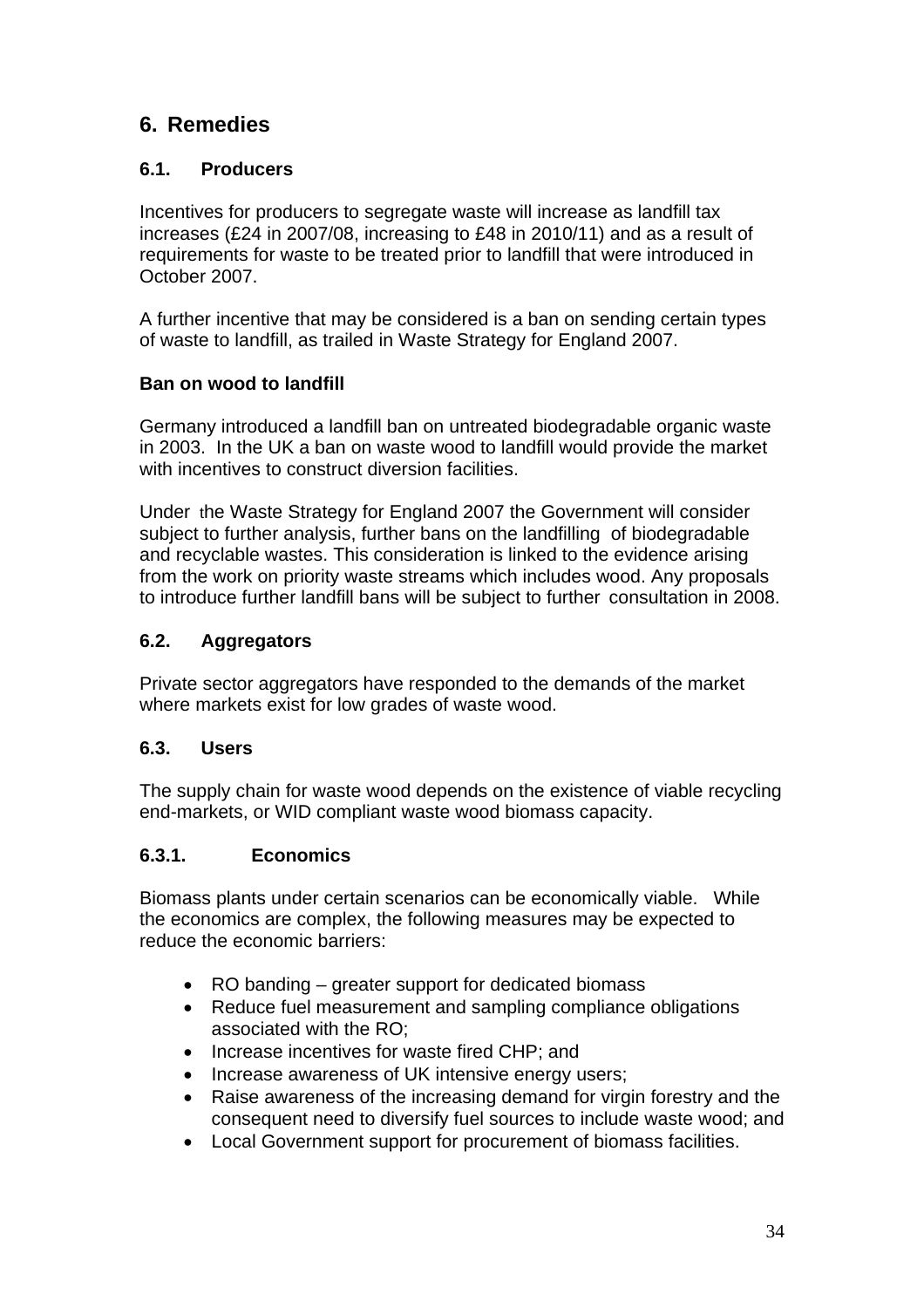## **Changes to the RO**

Section 4.6.2 explains planned changes to the Renewables Obligation that will improve the climate for waste wood combustion. These include greater support for dedicated biomass plant through a banded Obligation, neutrality for SRF and more flexibility in Ofgem's fuel measurement and sampling procedures.

## **Compliance with the RO**

There are difficulties in cost-effectively measuring the biomass content of mixed waste due to its heterogeneous nature. BERR and Ofgem are considering ways in which the fuel measurement system can be more flexible whilst producing appropriately accurate and reliable results<sup>[38](#page-35-0)</sup>. This includes looking at a proposal from elements of industry regarding a process to monitor the flue gas for the relative proportions of carbon 12 and carbon 14 to determine the ratio of fossil fuel to organic content.

#### **Awareness**

Awareness is discussed in more detail in section 6.3.4.

## **Increase Incentives for waste fired CHP**

The RO only provides support for renewable electricity, although it rewards electricity produced in biomass and waste Good Quality CHP plant in recognition of the greater environmental benefit and capital costs of CHP. The Government published a Heat Call for Evidence<sup>[39](#page-35-1)</sup> in January 2008. This sought views on potential support mechanisms for renewable heat to help reduce  $CO<sub>2</sub>$  emissions and contribute to the UK's share of the EU renewable energy target.

## **6.3.2. Planning**

Local planning authorities are required to draw up spatial plans which make provision for adequate waste treatment facilities. The need for more facilities in which to burn wood should increasingly be reflected in such plans. There is a tension between pressure to locate such plant close to potential users of its waste heat – who may often be found in towns and cities – and the need to protect air quality. For these reasons waste wood burning plant is particularly likely to be suitable for industrial sites away from major centres of population.

## **6.3.3. Fuel supply chains**

Government supports the National Industrial Symbiosis Programme<sup>[40](#page-35-2)</sup> (NISP), which brings together producers, users and potentially aggregators of

l  $38$  Government response to Reform of the RO (para. 5.11):

<span id="page-35-1"></span><span id="page-35-0"></span><http://www.berr.gov.uk/files/file43545.pdf> [39](http://www.berr.gov.uk/files/file43545.pdf) <http://www.berr.gov.uk/files/file43609.pdf>40 [http://www.nisp.org.uk](http://www.nisp.org.uk/)

<span id="page-35-2"></span>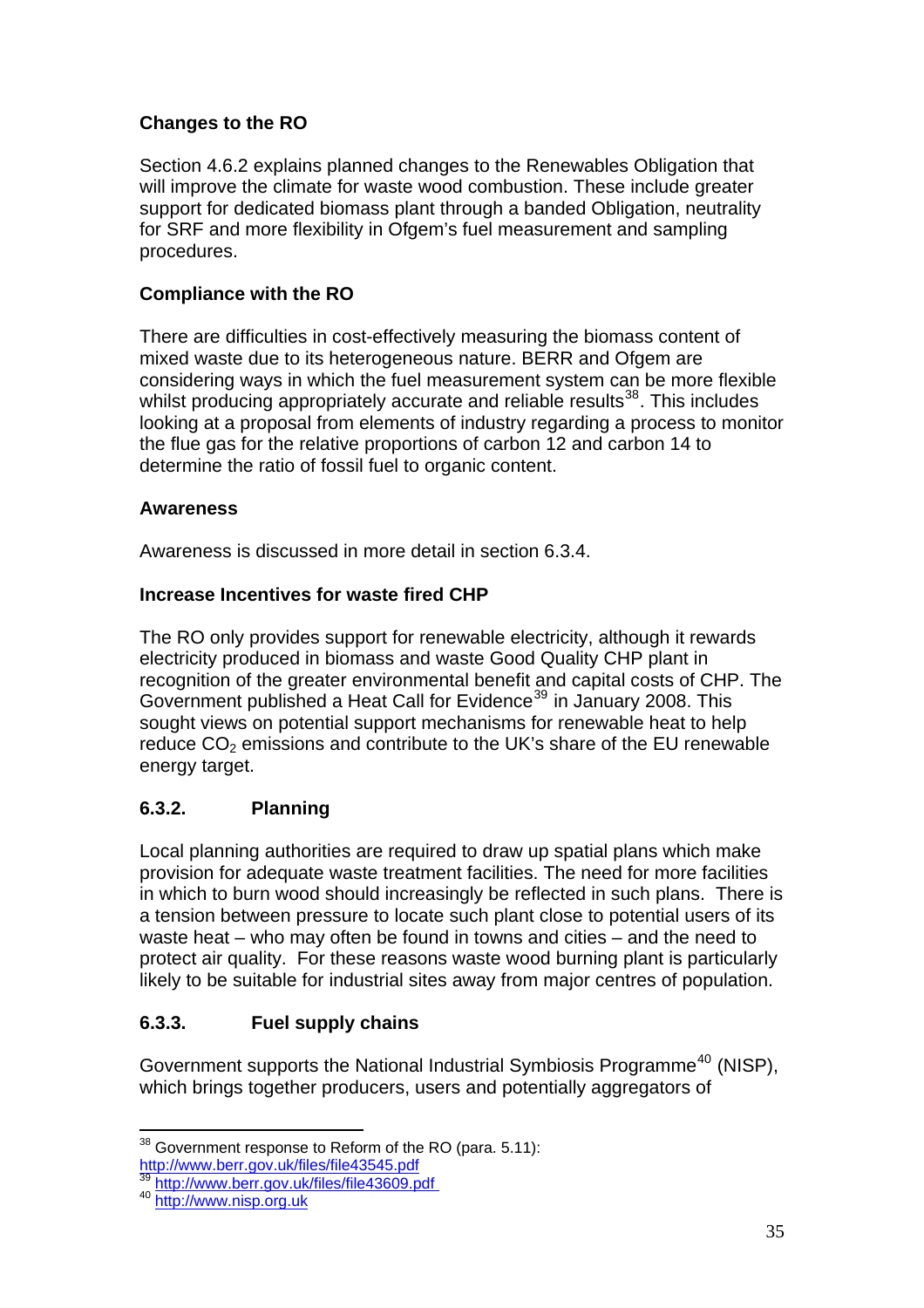materials that would otherwise be disposed of as waste. NISP has played a significant role in the development of the fuel supply chain for the wood burning power station, Wilton 10<sup>[41](#page-36-0)</sup>.

## **Regional catchments for LAs**

LAs may also be able to support the development of fuel supply chains by working towards regional procurements of waste wood biomass plants. This is being pursued by Project Integra (Hampshire County Council) as they seek to develop a regional waste wood catchment area for waste wood fired, WID compliant combustion plant located in Hampshire.

CA sites in England currently collect approximately 500ktpa of waste wood. These tonnages – and with scope to collect a lot more, e.g. from commercial sources – could potentially be used to support funding for five regional facilities with a capacity of ~100ktpa. This approach could be developed in Regional Spatial Strategies, with plant potentially capable of being procured using Private Finance Initiative (PFI) credits. A private sector partner could be procured to assist with electricity and heat and power offtake arrangements.

## **6.3.4. Knowledge**

Currently there is a lack of knowledge and expertise within the market for the opportunities for waste wood to be used as a biomass fuel source. Traditional waste management companies are focussed on MSW contracts and energy companies tend to perceive waste as a risky area. WIDP intends to remedy this through its market development programme, which is focussed on the following key areas:

- Intensive energy users with heat load;
- Intensive energy users without heat load (e.g. cement kilns);
- Producers of large tonnages of waste wood such as the panel-board industry;
- Energy producers and Renewable Energy Companies; and
- Waste management companies.

Intensive energy users are increasingly seeking to limit their exposure to increasing fossil fuel energy costs, and often have demands for heat and steam. CHP plant for industrial intensive energy users is likely to be financed and built on the strength of long term SRF contracts but waste wood, on shorter term contracts, could provide an additional fuel source once such capacity is operational. Together, these fuel sources can mitigate price risks associated with fossil fuels, increased security of supply and mitigate carbon emissions.

Producers of large tonnages of waste wood will be seeking to mitigate their exposure to increases in landfill tax. A waste wood biomass plant may be used to mitigate this risk. Furthermore, it is common that wood producers also have high energy demands.

<span id="page-36-0"></span>l <sup>41</sup> [http://crisp.international-synergies.com/\\_layouts/Downloads/UK\\_Wood.pdf](http://crisp.international-synergies.com/_layouts/Downloads/UK_Wood.pdf)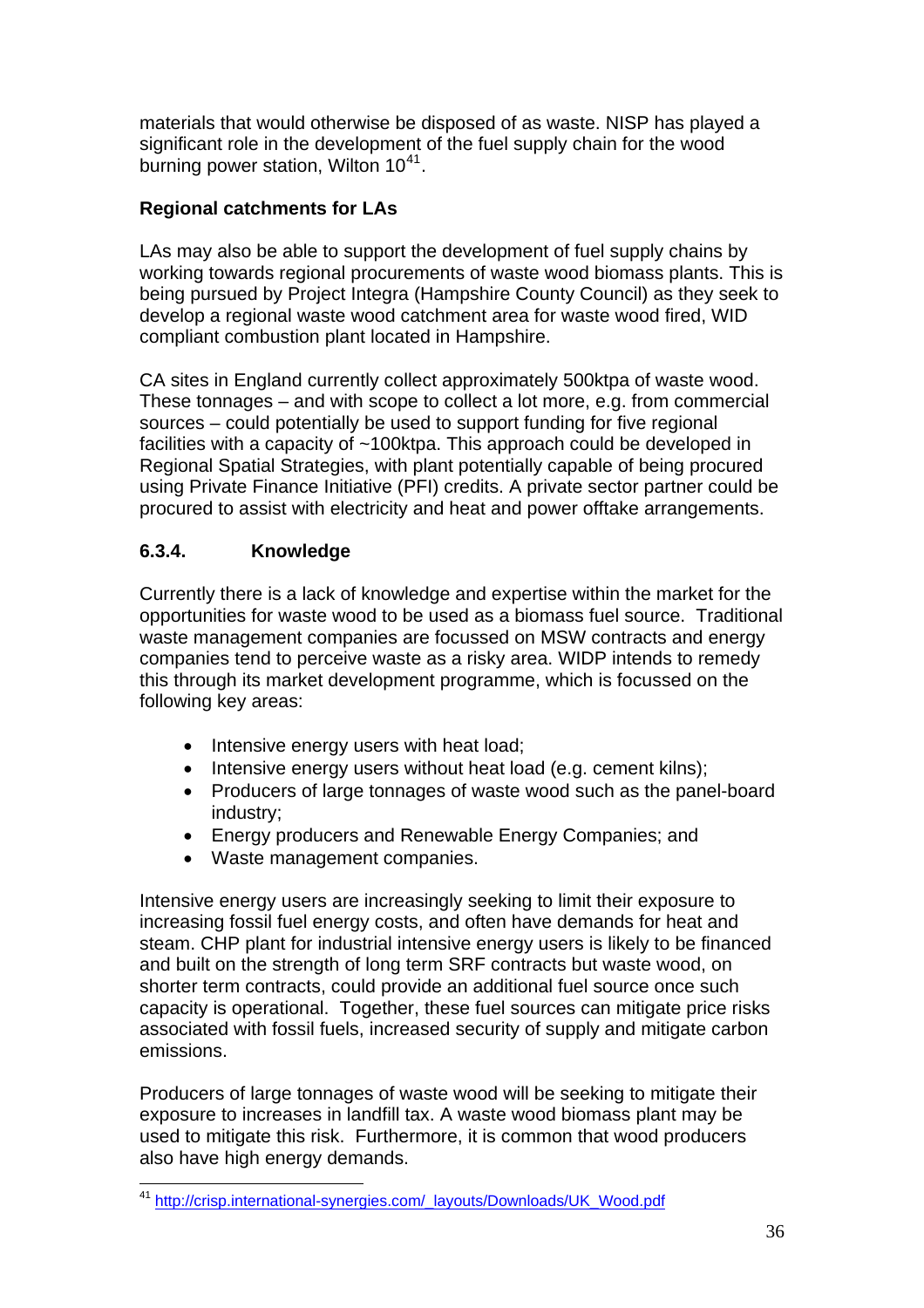Energy producers are increasingly interested in renewable energy sources to maximise RO revenues.

Waste management companies are likely to have expertise in installation of waste biomass infrastructure and are likely to have an interest in supply chains and potentially in development of facilities.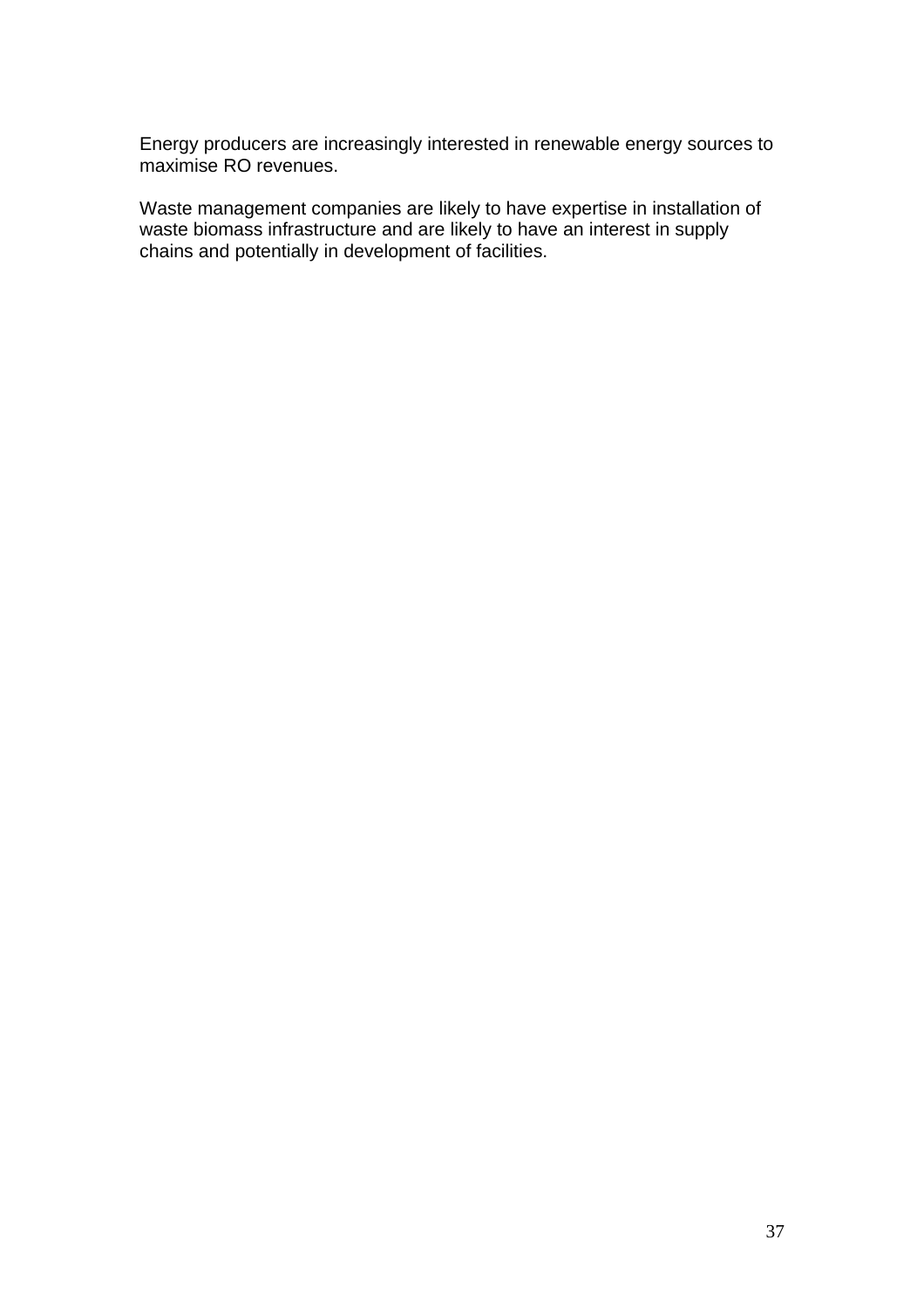## **7. Conclusions**

- Energy Recovery and Recycling are the main alternatives to sending waste wood to landfill;
- Recycling outlets currently require higher grades of waste wood than energy recovery;
- Recycling outlets are well developed and there is limited scope for a significant increase in recycling due to dependence on output from other industries and the contaminated nature of most waste wood;
- Currently energy recovery is the most likely method of diverting additional waste wood from landfill;
- Incentives for producers to segregate waste wood are limited, but these are increasing with future landfill tax increases and requirements to pre-treat waste prior to landfill;
- Aggregation and waste wood supply chains are in their infancy. There are low barriers to entry so supply chains are likely to develop where demand for waste wood exists;
- Development of WID compliant biomass facilities for waste wood is complex and the sponsors of such plants are not obvious;
- Waste wood can help to diversify fuel sources away from over reliance on clean wood to create greater business model flexibility;
- Commercial arrangements are required with a number of parties (including fuel supply, heat offtake, electricity offtake);
- Compliance with legislation is onerous (e.g. land use planning, WID compliance, Integrated Pollution Prevention and Control permits); and
- Waste wood fired biomass plants need to be carefully structured to ensure that support can be claimed (e.g. in the form of ROCs and ECAs for Good Quality CHP).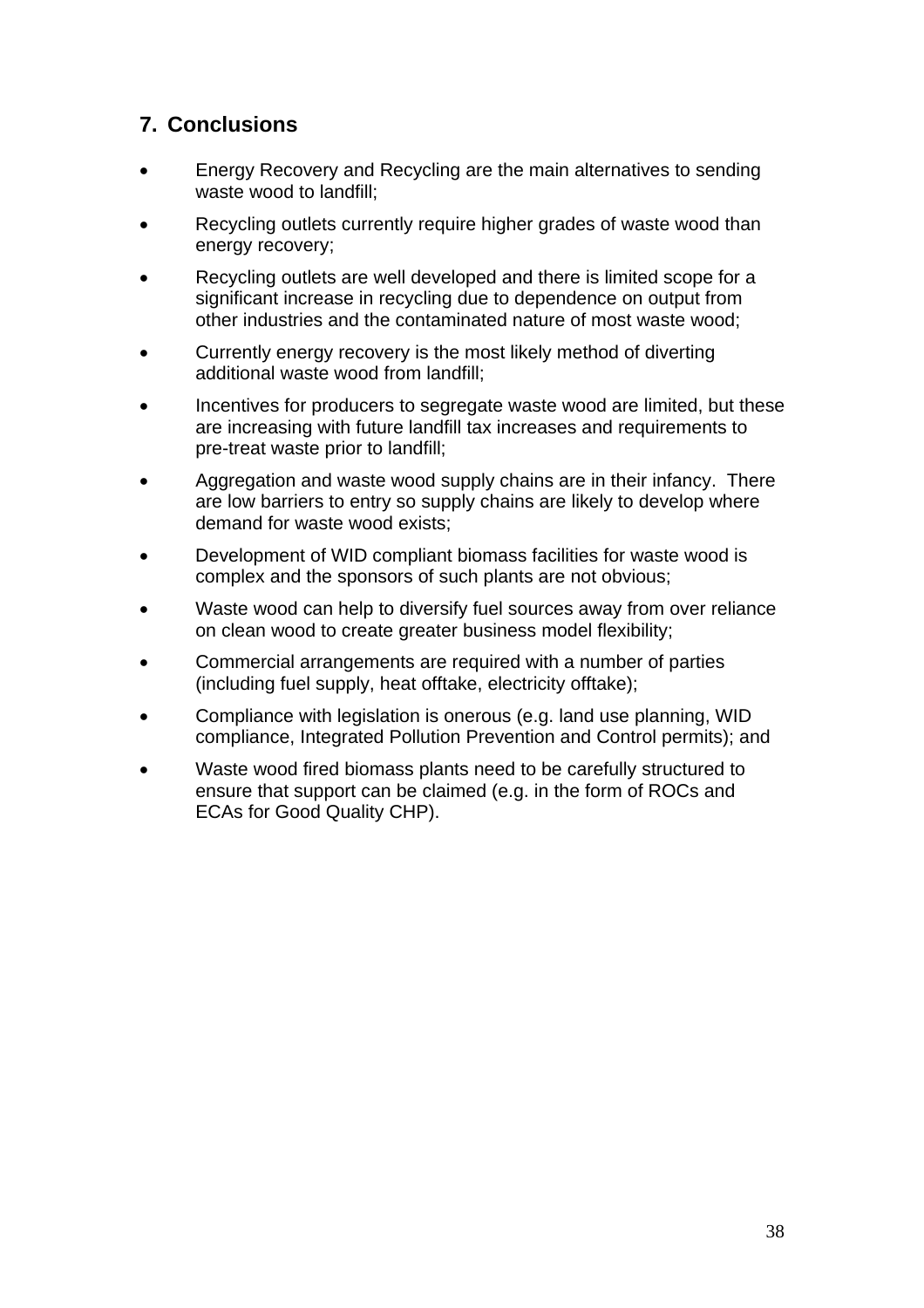#### **Appendix 1**

## **Contributing organisations**

Our grateful thanks go to the following organisations that assisted in the production of this report.

BERR **Biffa** Carbon Trust Croydon Tree Station Drax Power Edmund Nuttall Ltd Energy Power Resources Limited (EPRL) Forestry Commission **Greenenergy** Howarth Associates Kronospan NISP Scottish Enterprise Lanarkshire Sembcorp Slough Heat & Power Thames Valley Energy UK Wood Recycling Wood Recyclers Association WRAP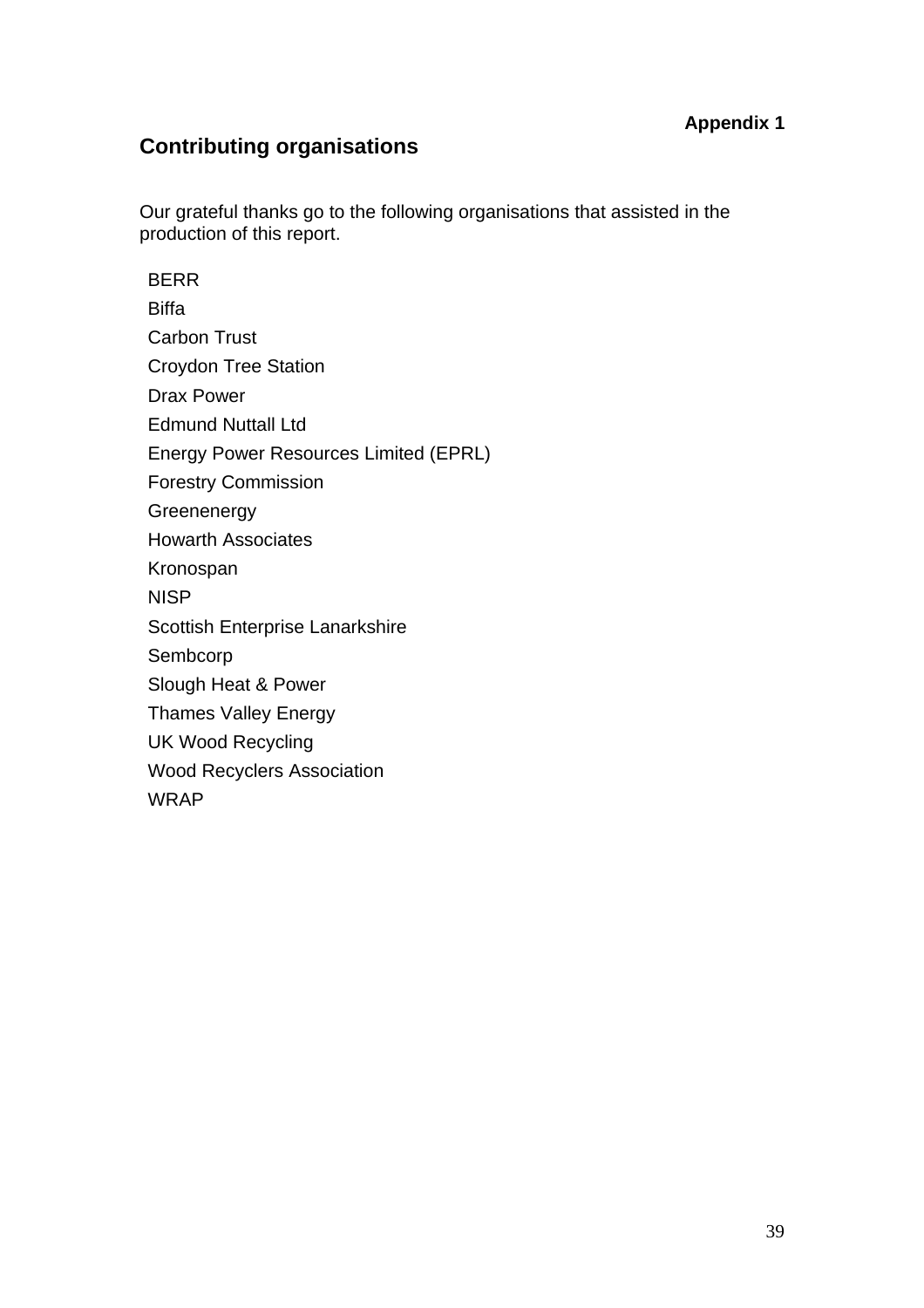# **Appendix 2**

# **Third party reports used**

| <b>Publisher</b>      | <b>Title</b>                                                     | <b>Date</b>     |
|-----------------------|------------------------------------------------------------------|-----------------|
| <b>WRAP</b>           | Review of wood waste arisings and management<br>in the UK        | June<br>2005    |
| Biomass Task<br>Force | <b>Biomass Task Force Report to Government</b>                   | October<br>2005 |
| Defra                 | <b>Waste Strategy for England</b>                                | May<br>2007     |
| DTI                   | Reform of the Renewables Obligation                              | May<br>2007     |
| (Defra / DTI)         | <b>UK Biomass Strategy</b>                                       | May<br>2007     |
| <b>DTI</b>            | Meeting the Energy Challenge - A White Paper<br>on Energy        | May<br>2007     |
| Environment<br>Agency | Waste wood regulatory position statement and<br>technical report | October<br>2007 |